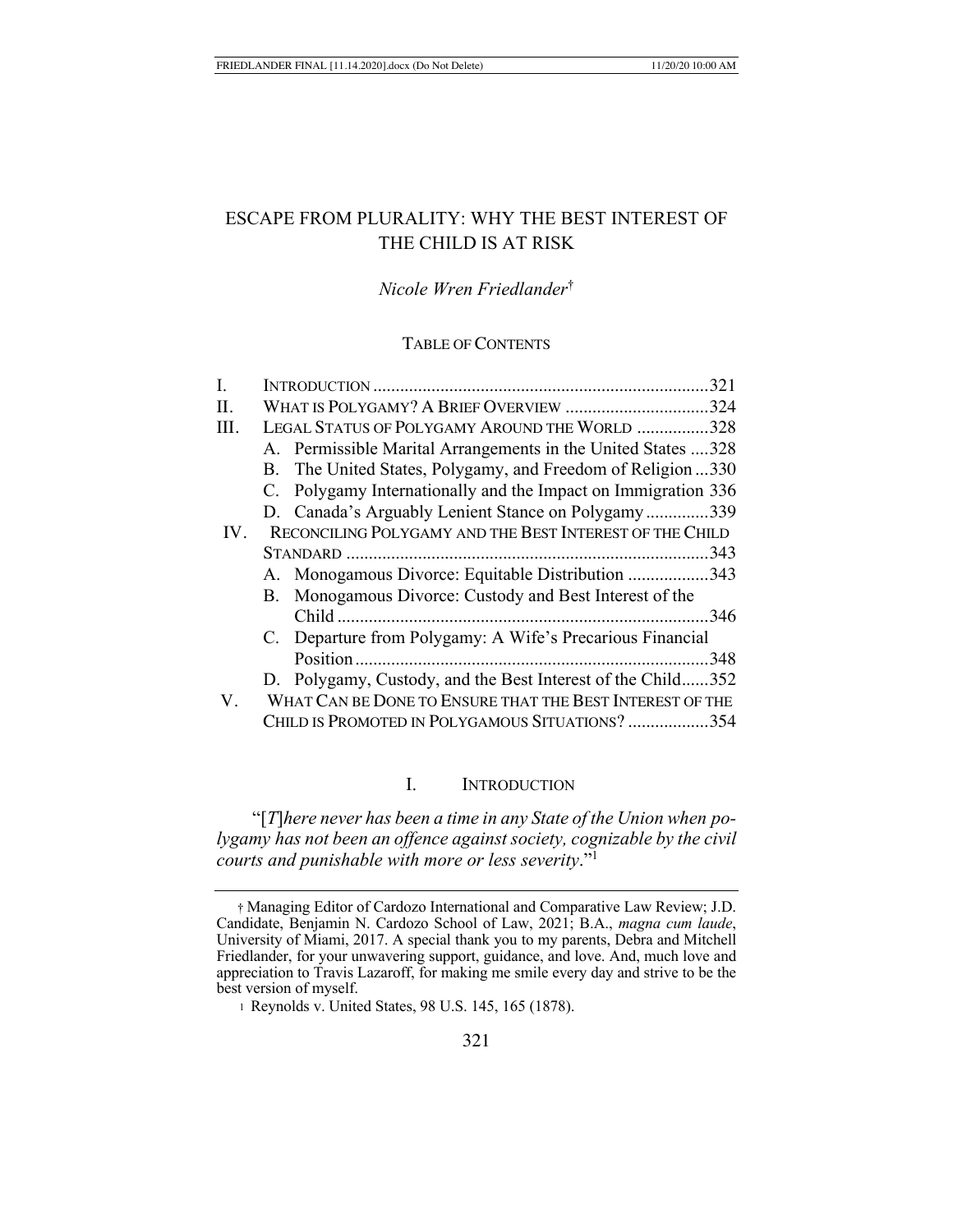Imagine living in a community of approximately 10,000 people who abide by the same societal mores and practice the same religion.<sup>2</sup> Now imagine that a principal aspect of this community, stemming from its guiding system of religious belief, is illegal. Mormon Fundamentalists do not have to imagine; this is their reality.<sup>3</sup>

In the United States, members of the Fundamentalist Church of Jesus Christ of the Latter-Day Saints (FLDS), otherwise known as Mormon Fundamentalists, practice polygamy in accordance with the tenants of their religion.<sup>4</sup> However, a polygamous marital arrangement, consisting of three or more spouses, has been deemed illicit in the United States from as early as the nineteenth century.<sup>5</sup> Nevertheless, FLDS members are "placed" into plural, "spiritual marriages" which, although not legally recognized, are considered sacred marriages within the community.6 Polygamous marriage ceremonies within the FLDS Church are private, limiting attendance to only relatives and close friends, but in all other aspects—aside from the illegality—are similar to all other civil marriage ceremonies in the United States.<sup>7</sup>

Despite the ban on plural marriages, it is estimated that there are 50,000 to 150,000 polygamists in the United States.8 It is also estimated that forty to fifty percent of legally recognized marriages in the

<sup>4</sup> *See* JANET BENNION & LISA FISHBAYN JOFFE, THE POLYGAMY QUESTION 6 (Janet Bennion & Lisa Fishbayn Joffee eds., 2016).

<sup>2</sup> *See Fundamentalist Church of Jesus Christ of Latter-Day Saints Fast Facts*, CNN.COM, https://www.cnn.com/2013/10/31/us/fundamentalist-church-of-jesuschrist-of-latter-day-saints-fast-facts/index.html (last updated Aug. 12, 2020, 10:46 AM) ("The FLDS has an estimated 10,000 members, most of whom live in Colorado City, Arizona and Hildale, Utah. The group also has followers near Eldorado, Texas, and in South Dakota, Colorado, Nevada, British Columbia, and Mexico.").

<sup>3</sup> *See* Victims of Polygamy Assistance Act of 2008, 110 S. 3313, 110th Cong. § 2(1) (2008) (stating that "polygamy has been illegal in the United States for over 100 years . . . .").

<sup>5</sup> *See* Morrill Anti-Bigamy Act, 12 Stat. 501, 37 Cong. Ch. 126 (1862) ("[E]very person . . . adjudged guilty of bigamy, and, upon conviction thereof, shall be punished by a fine not exceeding five hundred dollars, and by imprisonment for a term not exceeding five years.").

<sup>6</sup> Kathy Jo Nicholson & Jan Brown, *Escape from Polygamy*, GLAMOUR (June 1, 2007), https://www.glamour.com/story/polygamy.

<sup>7</sup> *See Polygamists Share Their Faith and Family Lives*, NPR RADIO (Aug. 19, 2011), https://www.npr.org/2011/08/19/139784963/polygamists-share-their-faithand-family-lives.

<sup>8</sup> BENNION & JOFFE, *supra* note 4, at 6.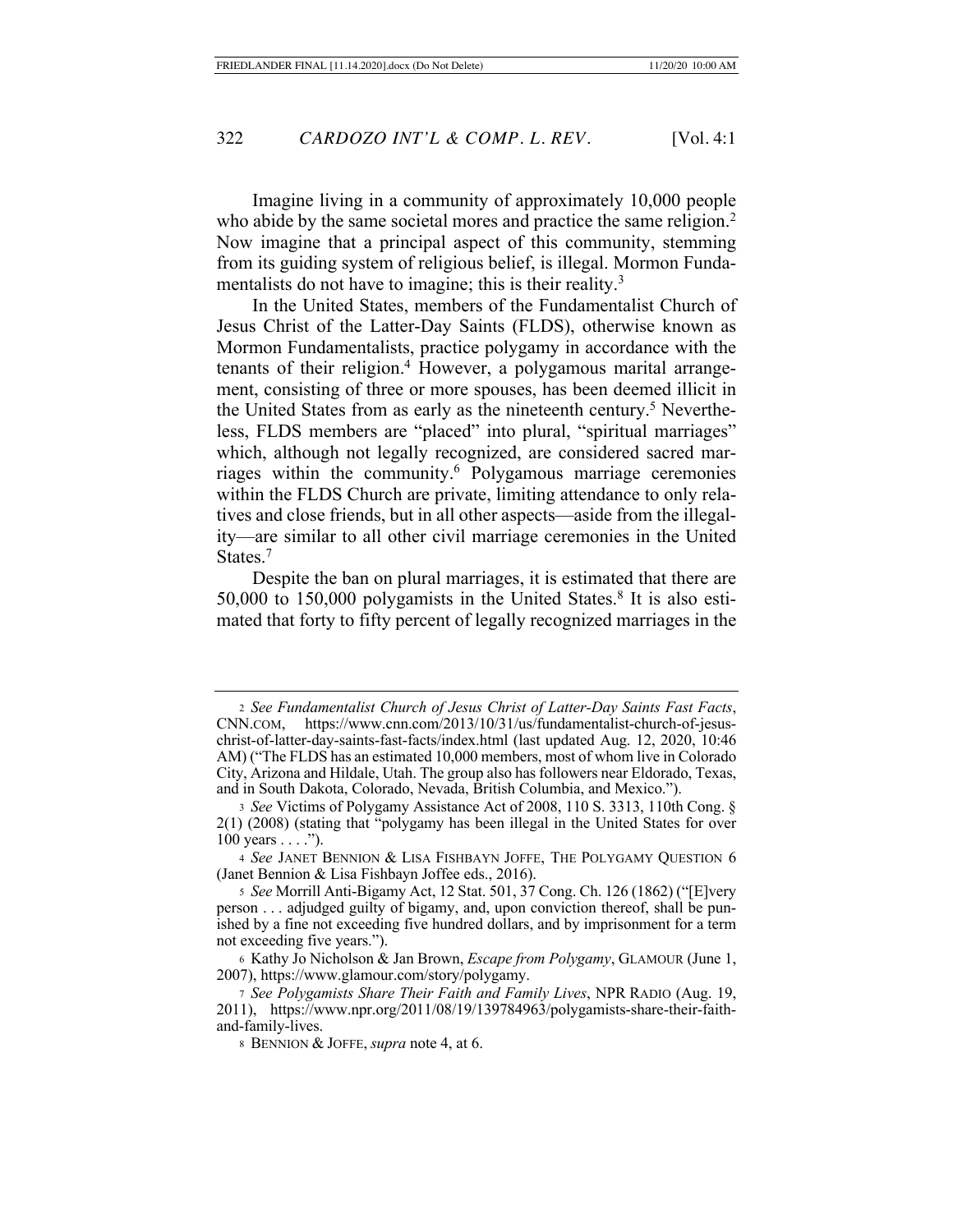United States will end in divorce.<sup>9</sup> Even if a settlement agreement is reached between legally divorcing parties, distribution of marital assets upon divorce is ultimately determined by state courts sitting in equity, guided by governmental legislation.<sup>10</sup> So too is the custodial arrangement for a child.<sup>11</sup>

What happens then, when a polygamous marriage ends? What legal rights does, for example, a wife have upon separation when she has merely entered into a "spiritual marriage" through the FLDS Church?12 Most importantly, how would the best interest of a child be considered in a custody dispute when their parents' marriage is not legally recognized?

In Ontario, the Family Law Act provides that a court is permitted to determine the "equitable settlement of affairs of the spouses upon the breakdown of a partnership . . . including the equitable sharing by parents of responsibility for their children."13 Notedly, the definition of "spouse" in the Act "includes a marriage that is *actually or potentially polygamous*, if it was celebrated in a jurisdiction whose system of law recognizes it as valid."14 Although Canada has not legalized polygamy, it has been suggested that "if a dependent wife in a polygamous relationship were to claim spousal support or property relief, there would be good arguments for granting relief . . . in a Canadian court."15

As the United States has not adopted such a law, and no state has enacted a law conferring distribution rights to a polygamous spouse upon divorce,<sup>16</sup> parties to a plural marriage in the United States face

<sup>14</sup> *Id*. § 1(2) (emphasis added).

<sup>15</sup> Angela Campbell, *How Have Policy Approaches to Polygamy Responded to Women's Experiences and Rights? An International, Comparative Analysis*, *in*  POLYGAMY IN CANADA: LEGAL AND SOCIAL IMPLICATIONS FOR WOMEN AND CHILDREN: A COLLECTION OF POLICY AND RESEARCH 1, 35 (2005).

<sup>16</sup> Diane J. Klein, *Plural Marriage and Community Property Law*, 41 GOLDEN GATE U. L. REV. 33, 39 (2010) (explaining that the concept of equitable distribution for divorcing, monogamous parties does not extend to polygamous parties).

<sup>9</sup> *See* Bella DePaulo, *What is the Divorce Rate Really?*, PSYCHOLOGY TODAY (Feb. 2, 2017), https://www.psychologytoday.com/us/blog/living-single/201702/what-is-the-divorce-rate-really.

<sup>10</sup> *See, e.g.*, Unif. Marriage & Divorce Act § 307 (explaining that under "Alternative A," all assets that a couple has acquired are equitably apportioned but, under "Alternative B," only assets acquired during the course of the marriage are).

<sup>11</sup> *See, e.g.*, Hollon v. Hollon, 784 So. 2d 943, 952-53 (Miss. 2001) (holding that the court must weigh a variety of factors in light of the best interest of the child to make an ultimate custody determination).

<sup>12</sup> BENNION & JOFFE, *supra* note 4, at 6.

<sup>13</sup> Family Law Act, R.S.O. 1990, c. F.3 (Can.) (last amended 2020).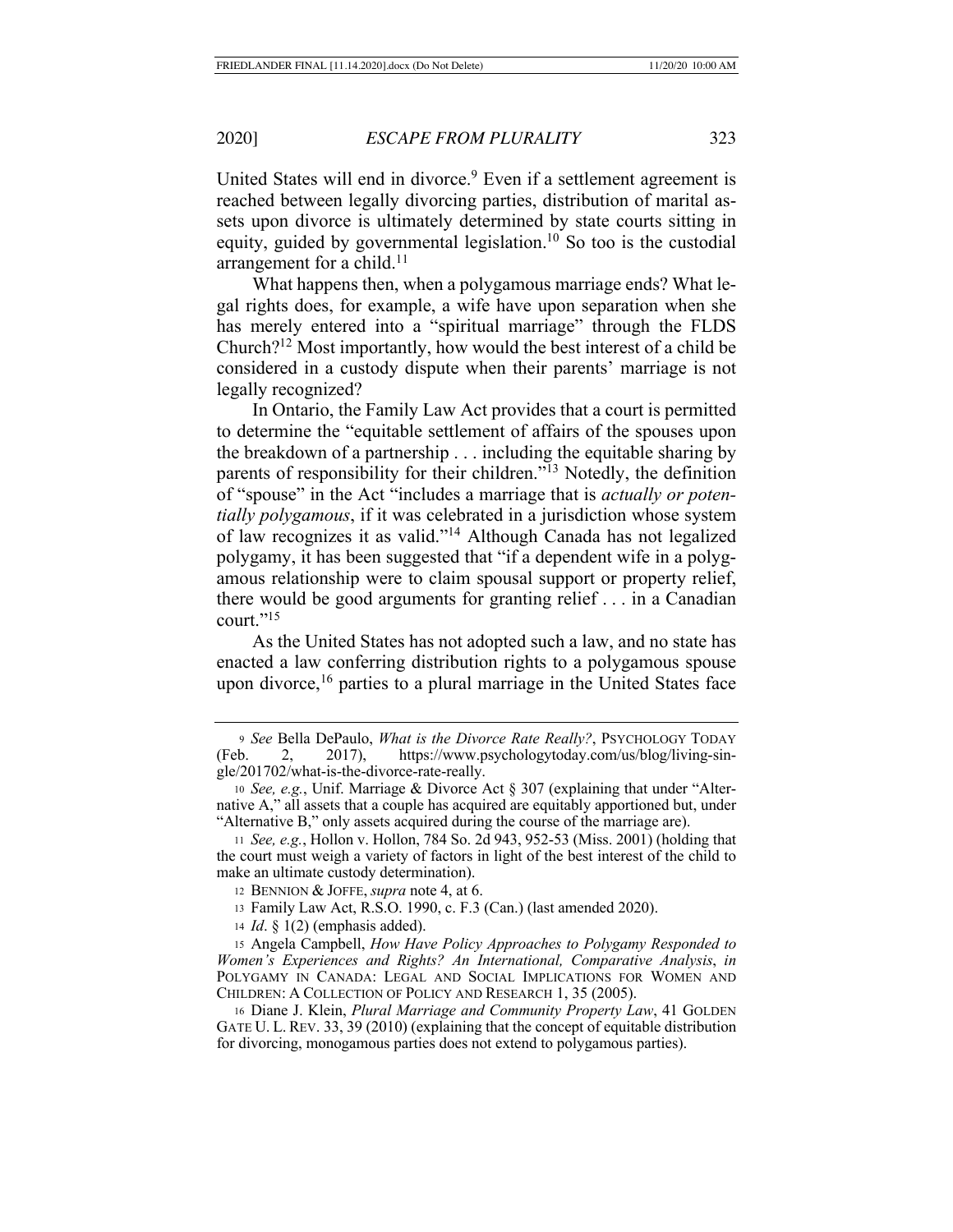an unsettling reality: assets and property, which would otherwise be deemed marital property, subject to equitable distribution, will remain in the sole possession of the title holder. "In such situations, great harm could quite easily accrue to the first spouse, who never received a day in court to ensure fair treatment and equitable division of assets."17 This financial harm would only be surmounted by a court's "best interest of the child" determination, as an award of child custody tends to favor the spouse departing polygamy.<sup>18</sup> In order to accurately account for the best interest of the child, the United States should adopt a law similar to Ontario's Family Law Act.<sup>19</sup>

This note is divided into five parts. Part II will give a brief overview of polygamy, both nationally and internationally. Part III will analyze the differences between the legal status of polygamy in the United States and the legal status of polygamy internationally, specifically considering the Family Law Act adopted in Ontario, Canada. Part IV will discuss the rights associated with monogamous divorce in the United States, including the "best interest of the child standard" utilized in disputes over child custody, and will ultimately consider these judicial mechanisms in the context of a dissolved polygamous union. Part V will suggest measures that can be taken in the United States to ensure that the best interest of the child will be promoted in instances of plural marriage, even if the plural union is not a legally recognized marriage.

#### II. WHAT IS POLYGAMY? A BRIEF OVERVIEW

Polygamy is defined as the practice of marriage whereby one person has more than one spouse at a time.<sup>20</sup> Not only are polygamous marriages void, but it is illegal to practice polygamy in the United States. $^{21}$  To avoid confusion, this note will refer to "polygamy" as a marital relationship with multiple spouses, regardless of gender. However, it is important to note that there are multiple forms of polygamy.

<sup>21</sup> *See* Stephen Michael Sheppard, *Polygamy (Plural Marriage or Polygamous)*, *in* THE WOLTERS KLUWER BOUVIER LAW DICTIONARY (Desk ed., 2012).

<sup>17</sup> Michael J. Higdon, *Polygamous Marriage, Monogamous Divorce*, 67 DUKE L. J. 79, 89 (2017).

<sup>18</sup> *See* Dan Harris et al., *Life After FLDS: Former Members Fights for Child Custody After Leaving Polygamist Sect,* ABC NEWS (May 8, 2015, 4:42 AM), https://abcnews.go.com/US/life-flds-members-fight-child-custody-leavingpolygamist/story?id=30875650.

<sup>19</sup> *See* Family Law Act, R.S.O. 1990, c. F.3, § 1(2) (Can.) (last amended 2020).

<sup>20</sup> *See* MIRIAM KOKTVEDGAARD ZEITZEN, POLYGAMY: A CROSS-CULTURAL ANALYSIS 3 (2008).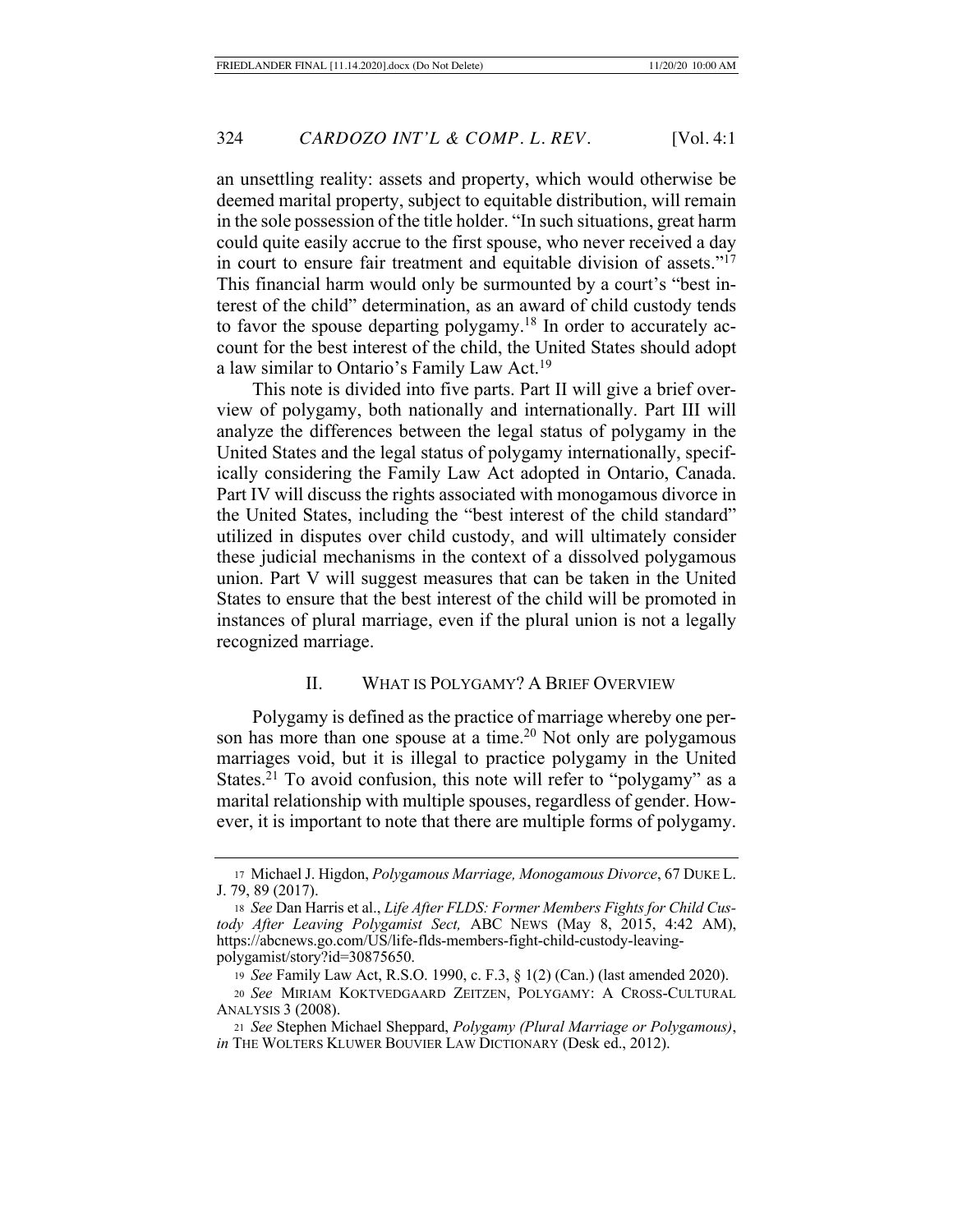For example, polygyny is a marriage between one man and multiple women whereas polyandry is a marriage between one woman and several men.22

Another important distinction to highlight is the difference between bigamy and polygamy. In criminal statutes, "polygamy is often synonymous with bigamy."23 While both bigamy and polygamy are illicit in all fifty states, bigamy refers to a second marriage whereas polygamy refers to all plural marriages.24 In jurisdictions which follow the Model Penal Code, bigamy is deemed a misdemeanor "with respect to mistakes about the validity or dissolution of a former marriage."25 Polygamy, on the other hand, is considered a felony in the third degree if a person is found guilty of marrying or cohabitating with "more than one spouse at a time in purported exercise of the right of plural marriage."26

Plural marriage is another term for polygamy and, in the United States, is often associated with the Mormon religion.<sup>27</sup> However, it is a common misconception that polygamy is a pervasive marital practice among those who currently observe Mormon Christianity.28 Rather, polygamy is practiced by a distinct sect of Mormons—Mormon Fundamentalists—who belong to the Fundamentalist Church of Jesus Christ of the Latter-Day Saints (FLDS).29

The Mormon Church did not always disapprove of plural marriages. Rather, during the nineteenth century, the Mormon religion promoted the practice of polygamy among its congregants.30 The Church of the Latter-Day Saints (LDS), headquartered in Salt Lake

<sup>26</sup> *Id*. § 230.1(2).

<sup>27</sup> *See* Maura Irene Strassberg, *Distinguishing Polygany and Polyfidelity Under the Criminal Law*, *in* THE POLYGAMY QUESTION, 180, 183 (Janet Bennion & Lisa Fishbayn Joffe eds., 2016).

<sup>28</sup> *See* Susan Deller Ross, *Should Polygamy Be Permitted in the United States?*, AMERICAN BAR ASSOCIATION (Apr. 1, 2011), https://www.americanbar.org/groups/crsj/publications/human\_rights\_magazine\_home/hu-

man\_rights\_vol38\_2011/human\_rights\_spring2011/should\_polygamy\_be\_permitted in the united states.

<sup>29</sup> *See* BENNION & JOFFE, *supra* note 4, at 6.

<sup>30</sup> *Timeline: The Early History of the Mormons*, PBS, https://www.pbs.org/wgbh/americanexperience/features/mormons-timeline/ (last visited Aug. 15, 2020).

<sup>22</sup> ZEITZEN, *supra* note 20, at 3*.*

<sup>23</sup> Cornell Law School, *Polygamy*, LEGAL INFO. INST., https://www.law.cornell.edu/wex/polygamy (last visited Aug. 15, 2020).

<sup>24</sup> *See id.*

<sup>25</sup> Model Penal Code § 230.1 note on bigamy and polygamy (AM. LAW INST. 2007).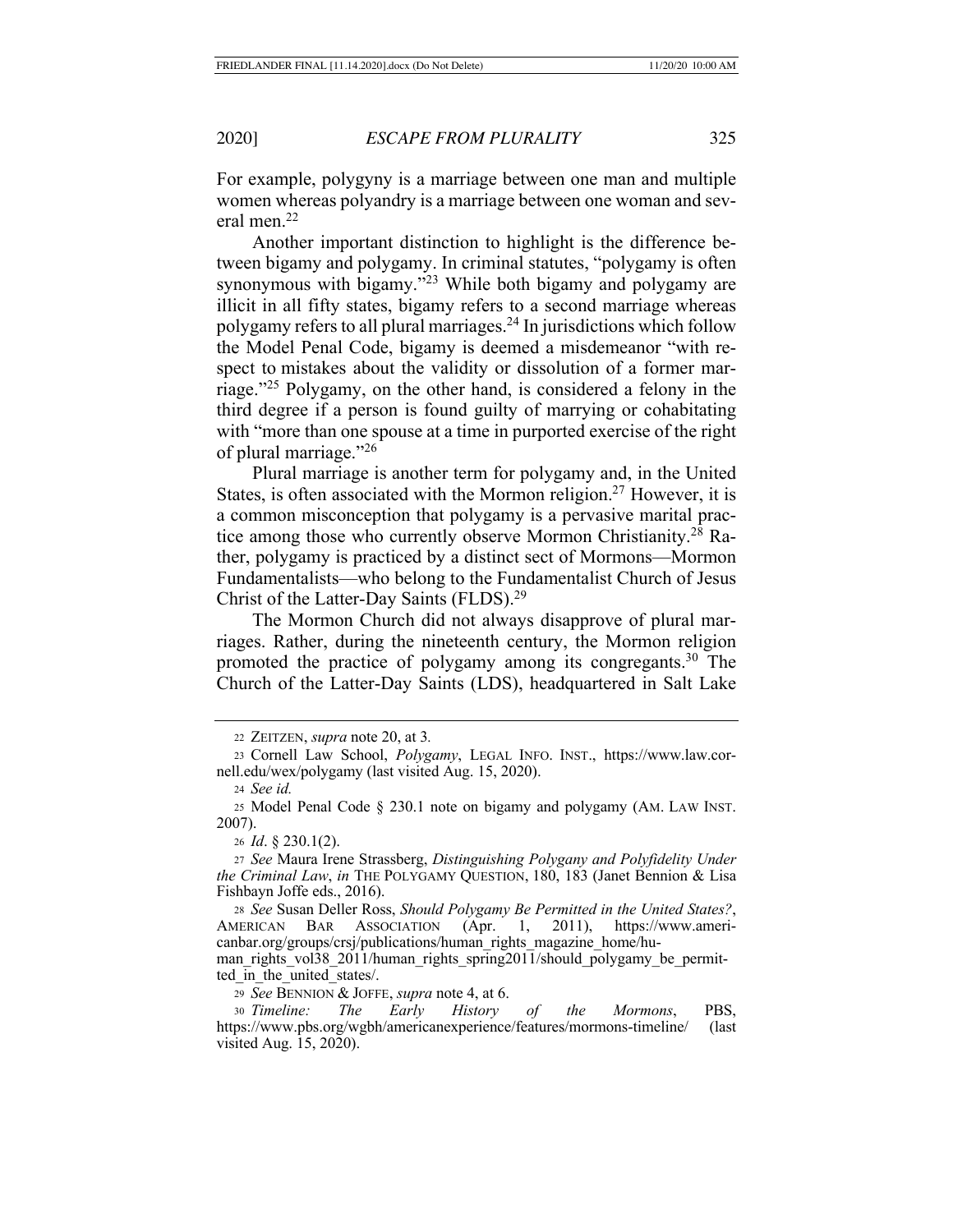City, Utah, is the main church associated with the Mormon religion.<sup>31</sup> Under the leadership of founder Joseph Smith, plural marriages were traditionally said to promote a "key principle that a stable and orderly family life depends in part on a husband or father functioning as a religious and social leader."32

However, in the late nineteenth century, the practice of plural marriage within the LDS Church was challenged. In 1882, the LDS Church was the target of Congressional bills, such as the Edmunds Anti-Polygamy Act, which declared polygamy to be a felony in the United States and revoked a polygamist's right to vote.<sup>33</sup> Further, in 1887, the Edmunds-Tucker Act mandated the United States attorney general to initiate proceedings to confiscate the property of the LDS Church due to its association with the practice of polygamy.<sup>34</sup>

As a result, Wilford Woodruff, "the [former] president of the LDS Church[,] issued what is called the Manifesto on September 25, 1890."35 The Manifesto called for members of the LDS Church to cease the practice of polygamy to protect against further legal prosecution.36 To this day, Mormonism associated with the LDS Church denounces polygamy among its congregants.37 However, members of the LDS Church—now deemed Mormon Fundamentalists—who refused to abide by the monogamous marital system, were excommunicated from the Mormon Church in 1980.<sup>38</sup> Consequently, the FLDS

<sup>31</sup> *See id.*

<sup>32</sup> IRWIN ALTMAN & JOSEPH GINAT, POLYGAMOUS FAMILIES IN CONTEMPORARY SOCIETY 3 (1996) (explaining that women of the LDS Church, prior to 1890, were encouraged to marry religious leaders in order to enter into heaven).

<sup>33</sup> *See* Edmunds Act, ch. 47, 22 Stat. 30 (1882); *see also* Kenn Driggs & Marianne Watson, *Fundamentalist Mormon and FLDS Time Line*, *in* MODERN POLYGAMY IN THE UNITED STATES xi (Cardell K. Jacobson & Lara Burton eds., 2011).

<sup>34</sup> *See* Edmunds-Tucker Act, ch. 397, 24 Stat. 635 (1887); *see also* Kathryn M. Daynes, *Differing Polygamous Patterns: Nineteenth-Century LDS and Twenty-First-Century FLDS Marriage Systems*, *in* MODERN POLYGAMY IN THE UNITED STATES 125, 140 (Cardell K. Jacobson & Lara Burton eds., 2011) ("In 1887 the Edmunds-Tucker Act mandated that the U.S. attorney general institute proceedings to take into possession all LDS church property over \$50,000 not used exclusively for worship.").

<sup>35</sup> Daynes, *supra* note 34, at 140*.*

<sup>36</sup> *See id.*

<sup>37</sup> *Plural Marriage and Families in Early Utah*, THE CHURCH OF JESUS CHRIST OF LATTER-DAY SAINTS, https://www.churchofjesuschrist.org/topics/plural-marriage-and-families-in-early-utah?lang=eng (last visited Oct. 5, 2019) ("[M]embers of the contemporary Church are forbidden to practice plural marriage . . . .").

<sup>38</sup> *See Fundamentalist Church of Jesus Christ of Latter-Day Saints Fast Facts*, *supra* note 2.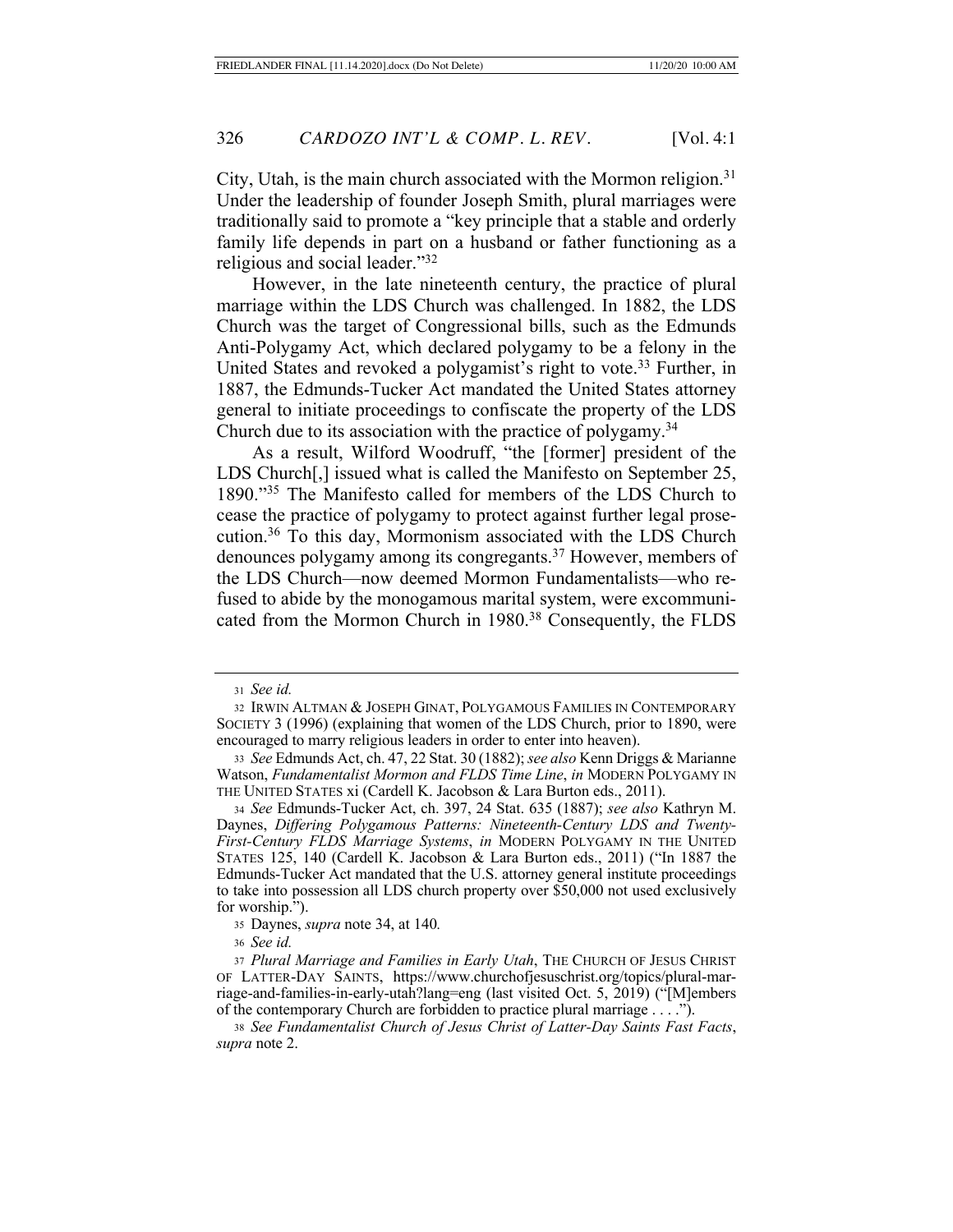Church was founded on Mormon Fundamentalist principles under the leadership of Rulon Jeffs and his sons Warren Jeffs and Lyle Jeffs.<sup>39</sup>

Some scholars believe that "approximately 20,000 to 50,000 Americans are currently members of Mormon fundamentalist religious groups and believe in the principle of plural marriage, or polygamy."40 Alternative estimates speculate that 30,000 practicing polygamists reside exclusively within the state of Utah.<sup>41</sup> This is due, at least in part, to the fact that seventy percent of Utah's population abide by the tenants of the Mormon faith.<sup>42</sup> Nonetheless, the majority of Utah's Mormons do not associate with the FLDS Church and are "officially monogamous."43

However, in the United States, polygamy is not practiced only by those associated with Fundamental Mormonism. Although it is difficult to obtain a precise count of people engaged in plural marriages, as the illicit practice is often concealed from the public, the number of practicing polygamists throughout the United States is estimated to range from 50,000 to 150,000 people.<sup>44</sup>

This approximation of potentially 150,000 polygamists in the United States can partially be attributed to the large number of individuals who have emigrated from countries where polygamy is commonly practiced.45 Although polygamy is illegal in the majority of countries, it is legalized throughout many parts of Africa and much of the Middle East.<sup>46</sup>

Polygamy is most widely practiced by Muslims in Africa, Saudi Arabia, and the United Arab Emirates, although plural marriages are

<sup>45</sup> *See id.*

<sup>39</sup> PROPHET'S PREY (Showtime Documentary Films 2015) (explaining that upon excommunication from the LDS church, the Jeffs family gained control of the FLDS Church whereby Rulon Jeffs became the "prophet" and his son, Warren Jeffs, was "determined to become the prophet himself.").

<sup>40</sup> ALTMAN & GINAT, *supra* note 32, at 2.

<sup>41</sup> *See Utah Gov. Signs Law Aimed at Polygamy*, CBSNEWS.COM (Mar. 29, 2017, 11:01 PM), https://www.cbsnews.com/news/utah-gov-signs-law-aimed-at-polygamy/.

<sup>42</sup> *See* ZEITZEN, *supra* note 20, at 3.

<sup>43</sup> ZEITZEN, *supra* note 20, at 3.

<sup>44</sup> *See* BENNION & JOFFE, *supra* note 4, at 6.

<sup>46</sup> *See* Nicola Heath, *Faith and Polygamy: Which Religions Permit Plural Marriage?*, SBS.COM.AU (July 2, 2018, 1:44 PM), https://www.sbs.com.au/topics/life/culture/article/2017/01/17/faith-and-polygamy-which-religions-permit-plural-marriage.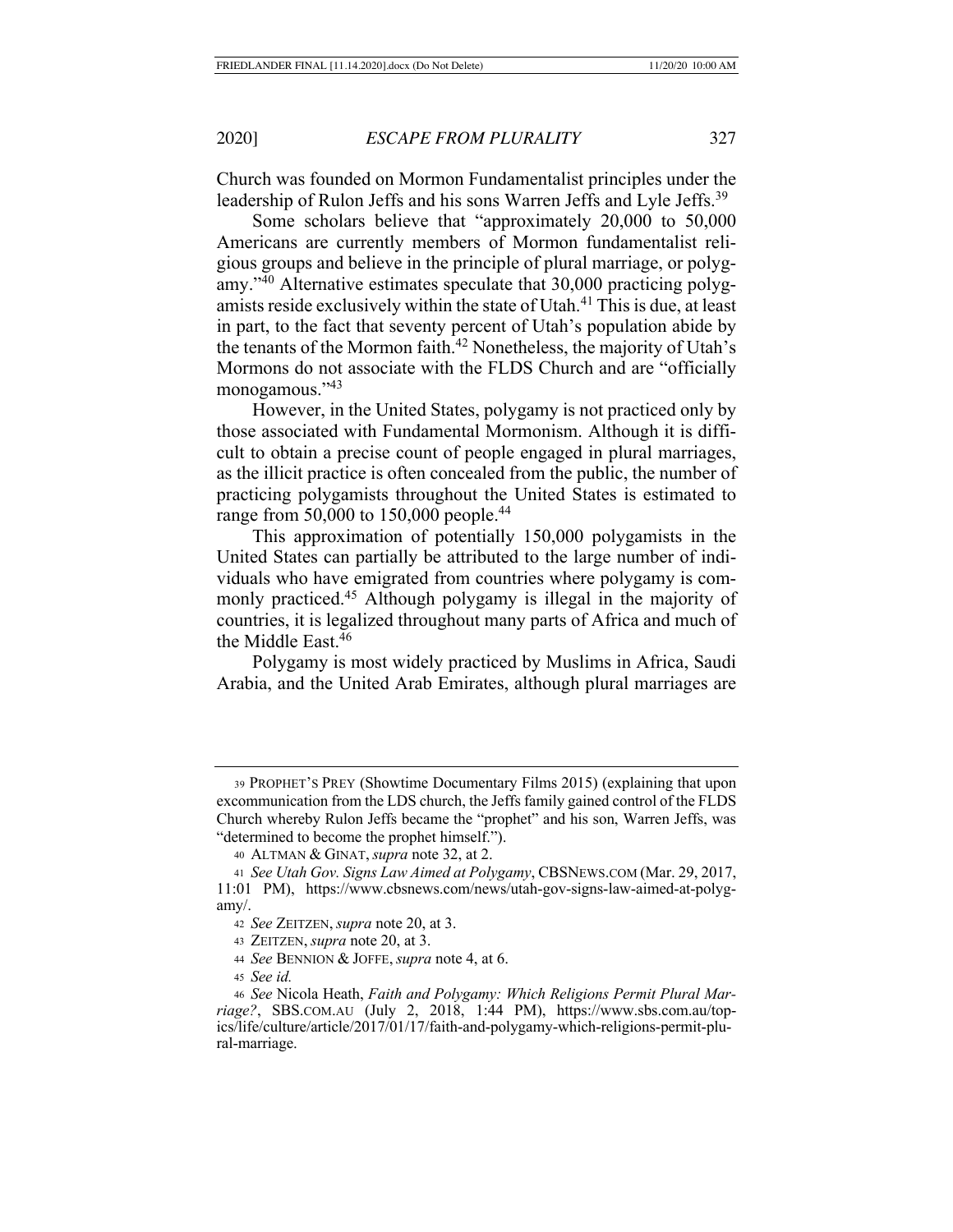common among many non-Muslims in Africa as well.<sup>47</sup> Social acceptance of polygamy within the Islamic religion stems from the Koran, the sacred text of the Islam.<sup>48</sup> "In cultures where polygamy is still commonplace and legal, Muslim polygamists do not separate themselves from the society at large."<sup>49</sup> However, upon immigration to the United States, polygamy is often practiced in secrecy as it is neither legal nor a societal norm.<sup>50</sup> As a result, plural marriages in immigrant communities are predominantly undetected and thus unregulated by United States authorities.<sup>51</sup>

Although a two-person marriage remains a normative ideal throughout the United States, increasing immigration rates,  $52$ "[d]eclining rates of marriage and fertility, rising divorce rates and other social trends mean that fewer people will live in the ideal family norm—the nuclear family."<sup>53</sup> Despite the prevalence of plural marriages and the fact that the legal right to marry has been modified by societal conventions, such as the legalization of same-sex marriage,<sup>54</sup> polygamy, however, remains illicit in the United States.

#### III. LEGAL STATUS OF POLYGAMY AROUND THE WORLD

#### *A. Permissible Marital Arrangements in the United States*

Throughout the United States, courts have been cautious—and have even warned—of the undesirable consequences that judicial decisions may have on the legal status of polygamy. For example, in *Obergefell v. Hodges*, the Supreme Court of the United States held

<sup>51</sup> *See id.*

<sup>47</sup> *Polygamy*, NEW WORLD ENCYCLOPEDIA, https://www.newworldencyclopedia.org/entry/Polygamy#Legality (last visited Aug. 31, 2020).

<sup>48</sup> *See* Report of Nicholas Bala for British Columbia Supreme Court Reference Re S. 293 of the Criminal Code § 21 as Amici Curiae Supporting Stop Polygamy in Canada (2010) (No. S-097767) http://infosecte.org/Nicholas\_Bala.pdf.

<sup>49</sup> *Polygamy*, *supra* note 47.

<sup>50</sup> *See* Nina Bernstein, *In Secret, Polygamy Follows Africans to N.Y*., N.Y. TIMES (Mar. 23, 2007), https://www.nytimes.com/2007/03/23/nyregion/23polygamy.html?smid=em-share.

<sup>52</sup> *See* Claire A. Smearman, *Second Wives' Club: Mapping the Impact of Polygamy in U.S. Immigration Law*, 27 BERKELEY J. INT'L L. 382, 385 (2009).

<sup>53</sup> Sherry Saggers & Margaret Sims, *Diversity: Beyond the Nuclear Family*, *in* FAMILY: CHANGING FAMILIES, CHANGING TIMES 66, 68 (Allen & Unwin, 2005).

<sup>54</sup> *See* Obergefell v. Hodges, 135 S. Ct. 2584 (2015).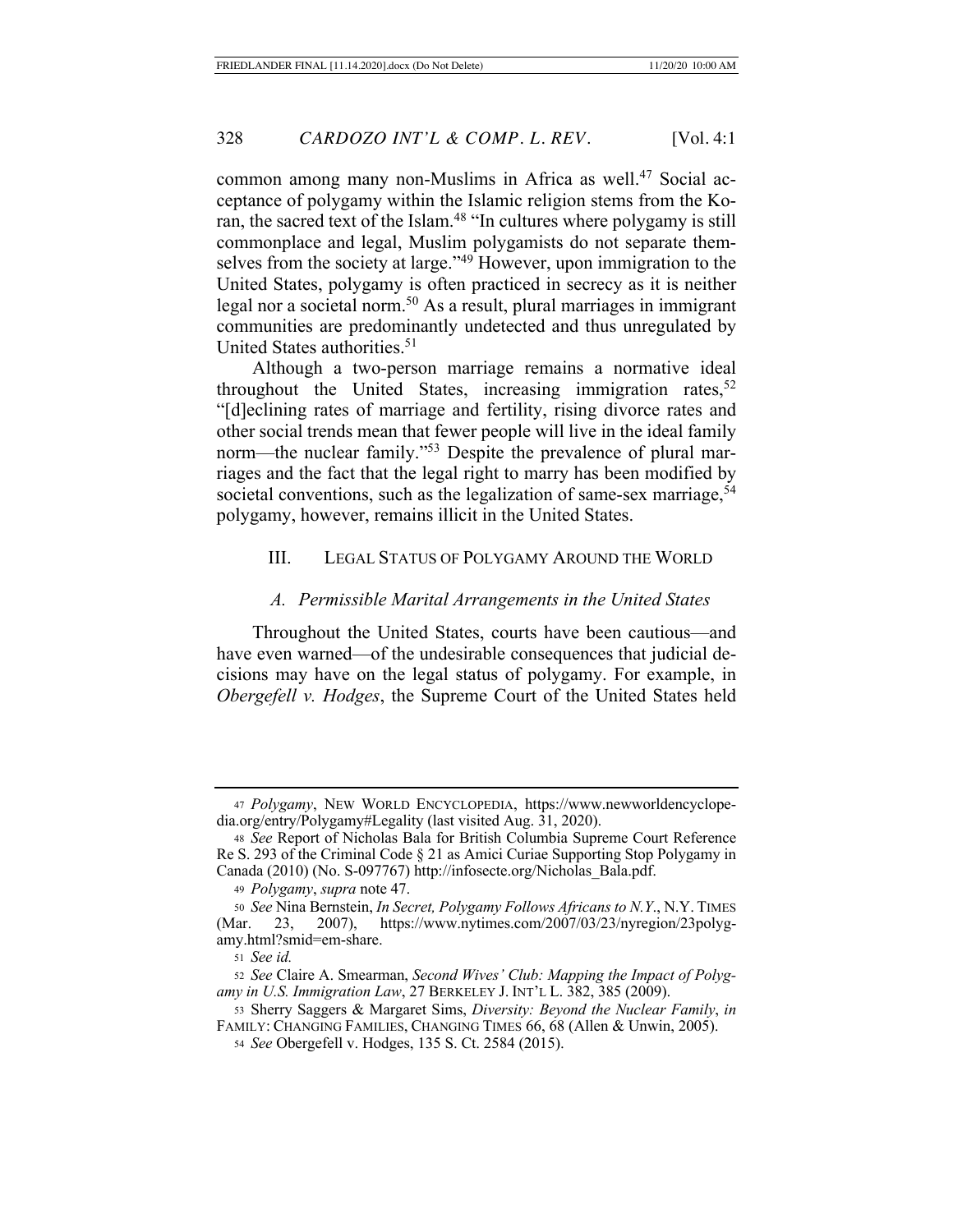that marriage—and thus same-sex marriage—was a fundamental right within the ambit of the Constitution, requiring legal recognition.<sup>55</sup>

*Obergefell* is often characterized as a pivotal decision as it not only expanded the right to marry beyond the confines of one man and one woman, but also redefined the normative status of the nuclear family in the United States. Justice Kennedy's majority opinion stated that "no union is more profound than marriage, for it embodies the highest ideals of love, fidelity, devotion, sacrifice, and family."56 In support of expanding the legal status of marriage to include same-sex couples, Justice Kennedy explained, in pertinent part, that:

It would misunderstand these men and women to say they disrespect the idea of marriage. Their plea is that they do respect it, respect it so deeply that they seek to find its fulfillment for themselves. Their hope is not to be condemned to live in loneliness, excluded from one of civilization's oldest institutions. They ask for equal dignity in the eyes of the law. The Constitution grants them that right.<sup>57</sup>

Despite the fact that *Obergefell* solely concerned the issue of a same-sex couple's legal right to marry, the dissent vehemently criticized the majority's decision, arguing that it "*would apply with equal force to the claim of a fundamental right to plural marriage*."58 In dissent, Chief Justice Roberts reasoned that the fundamental right to marry under the United States Constitution only applies to marriages between one man and one woman<sup>59</sup> stating, in pertinent part, that:

If you are among the many Americans—of whatever sexual orientation—who favor expanding same-sex marriage, by all means celebrate today's decision. Celebrate the achievement of a desired goal. Celebrate the opportunity for a new expression of commitment to a partner. Celebrate the availability of

<sup>55</sup> *See id.* at 2598 ("Over time and in other contexts, the Court has reiterated that the right to marry is fundamental under the Due Process Clause."); *see also* U.S. CONST. amend. XIV, § 1 (requiring equal protection and due process of the law). <sup>56</sup> *Obergefell*, 135 S. Ct. at 2608.

<sup>57</sup> *Id.*

<sup>58</sup> *See id.* at 2621 (Roberts, C.J., dissenting) (emphasis added).

<sup>59</sup> *See id.* (Roberts, C.J., dissenting) ("[T]oday's decision rests on nothing more than the majority's conviction that same-sex couples should be allowed to marry because they want to  $\dots$  [but] it has  $\dots$  no basis in the Constitution  $\dots$ .").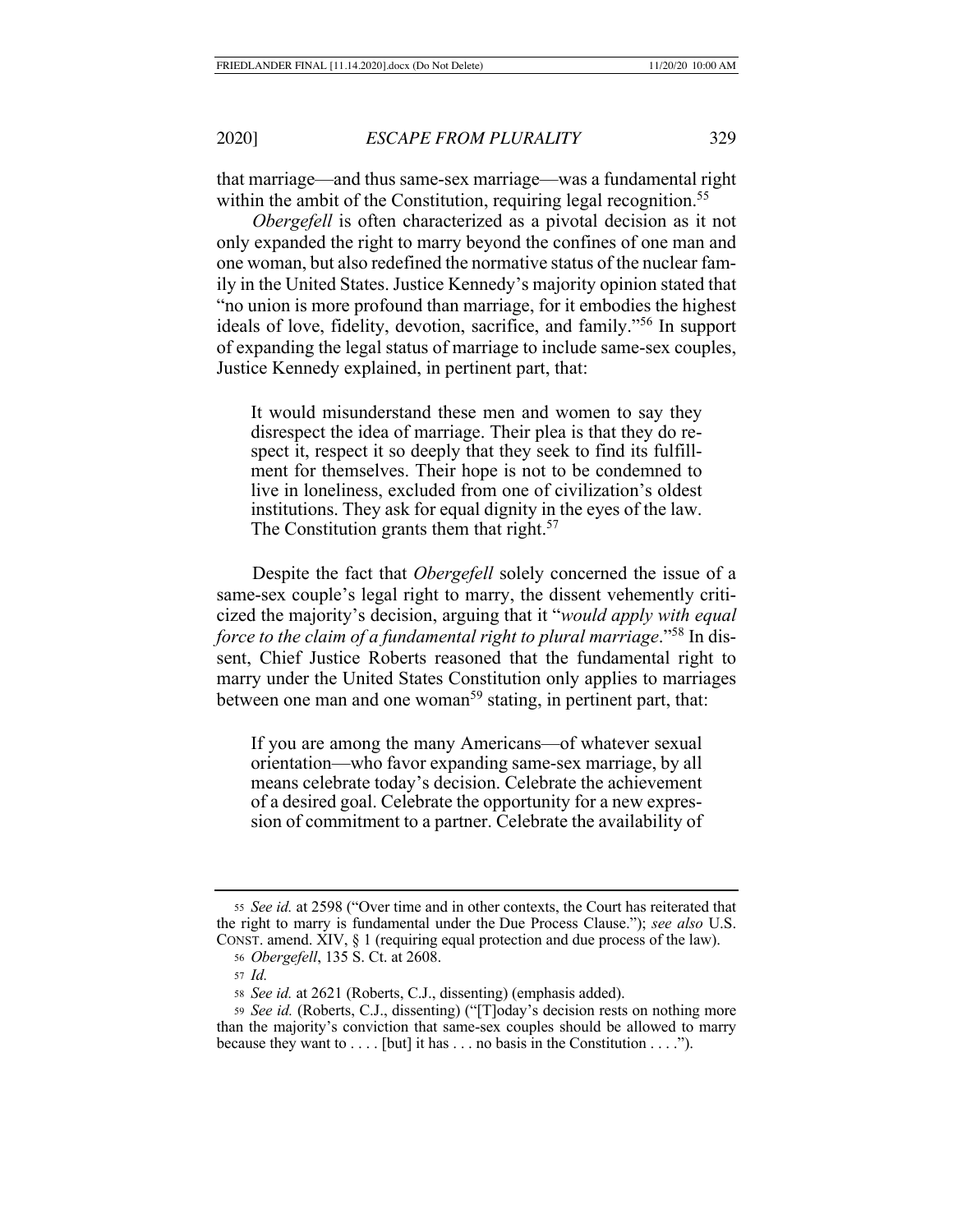new benefits. But do not celebrate the Constitution. It had nothing to do with it.<sup>60</sup>

While the *Obergefell* majority recognized that changing societal norms required a reconsideration of the legal status of marriage within the United States, the dissent voiced concern over the slippery slope that could ensue from the decision: the legalization of polygamy.<sup>61</sup> Evident in the dissenting opinion is the judicial thought that polygamy is neither a norm nor a practice which should be promoted in society, even despite the prevalence of polygamy within certain communities.62 Regardless of the fact that the legal right to marry has been modified by societal conventions, expanded to include same-sex couples in the permissible realm of legalized unions, polygamy remains outlawed in the United States. As noted by the dissent in *Obergefell*,

. . . a leap from opposite-sex marriage to same-sex marriage is much greater than one from a two-person union to plural unions, which have deep roots in some cultures around the world. If the majority is willing to take the big leap, it is hard to see how it can say no to the shorter one.<sup>63</sup>

What then, is holding the United States' legal system back from extending polygamous couples the right to be lawfully married? Examination of historical precedent for disputes in the United States involving the legality of polygamy provides guidance.

## *B. The United States, Polygamy, and Freedom of Religion*

In 1878, the Supreme Court of the United States issued a seminal decision regarding the legality of plural marriages in *Reynolds v. United States*. 64 In *Reynolds*, the defendant appealed his conviction for bigamy from the District Court for the Third Judicial District of the

<sup>60</sup> *Obergefell*, 135 S. Ct. at 2626 (Roberts, C.J., dissenting).

<sup>61</sup> *See id.* at 2621 (Roberts, C.J., dissenting) ("It is striking how much of the majority's reasoning would apply with equal force to the claim of a fundamental right to plural marriage.").

<sup>62</sup> *Compare id.* at 2596 (majority opinion) (arguing that there has been "a shift in public attitudes toward greater tolerance" of same-sex couples), *with id*. at 2622 (Roberts, C.J., dissenting) (warning that this argument can equally—and undesirably—be made on behalf of the many polygamous families in the united states).

<sup>63</sup> *Id*. at 2621 (Roberts, C.J., dissenting).

<sup>64</sup> *See* Reynolds v. United States, 98 U.S. 145 (1878).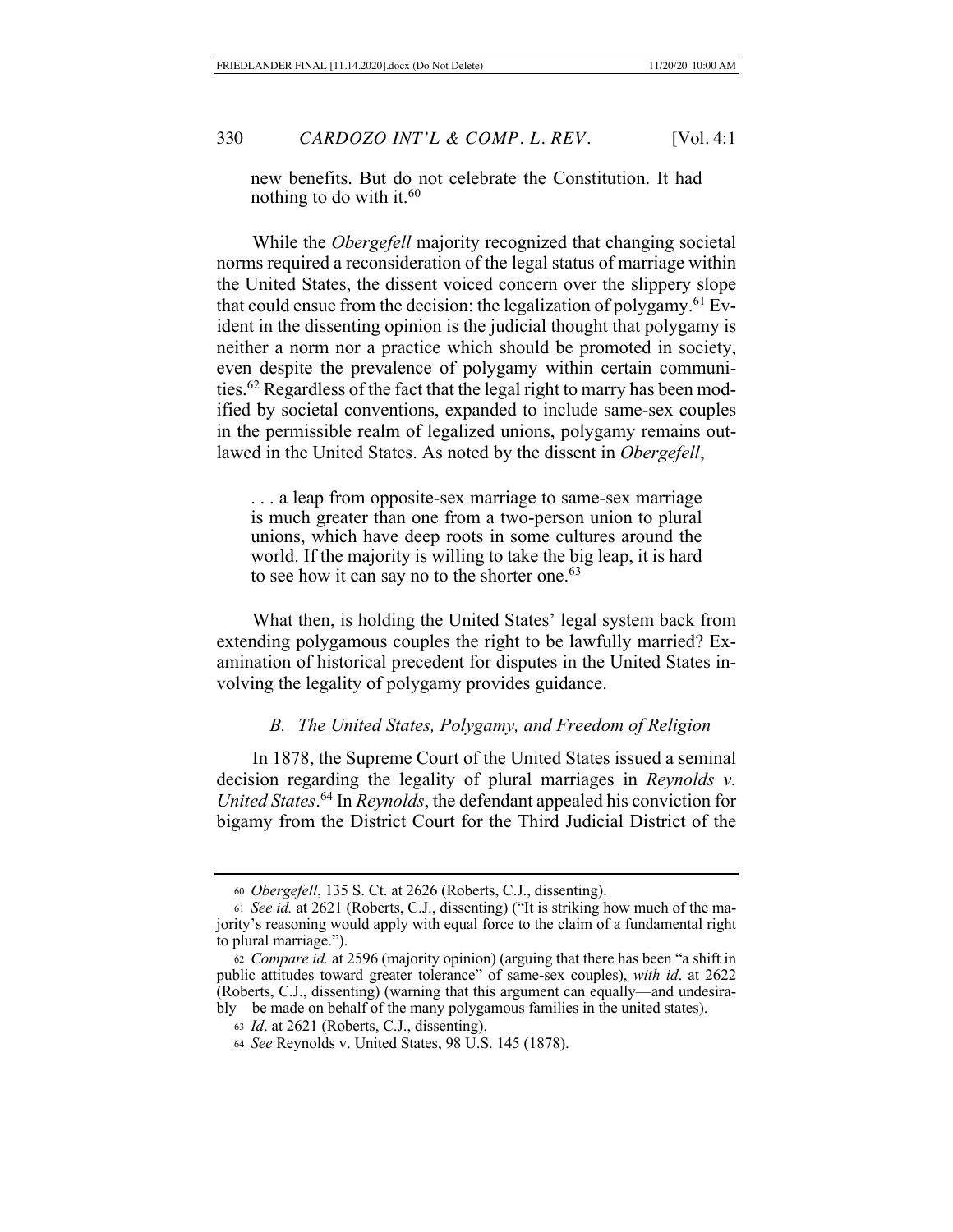Territory of Utah.65 Reynolds, a member of the LDS Church, argued, *inter alia*, that his practice of polygamy was "in pursuance of and in conformity with what he believed at the time to be a religious duty."66 Accordingly, the issue before the Court concerned the scope of religious freedom guaranteed by the First Amendment of the United States Constitution.<sup>67</sup>

The *Reynolds* Court first determined that the Framers intended for the Freedom of Religion Clause to deprive Congress "of all legislative power over mere opinion, but . . . [permitted Congress] to reach actions which were in violation of social duties or subversive of good order."68 Thus, the Court could not punish or inhibit the religious belief in the practice of polygamy; however, if the Court were to determine that polygamy was dissident with civil order, the act of practicing polygamy could be deemed criminal within the ambit of the Constitu- $\frac{1}{1}$ tion<sup>69</sup>

In support of its ultimate conclusion that the practice of plural marriage was "in violation of social duties or subversive of good order," the *Reynolds* Court explained that "from the earliest history of England polygamy has been treated as an offence against society."70 Thus, the *Reynolds* Court stated, in pertinent part, that:

. . . *there never has been a time in any State of the Union when polygamy has not been an offence against society, cognizable by the civil courts and punishable with more or less severity*. . . . Upon [marriage] society may be said to be built, and out of its fruits spring social relations and social obligations and duties, with which government is necessarily required to deal. . . . [Thus], *it is within the legitimate scope of the power of every civil government to determine whether polygamy or monogamy shall be the law of social life under its dominion*. 71

<sup>65</sup> *See id.* at 153-54.

<sup>66</sup> *Id.* at 161 (arguing that, because the LDS Church in the late 1880s promoted the practice of plural marriage, Congress could not interfere with the free exercise of religion and hold defendant Reynolds criminally liable as a result).

<sup>67</sup> *See id.* at 162; *see also* U.S. CONST. amend. I ("Congress shall make no law respecting an establishment of religion, or prohibiting the free exercise thereof.").

<sup>68</sup> *Reynolds*, 98 U.S. at 164 ("Mr. Jefferson . . . took occasion to say: 'Believing with you that religion is a matter which lies solely between man and his god . . . the legislative powers of the government reach actions only, and not *opinions* . . . .'").

<sup>69</sup> *See id.*

<sup>70</sup> *Id.*

<sup>71</sup> *Id.* at 165-66 (emphasis added).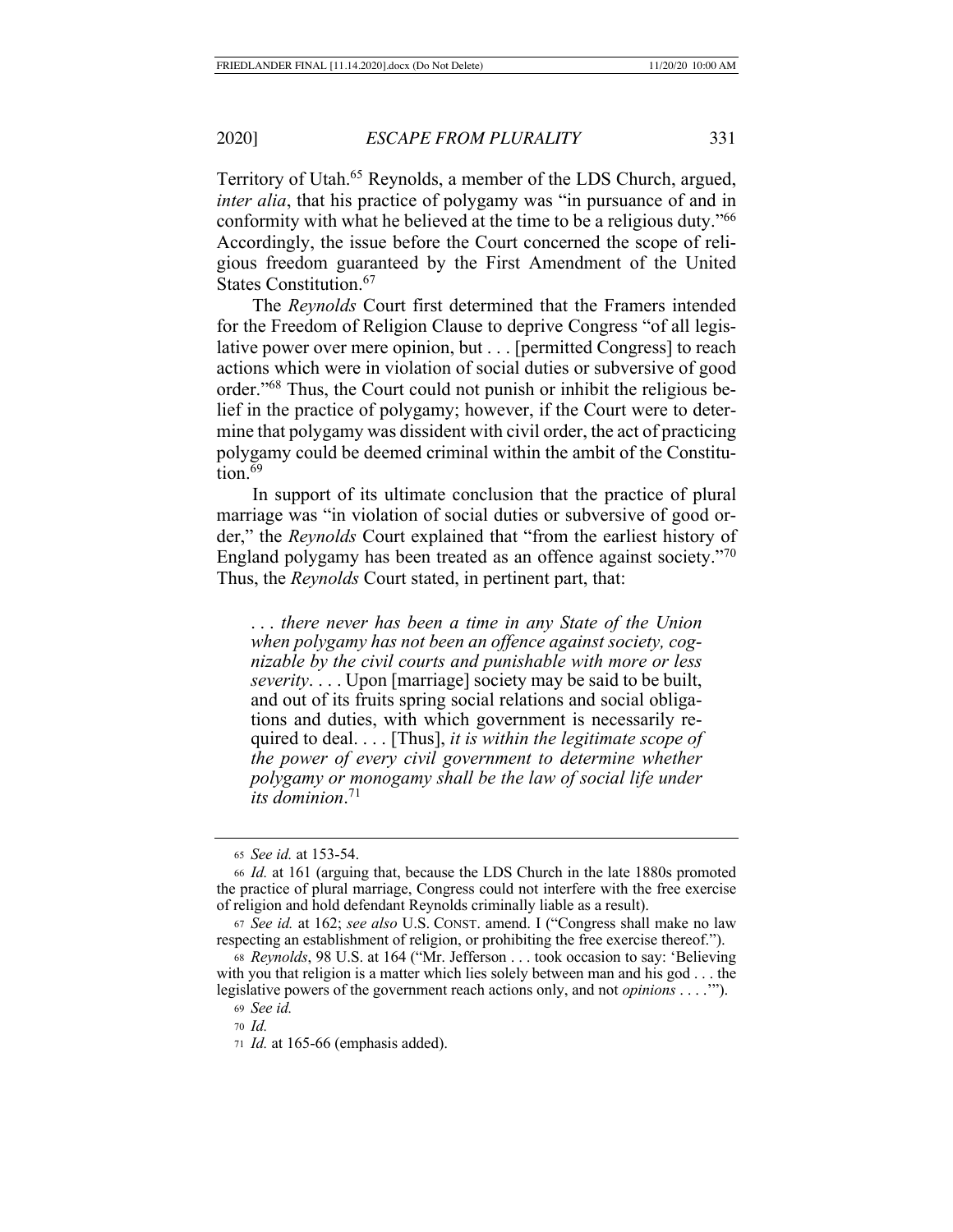Ultimately, the Court held that the 1862 enactment of 12 Stat. 501 did not violate the Constitutional right to the free exercise of religion; the criminalization of the act of entering into a polygamous marriage, even if done for the sole purpose of conforming to a religious duty, was said to protect society against "the evil consequences that were supposed to flow from plural marriages."<sup>72</sup>

In a case before the Supreme Court in 1890, *Late Corp. of Church of Jesus Christ v. United States*, the practice of polygamy was similarly considered "a crime against the laws, and abhorrent to the sentiments and feelings of the civilized world."73 The Court stated, in pertinent part, that:

[n]otwithstanding the stringent laws which have been passed by Congress—notwithstanding all the efforts made to suppress this *barbarous practice*—the sect or community composing the Church of Jesus Christ of Latter-Day Saints perseveres, in defiance of law, in preaching, upholding, promoting, and defending  $[polygam]$ <sup>74</sup>

The Supreme Court ultimately affirmed the district court's decision that the LDS Church's property escheat to the government and be used for charitable purposes within the territory.<sup>75</sup>

In 1946, nearly eighty years after *Reynolds* was decided, the Supreme Court again held, in *Cleveland v. United States*, that "the fact that polygamy is supported by a religious creed affords no defense in a prosecution for bigamy."76 Petitioners practiced polygamy in accordance with Mormon Fundamentalist belief and had "transported at least one plural wife across state lines, either for the purpose of cohabitating with her, or for the purpose of aiding another member of the *cult* in such a project."<sup>77</sup> Accordingly, these Fundamentalists were charged with violating the Mann Act which, at that time, made it illegal to transport women across state lines for, *inter alia*, any immoral purpose.78 The Court held that polygamy was of the "same genus as

<sup>72</sup> *Id.* at 168.

<sup>73</sup> Late Corp. of Church of Jesus Christ v. United States, 136 U.S. 1, 48 (1890).

<sup>74</sup> *Id.* at 48-49.

<sup>75</sup> *See id.* at 65.

<sup>76</sup> Cleveland v. United States, 329 U.S. 14, 20 (1946).

<sup>77</sup> *Id.* at 16 (emphasis added).

<sup>78</sup> *See id.* ("The Act makes an offense the transportation in interstate commerce of 'any woman or girl for the purpose of prostitution or debauchery, or for any other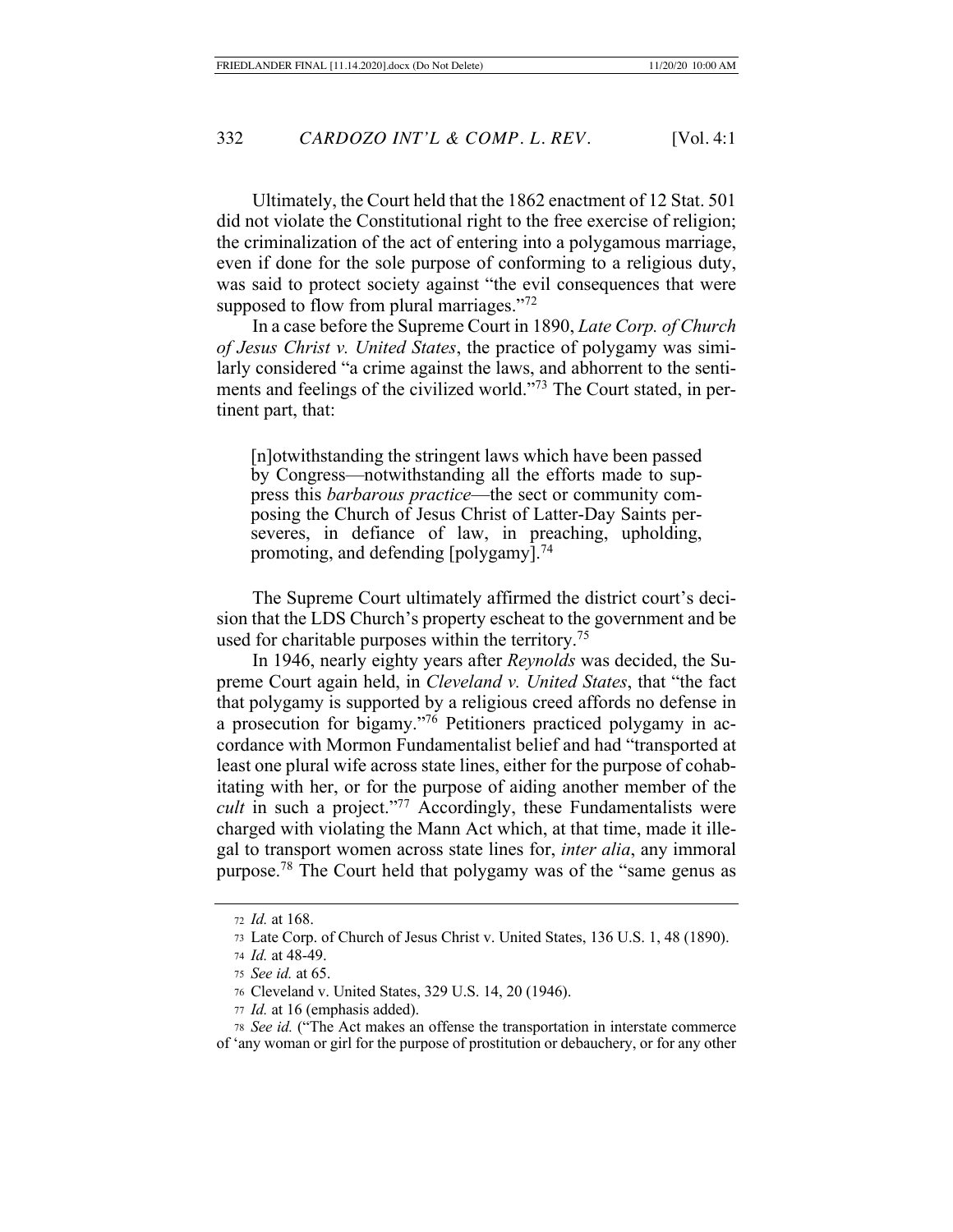the other immoral practices covered by the Act," such as prostitution, and thus fit within the scope of the Act.79

*Cleveland v. United States* demonstrates that it was not merely the early anti-polygamy laws which criminalized and precluded the practice of plural marriage in the country.80 Rather, courts in the United States have even invoked Congressional power to regulate channels of interstate commerce as a means to prohibit the practice of polygamy.81

The United States' ban on polygamy has demonstrated as having implications which extend far beyond those of the marital arrangement alone. For example, in the 1985 case of *Potter v. Murray City*, the Court of Appeals for the Tenth Circuit held that it was not unconstitutional to discharge a police officer from employment after he was found to be practicing polygamy.82 Thus, not only could the practice of polygamy result in criminal prosecution, but it could also result in termination of employment.<sup>83</sup> The court explained that:

beyond the declaration of policy and public interest in the prohibition of polygamy under crimination sanction, [Utah] has established a vast and convoluted network of other laws clearly establishing its compelling state interest in and commitment to a system of domestic relations based exclusively upon the practice of monogamy as opposed to plural marriage.84

In light of the fact that "[p]olygamy has been prohibited in our society since its inception," the Court of Appeals ultimately held that a polygamous police officer's constitutional rights—be it his right to the free exercise of religion, his guarantee of equal protection, or his

<sup>82</sup> *See* Potter v. Murray City, 760 F.2d 1065, 1070 (10th Cir. 1985).

<sup>83</sup> *See id.* at 1071.

immoral purpose.' The decision turns on the meaning of the latter phrase, 'for any other immoral purpose.'"); *see also* 18 U.S.C. § 398.

<sup>79</sup> *Cleveland*, 329 U.S. 14 at 19.

<sup>80</sup> *See id.* at 20 ("[T]he offense is . . . transportation of a woman for the purpose of making her his plural wife . . . .").

<sup>81</sup> *See id.* ("The power of Congress over the instrumentalities of interstate commerce is plenary; it may be used to defeat what are deemed to be immoral practices  $\ldots$ .").

<sup>84</sup> *Id.* at 1070 (quoting Potter v. Murray City, 585 F. Supp. 1126, 1138 (D. Utah 1984)).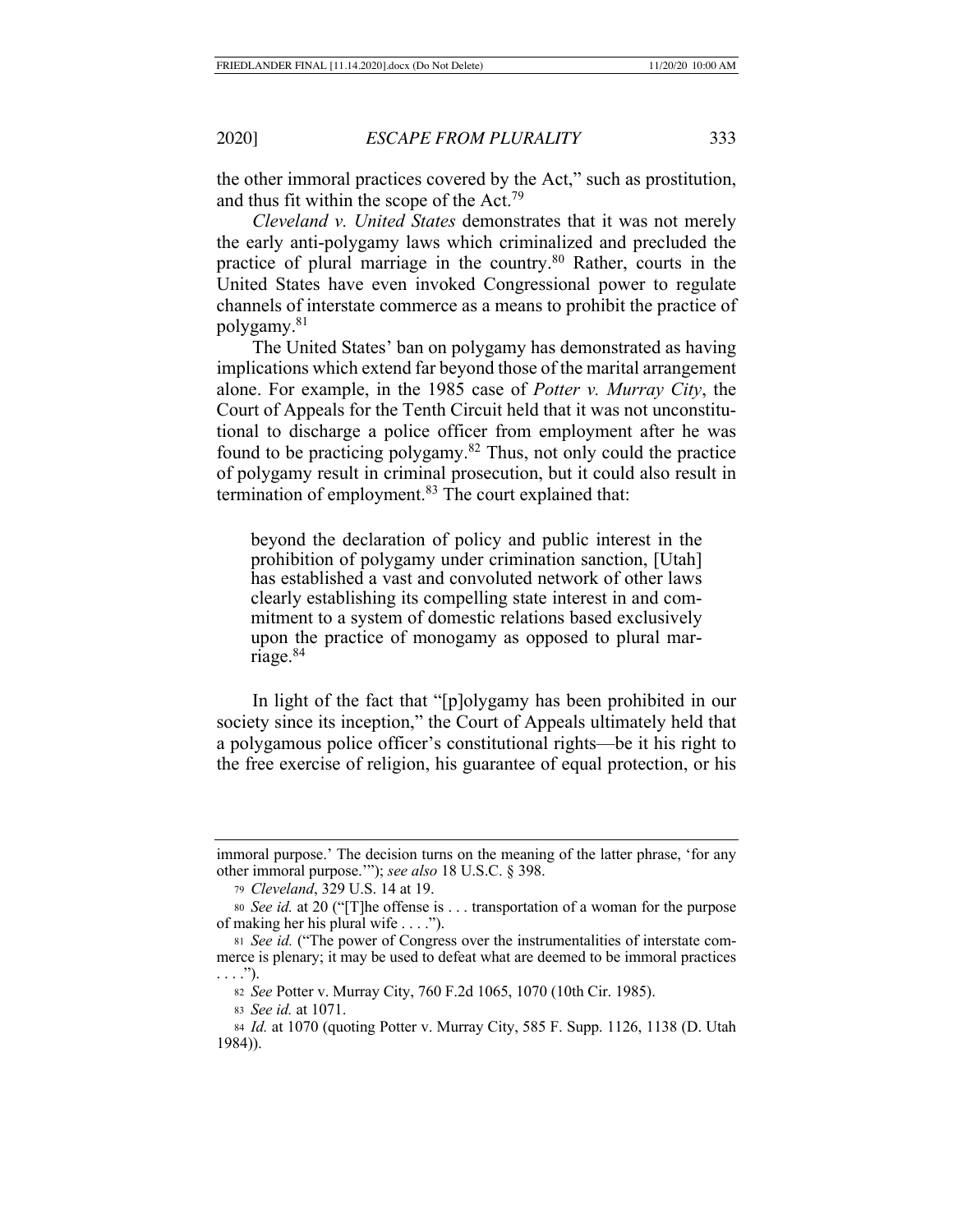fundamental right of privacy—were not violated when he was terminated as a police officer.85

Moreover, despite judicial acknowledgement of the high prevalence of Mormon Fundamentalist families practicing polygamy—as a part of their religion—within the state of Utah,<sup>86</sup> and despite the fact that the fundamental right to marry has been expanded upon in light of changing societal norms,87 Utah's bigamy statute continues to criminalize the practice of polygamy as a felony in the third degree.<sup>88</sup> Interestingly, the Utah Constitution, unlike the Federal Constitution, expressly prohibits the practice of polygamy reading, in pertinent part, that:

[n]o inhabitant of this State shall ever be molested in person or property on account of his or her mode of religious worship; *but polygamous or plural marriages are forever prohibited*. 89

Thus, regardless of the prevalence of FLDS polygamous marriages in Utah, "the Utah Constitution offers no protection to polygamous behavior and, in fact, shows antipathy towards it by expressly prohibiting such behavior."90 As a result, twenty-first century challenges to the legality of the Utah Constitution and state statutes have failed.<sup>91</sup>

For example, in 2004, the Supreme Court of Utah held, in *State v. Green*, that although "Utah's bigamy statute has an adverse impact on those wishing to practice polygamy as a tenant [sic] of their religion," the federal, constitutional right to free exercise of religion is not violated.<sup>92</sup> In reaching this decision, the court stated that "[a]n adverse

<sup>92</sup> *Id*. at ¶ 32.

<sup>85</sup> *See Potter*, 760 F.2d at 1070*.*

<sup>86</sup> *See id.* at 1071 ("[T]here are at least 5,000 to 10,000 polygamist family members in the State . . . .").

<sup>87</sup> *See* Obergefell v. Hodges, 135 S. Ct. 2584 (2015).

<sup>88</sup> UTAH CODE ANN. § 76-7-101(1)-(2) (LexisNexis through the 2019 General Session) ("(1) A person is guilty of bigamy when, knowing the person has a husband or wife or knowing the other person has a husband or wife, the person purports to marry and cohabitates with the other person. (2) Bigamy is a third degree felony.").

<sup>89</sup> *Compare* U.S. CONST. amend. I (permitting free exercise of religion) *and* U.S. CONST. amend. XIV, § 1 (requiring equal protection and due process of the law) with UTAH CONST. art. III, § 1 (prohibiting polygamous marriages) (emphasis added).

<sup>90</sup> State v. Holm, 2006 UT 31, 137 P.3d 726, 738 (2006).

<sup>91</sup> *See, e.g.,* State v. Green, 2004 UT 76, ¶ 60 (2004).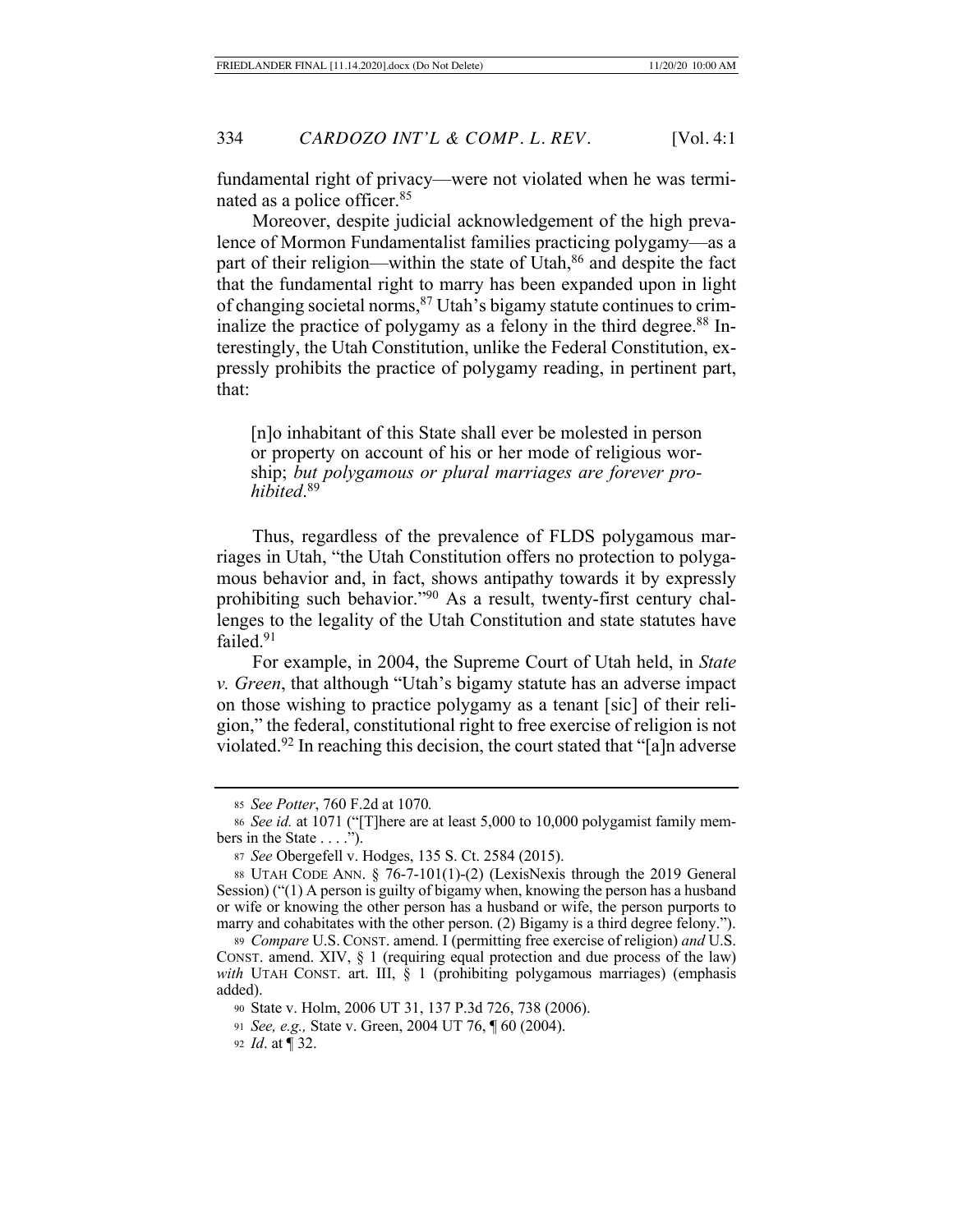impact on religion does not by itself" breach one's constitutional right because "'the general welfare of society, wholly apart from any religious considerations,' demands 'religious regulation of conduct whose reason or effect merely happens to coincide or harmonize with the tenants of some or all religions.'"93 Accordingly, Green's challenge to the Utah statute failed as the legislature had "determined that prohibiting bigamy serves the state's best interests."94

In 2018, a challenge to Montana's statutory criminalization of polygamy similarly failed in *Collier v. Fox*. 95 In *Collier*, the Montana District Court held that "there is no constitutional right to multiple marriages, and the Colliers therefore cannot raise a prima facie claim under § 1983 for any deprivation thereof."<sup>96</sup> The court rejected the plaintiffs' assertion that, in light of the extension of the fundamental right to marry to include same-sex couples in *Obergefell v. Hodges*, 97 the fundamental right to marry should similarly be extended to parties in a polygamous relationship.98 Rather, the court looked to *Reynolds v. United States* as applicable precedent supporting the notion that polygamy is, and should remain, an unconstitutional practice in the United States.99 "Although *Reynolds* is almost 140 years old, it is not antiquated and is still valid, binding authority."<sup>100</sup>

The ban on the practice of polygamy remains in force in the United States; polygamy is deemed illicit in all fifty states,<sup>101</sup> declared to be against public policy in states where the practice is relatively pervasive,102 and held by the Supreme Court of the United States to be

<sup>94</sup> *Green*, 2004 UT 76, at ¶ 33.

<sup>98</sup> *See Collier*, 2018 U.S. Dist. LEXIS 29261 at \*23 ("The Colliers point out Chief Justice Roberts' recent dissent in *Obergefell v. Hodges*, in which . . . the Chief Justice commented that '[i]t is striking how much the majority's reasoning [for same sex marriage] would apply with equal force to the claim of a fundamental right to plural marriage.'") (quoting Obergefell v. Hodges, 135 S. Ct. 2584, 2621 (2015) (Roberts, C.J. dissenting)) (internal citations omitted).

<sup>99</sup> *See* Reynolds v. United States, 98 U.S. 145, 164 (1878) ("[F]rom the earliest history of England polygamy has been treated as an offence against society.").

<sup>100</sup> *Collier*, 2018 U.S. Dist. LEXIS 29261 at \*20.

<sup>93</sup> *Id*. (quoting McGowan v. Maryland, 336 U.S. 420, 422 (1961)).

<sup>95</sup> *See* Collier v. Fox, 2018 U.S. Dist. LEXIS 39261 at \*23 (Mont. D. C. 2018) (holding that MONT. CODE ANN. § 45-5-611 (2009), which considers bigamy and polygamy a criminal offense, is constitutionally permissible).

<sup>96</sup> *Id.*

<sup>97</sup> *See* Obergefell v. Hodges, 135 S. Ct. 2584, 2584 (2015).

<sup>101</sup> *See* Sheppard, *supra* note 21.

<sup>102</sup> *See Utah Gov. Signs Law Aimed at Polygamy*, *supra* note 41 ("There are an estimated 30,000 polygamists in Utah."). *But see* UTAH CONST. art. III, § 1 ("[P]olygamous or plural marriages are forever prohibited.").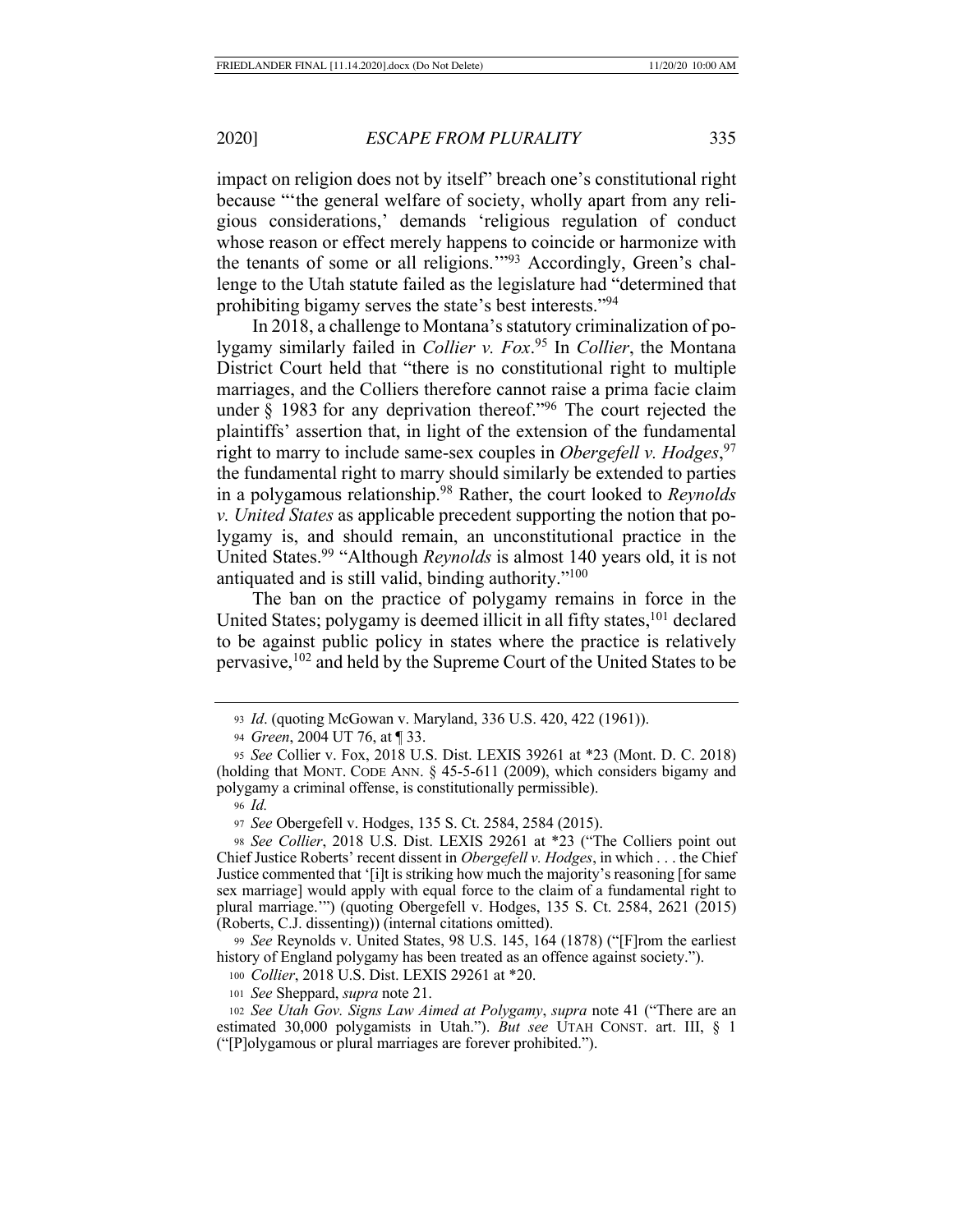within the ambit of Constitutionally permissive regulation, unprotected by the constitutional mandate of religious freedom.<sup>103</sup> Despite the Constitutional Framer's intent for separation of church and state,<sup>104</sup> the Mormon Fundamentalist belief in a polygamist family structure is curtailed by legislative and judicial power.

## *C. Polygamy Internationally and the Impact on Immigration*

The approximation of 150,000 polygamists in the United States is not merely attributable to Mormon Fundamentalists; each year, thousands of people immigrate to the United States from countries where polygamy is customarily—and even lawfully—practiced.<sup>105</sup> Although polygamy is deemed to be an illicit marital arrangement in the majority of countries, it is legalized throughout much of Africa and the Middle East.<sup>106</sup>

In parts of Africa, polygamy is a customary marital practice.<sup>107</sup> For example, it is said that "polygamy is a right enshrined in South Africa's constitution."108 Moreover, millions of sub-Saharan Africans live in polygamous unions; the practice has been declared legal, or is otherwise accepted by various African governments as a longstanding

<sup>105</sup> *See* BENNION & JOFFE, *supra* note 4, at 6.

<sup>106</sup> *See* Nicole Heath, *Faith and Polygamy: Which Religions Permit Plural Marriage?,* SBS AUSTRALIA, https://www.sbs.com.au/topics/life/culture/article/2017/01/17/faith-and-polygamy-which-religions-permit-plural-marriage (last updated July 2, 2018, 1:44 PM).

<sup>107</sup> *See* Katharine Charsley & Anika Liversage, *Transforming Polygamy: Migration, Transnationalism and Multiple Marriages Among Muslim Minorities*, 13 GLOB. NETWORKS J. 60, 62 (2013) ("The highest occurrence [of polygamy] is in sub-Saharan Africa with, for example, an estimated 44 per cent of married women in Mali in polygamous unions.") (internal citation omitted).

<sup>108</sup> Paul Vallely, *The Big Question: What's the History of Polygamy, and How Serious a Problem is it in Africa?*, THE INDEPENDENT (Jan. 6, 2010, 1:00 PM), https://www.independent.co.uk/news/world/africa/the-big-question-whats-the-history-of-polygamy-and-how-serious-a-problem-is-it-in-africa-1858858.html.

<sup>103</sup> *See, e.g*., *Collier*, 2018 U.S. Dist. LEXIS 39261 at \*23 (holding that the fundamental right to marriage cannot be extended to polygamous marriages and, that the legislature has the authority to declare polygamy an illicit practice).

<sup>104</sup> PHILIP HAMBURGER, SEPARATION OF CHURCH AND STATE 1-3 (Harv. U. Press 4th prtg. 2004) (explaining that the public conception of the constitutional grant of religious freedom rather extends from Thomas Jefferson's interpretation of the First Amendment as "building a wall of separation between church and state.") (quoting Letter from Thomas Jefferson to Nehemiah Dodge, Ephraim Robbins, & Stephen S. Nelson, Comm. of the Danbury Baptist Ass'n in the State of Conn. (Jan. 1, 1802), https://www.loc.gov/loc/lcib/9806/danpre.html.).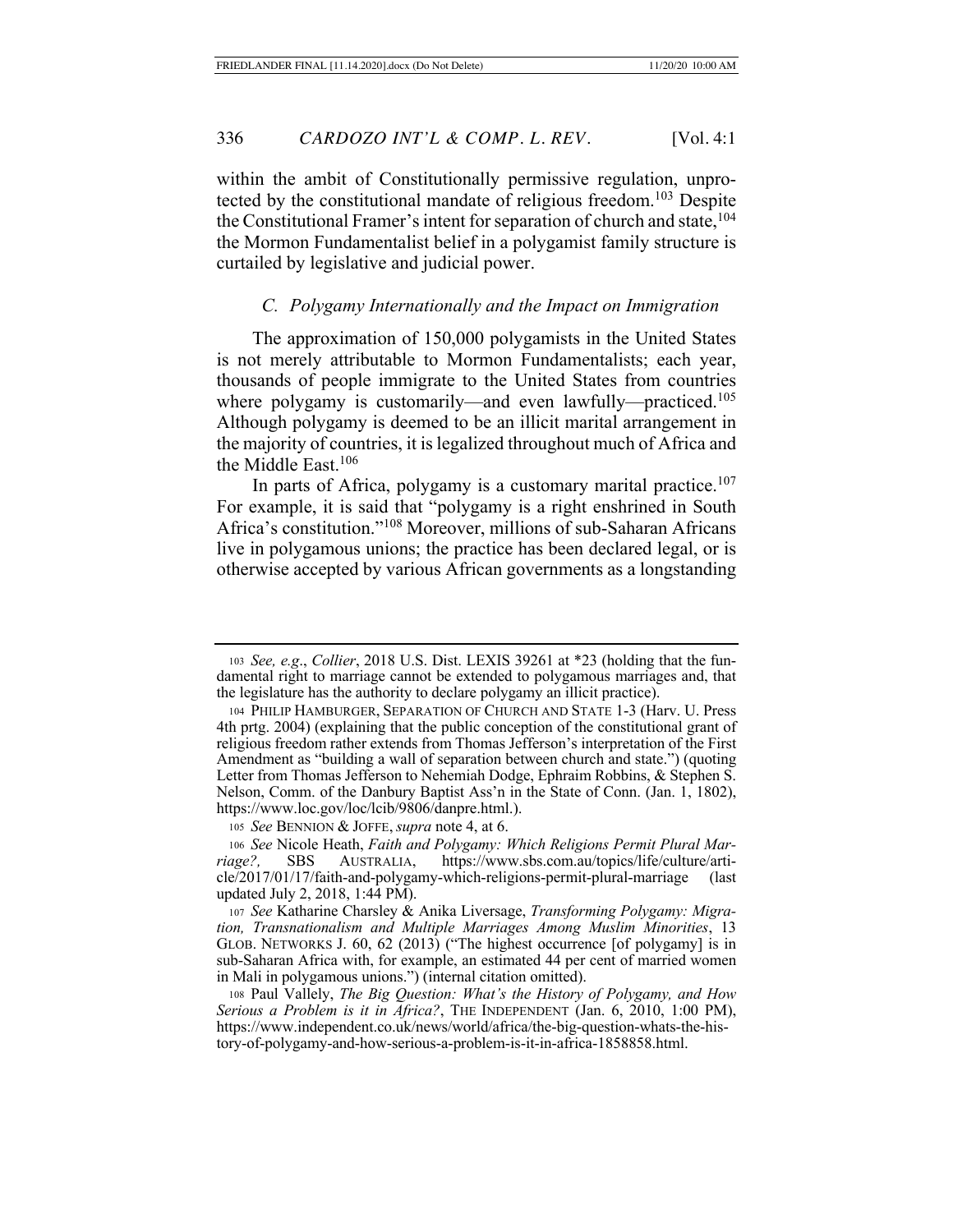cultural norm, in twenty-five African countries.<sup>109</sup> In Kenya, polygamy was declared legal in 2014 and, a petition to have polygamy declared unconstitutional in Uganda was rejected in 2018.110 In African countries such as Mali and Guinea, polygamy is a cultural and religious norm, one which does not cease upon immigration.<sup>111</sup> Accordingly, the French government estimates that of the country's West African immigrant population, there are approximately 20,000 polygamous families living in France.<sup>112</sup>

In the Middle East, the widely practiced Islamic religion accepts polygamy as a valid marital union in accordance with the Koran, the sacred text of Islam.<sup>113</sup> The Koran dictates to men to "marry women" of your choice, two, or three, or four; but if you fear that you shall not be able to deal justly, then only one. (4:3)."114 Accordingly, in Muslim countries where polygamy is practiced, Islamic law states that "a man may marry only as many wives as he can afford to take care of properly, up to four in total."115 Thus, the Islamic practice of polygamy takes into account the economic realities that a family faces with multiple spouses and a greater number of children, as compared to monogamous marriages.116 For example, although the Koran supports the practice of polygamy, it also recognizes that one "cannot be equitable in a polygamous relationship, no matter how hard [one may] try.  $(4:129)$ ."<sup>117</sup>

The Koran does not mandate the practice of polygamy among Islamic observers but, by explicitly permitting men to marry multiple wives, it allows polygamy to continue as a religious and cultural norm that is "commonplace and legal."118 However, upon immigration to the United States, the practice of polygamy often persists in secrecy, as the plural marriage is not recognized as a legal marital union.<sup>119</sup>

<sup>116</sup> *See id.*

<sup>118</sup> *Polygamy*, *supra* note 47*.*

<sup>109</sup> *See* Rodney Muhumuza, *Polygamy Persists Across Africa, to Activists' Dismay*, ASSOCIATED PRESS (Uganda) (Oct. 24, 2018), https://apnews.com/dee38fc829a84359a5bee3d25938b0b2.

<sup>110</sup> *See id.*

<sup>111</sup> Bernstein, *supra* note 50.

<sup>112</sup> *See id.* (In "studies of West African immigrants in France . . . the government estimates that 120,000 people live in 20,000 polygamous families.").

<sup>113</sup> *See* Report of Nicholas Bala, *supra* note 48, § 21.

<sup>114</sup> *See id.*

<sup>115</sup> *Polygamy*, *supra* note 47*.*

<sup>117</sup> Report of Nicholas Bala, *supra* note 48, § 22.

<sup>119</sup> *See* Bernstein, *supra* note 50.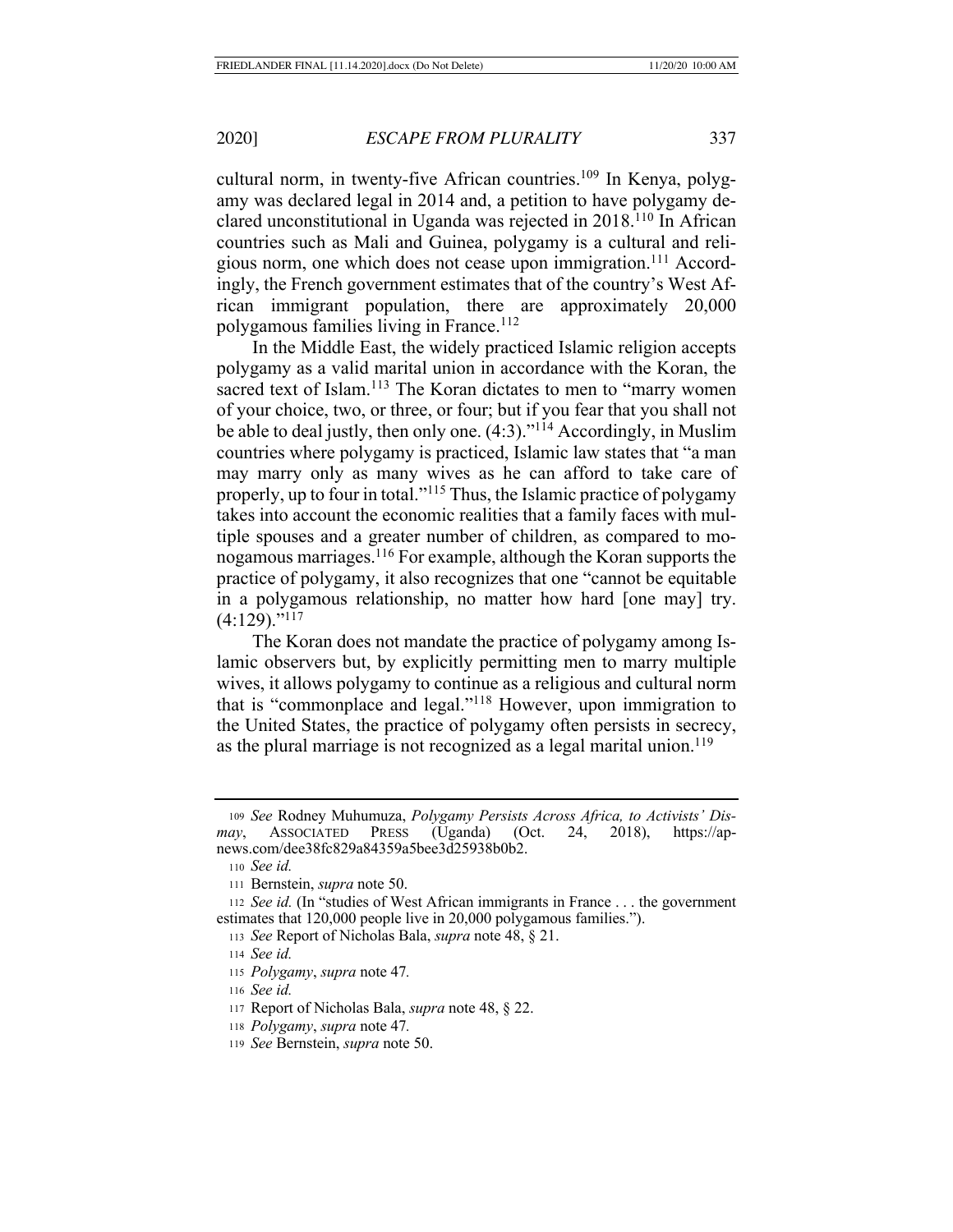"According to the Department of Homeland Security (DHS), in 2007 alone, close to half a million immigrants obtained lawful permanent resident status from countries in which polygamy is practiced in Africa, Asia, and the Middle East."120 Thus, often unbeknownst to law enforcement, immigrant communities in the United States may encounter increased incidences of plural marriage.<sup>121</sup> However, just as Mormon Fundamentalists are precluded from having their plural marriages recognized in the United States, so too are the marriages of polygamist immigrants.122

Even if an individual emigrates from a country where plural marriages are legal, the United States requires that an "immigrant must remain married to only one other person, [and] any intentional or unintentional polygamy will block the individual from becoming a United States citizen unless the matter resolves in some way."123 For example, in *Matter of Mujahid*, petitioner Mujahid, a lawful permanent resident who had immigrated to the United States from Egypt, sought preference status for his wife pursuant to the Immigration and Nationality Act § 203(a)(2).<sup>124</sup> However, petitioner Mujahid's prior marriage had not been legally terminated before his subsequent marriage and, consequently, his wife's visa petition was denied.<sup>125</sup>

The Board of Immigration Appeals reasoned, in *Matter of Mujahid*, that "even if the marriage is valid where celebrated, it is void as against public policy in the United States because it is a polygamous marriage and, therefore, cannot be recognized as valid marriage for immigration purposes."126 It is of note, however, that the decision was "without prejudice to the filing of a new petition if the petitioner should again marry the beneficiary [once] his divorce is final."<sup>127</sup>

Thus, if immigrants desire to keep their polygamous marriages intact, subsequent wives may be married through religious ceremonies abroad, rather than by civil ceremonies, in order to sidestep the legal

<sup>120</sup> Smearman, *supra* note 52, at 385 (explaining that in 2007, the United States granted lawful, permanent residency to immigrants from Nigeria, Ethiopia, Egypt, Kenya, Somalia, Iran, Iraq, Afghanistan, Jordan, Yemen, Kuwait, Saudi Arabia, Malaysia and Indonesia, all of which are countries where polygamy is a societal norm).

<sup>121</sup> *See* Higdon, *supra* note 17, at 94.

<sup>122</sup> *See Polygamy and U.S. Immigration*, HG.ORG LEGAL RESOURCES, https://www.hg.org/legal-articles/polygamy-and-u-s-immigration-48856 (last visited Oct. 29, 2019).

<sup>123</sup> *Id.*

<sup>124</sup> *See* Matter of Mujahid, 15 I. & N. Dec. 546 (B.I.A. 1976).

<sup>125</sup> *Id.*

<sup>126</sup> *Id.* at 546-47.

<sup>127</sup> *Id.* at 547.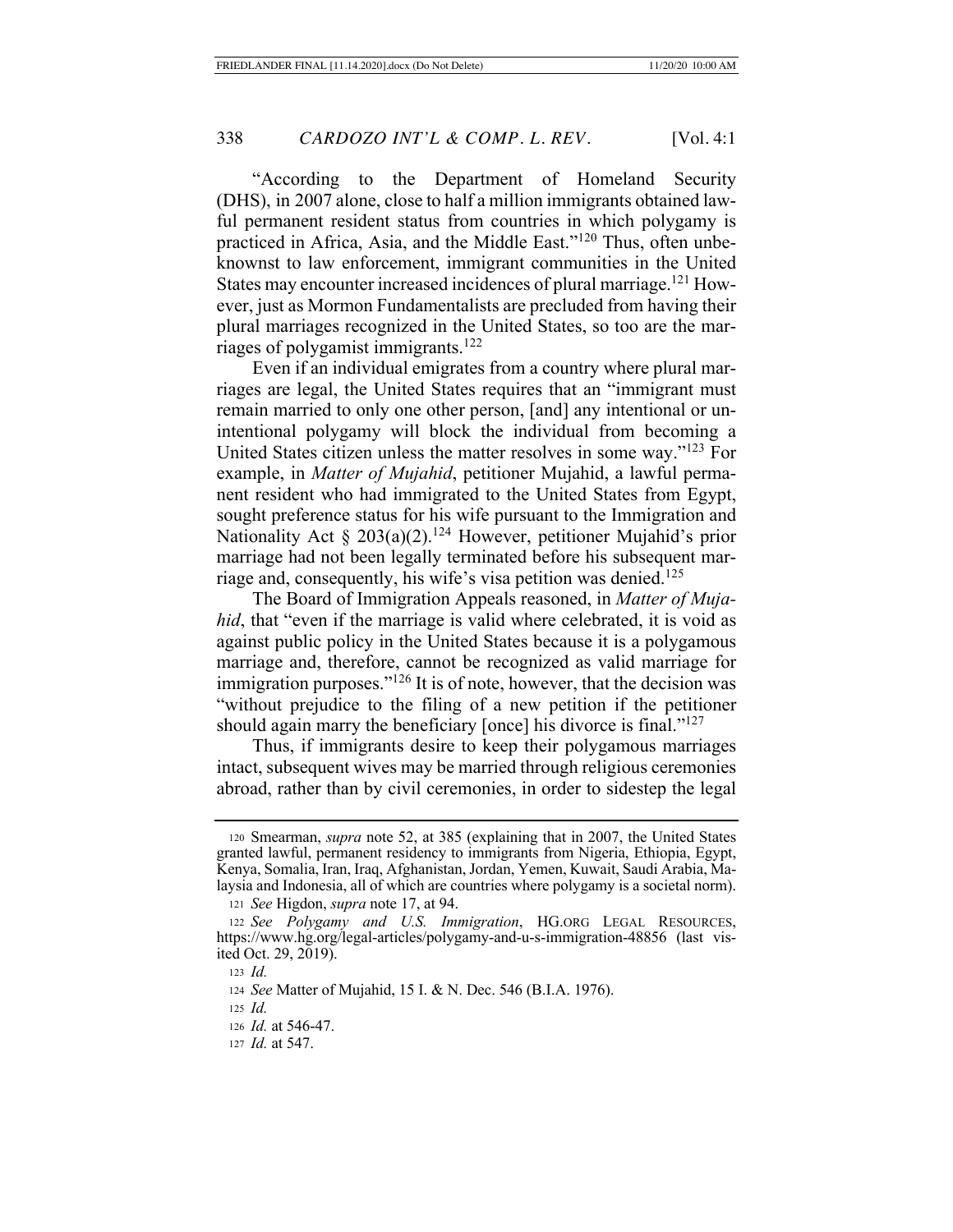ramifications which multiple civil marriages engender in the United States.<sup>128</sup> Further, upon entry into the United States, "[m]any women keep quiet for fear of retribution or deportation."129

Accordingly, "[t]hose who practice it have cause to keep it secret: under immigration law, polygamy is grounds for exclusion from the United States."130 The prevalence of polygamy, therefore, is generally unknown to United States authorities and is often unregulated.<sup>131</sup> "No agency is known to collect data on polygamous unions, which typically shape over time and under the radar, often with religious ceremonies overseas and a visitor's visa for the wife, arranged by other relatives."132

This is not to say, however, that polygamist immigrant communities in the United States have not been found. For example, as a result of a fatal rowhouse fire in 2007, law enforcement authorities in the Bronx borough of New York City "revealed a clandestine practice [of polygamy] that probably involves thousands of New Yorkers."<sup>133</sup> Polygamist immigrant communities have additionally been discovered in New Jersey<sup>134</sup> and Minnesota.<sup>135</sup> Nevertheless, in order to avoid deportation or disruption of their families and communities, polygamist immigrants have generally remained within the shadows of society due to the United States' anti-polygamy laws and immigration policies.136

#### *D. Canada's Arguably Lenient Stance on Polygamy*

The Canadian Criminal Code similarly prohibits the practice of polygamy and deems the act of entering into multiple marriages, whether or not recognized as binding by law, as an indictable offense,

<sup>128</sup> *See* Barbara Bradley Hagerty, *Some Muslims in U.S. Quietly Engage in Polygamy*, NPR RADIO (May 27, 2008, 12:49 AM), https://www.npr.org/templates/story/story.php?storyId=90857818.

<sup>129</sup> *Id.*

<sup>130</sup> Bernstein, *supra* note 50.

<sup>131</sup> *See id.*

<sup>132</sup> *Id.*

<sup>133</sup> *Id.* (explaining that, only because a rowhouse caught on fire, did authorities realized that a polygamist community was residing there).

<sup>134</sup> *See id.*

<sup>135</sup> *See* Smearman, *supra* note 52, at 387 (finding a polygamous group of Vietnamese immigrants living in Minneapolis, Minnesota).

<sup>136</sup> *See* Bernstein, *supra* note 50 ("With no legal immigration status and no right to asylum from polygamy, many are afraid to expose their husbands to arrest or deportation . . . .").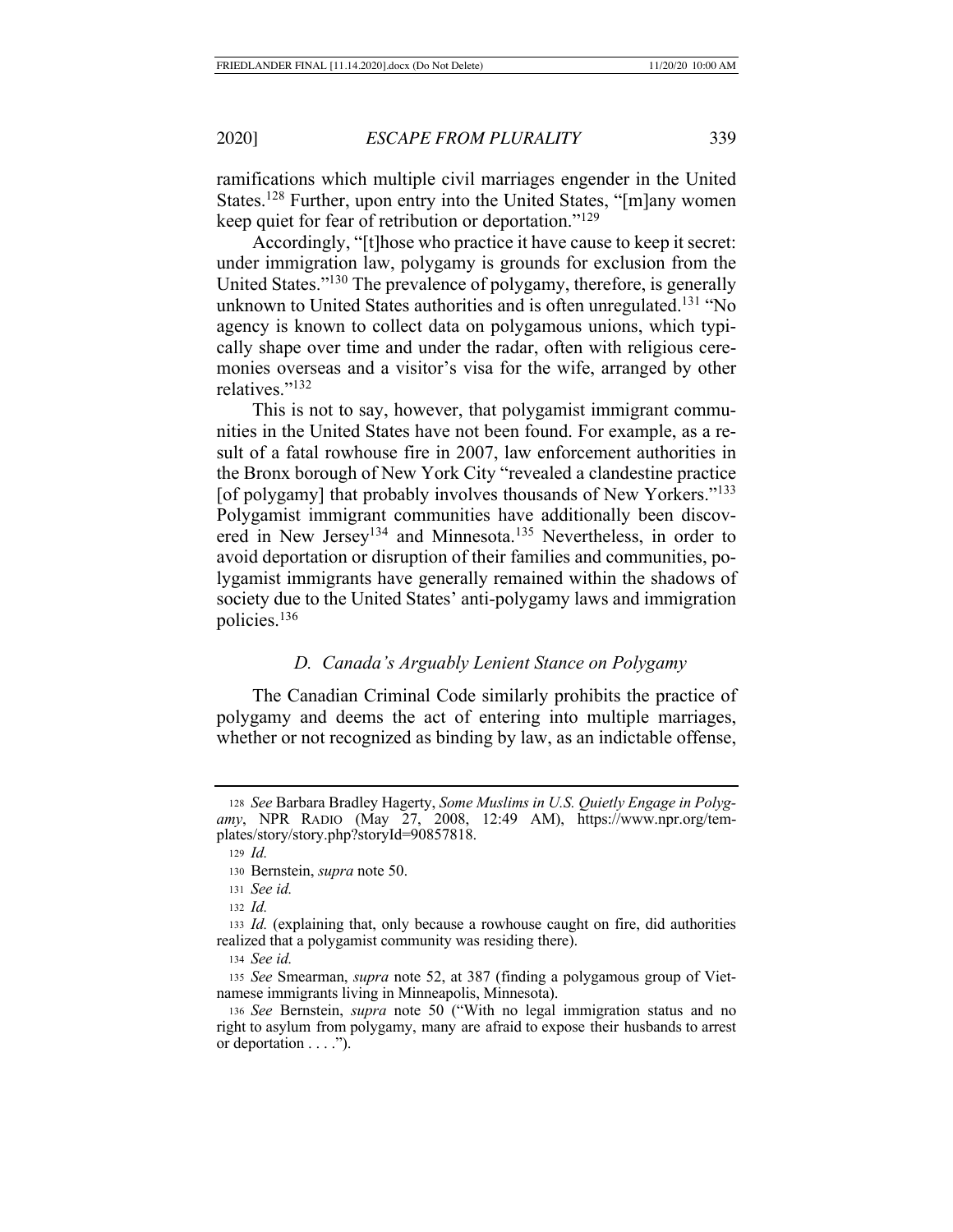subject to a term of imprisonment not exceeding five years.<sup>137</sup> To be indicted for the offense of polygamy in Canada, the Code does not require "proof of the method by which the alleged relationship was entered into, agreed to or consented to . . . nor is it necessary on the trial to prove that the persons who are alleged to have entered into the relationship had or intended to have sexual intercourse."138

Despite Canada's stringent laws on polygamy, ostensibly not even requiring proof of the practice to be indicted at trial, $139$  it is suggested that immigration authorities actually take a lenient stance on polygamous marriages.140 In a policy memorandum approved by an associate deputy minister at Citizenship and Immigration Canada, which was circulated among Canadian immigration officials, it was explained that individuals engaged in plural marriages "are not automatically excluded from residency in Canada" or immigration thereto.<sup>141</sup> The memorandum states, in pertinent part, that:

A polygamous marriage can be converted into a monogamous marriage provided that the couple live together in a monogamous relationship from the time of arrival in Canada. This conversion is effected by the stated intention of the parties to so convert their marriage, followed by some factual evidence that they have complied.... If a husband wishes to sponsor a wife other than his first as a spouse, he must divorce his other wives and remarry the chosen wife in a form of a marriage that is valid in Canada. He and his chosen spouse must sign a declaration to that effect.<sup>142</sup>

<sup>137</sup> *See* Canada Criminal Code, R.S.C. 1985, c. C-34, § 293 ("(1) Everyone who (a) practises [sic] or enters into or in any manner agrees or consent to practise [sic] or enter into (i) any form of polygamy, or (ii) any kind of conjugal union with more than one person at the same time, whether or not it is by law recognized as a binding form of marriage, or (b) celebrates, or assists or is a party to a rite, ceremony, contract or consent that purports to sanction a relationship mentioned in subparagraph (a)(i) or (ii), is guilty of an indictable offence and liable to imprisonment for a term not exceeding five years.").

<sup>138</sup> *Id.* § 293(2).

<sup>139</sup> *See id.*

<sup>140</sup> *See* Charlie Gillis, *How to Immigrate to Canada If You're a Polygamist*, MACLEAN'S (Oct. 1, 2013), https://www.macleans.ca/politics/how-to-get-into-canada-if-youre-a-polygamist/.

<sup>141</sup> *Id.*

<sup>142</sup> Memorandum from Chantal Gagnon to Officials of Citizenship & Immigration Can. [hereinafter Memorandum] (Nov. 5, 2012), https://www.macleans.ca/politics/how-to-get-into-canada-if-youre-a-polygamist/.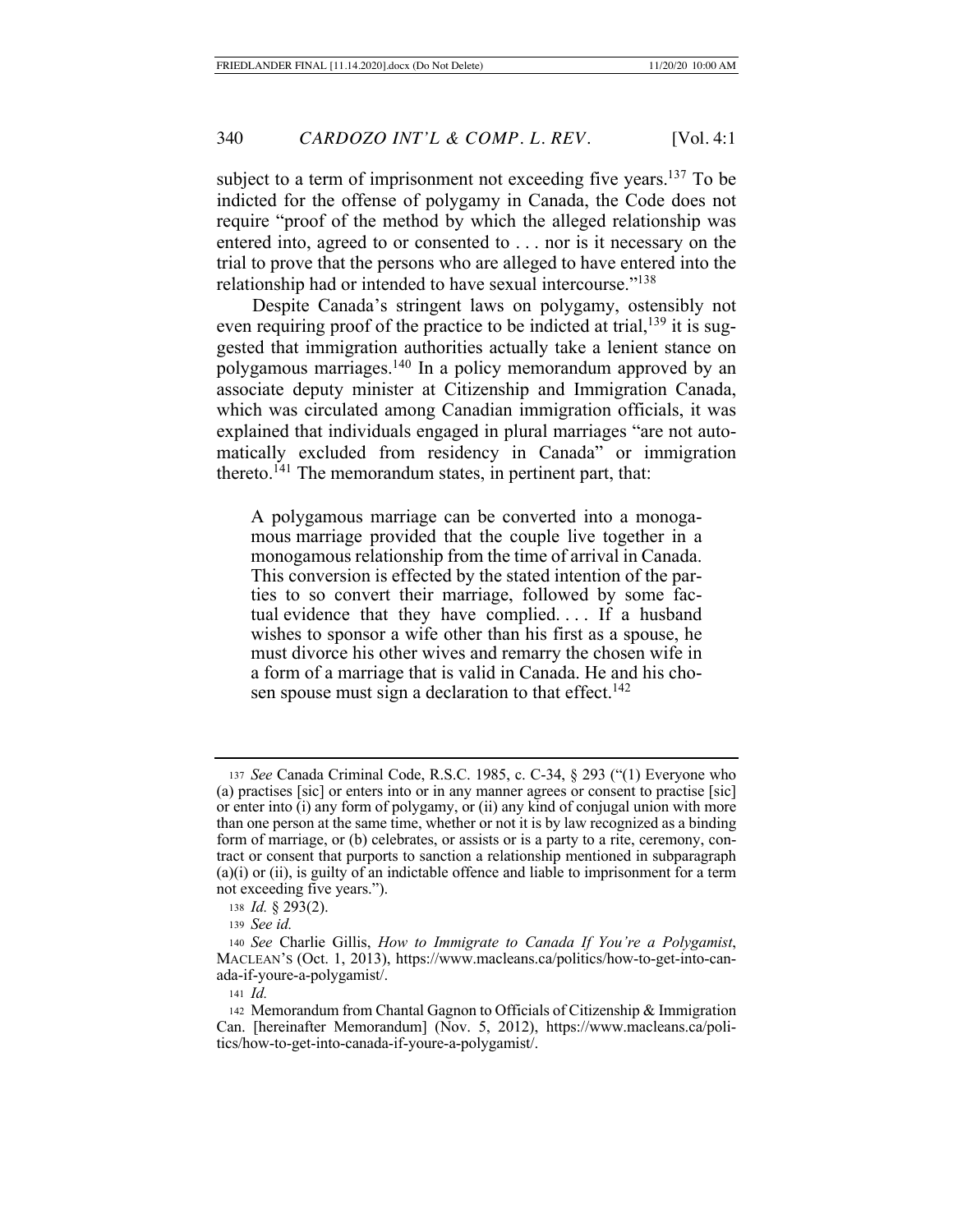Arguably, the Canadian immigration stance on polygamous relationships makes it, in practice, "no more complicated than arriving with the first spouse and telling immigration officials you plan to live together in monogamy."143 This leniency is evident in the 2018 convictions of Winston Blackmore and James Oler,<sup>144</sup> where the defendants were sentenced to six months and three months of house arrest respectively.145 The gravity of their polygamous activity—Mr. Blackmore's 149 children<sup>146</sup> and twenty-four wives,<sup>147</sup> and Mr. Oler's twenty-three children and five wives<sup>148</sup>—would not seem to warrant only months of house arrest when the Canadian Criminal Code permits a sentence of five years' imprisonment.<sup>149</sup>

Moreover, prior to the 2018 convictions of Winston Blackmore and James Oler, $150$  there had only been two other convictions for polygamy in Canadian history, occurring in 1899 and 1906.151 Canada's infrequent prosecution of polygamy,<sup>152</sup> liberal sentencing for convictions of polygamous activity,<sup>153</sup> and lenient immigration policy for individuals engaged in polygamy,<sup>154</sup> suggests that Canada takes a relatively tolerant stance to plural marriages, in light of the country's stringent anti-polygamy law.155

A recent proposal to Canadian policy on the issue of polygamy urged the legislature that "aggressive enforcement of the criminal law would not be appropriate, and would be contrary to the interests of the vulnerable women and children who are at present living in

<sup>143</sup> Gillis, *supra* note 140.

<sup>144</sup> *See* R. v. Blackmore, [2018] B.C.J. No. 3039, para. 248 (Can. B.C. Sup. Ct.).

<sup>145</sup> *See* Lauren Krugel, *Two Men Guilty in B.C. Polygamy Case Given Conditional Sentences*, VANCOUVER SUN, https://vancouversun.com/news/local-news/two-b-cmen-guilty-of-polygamy-given-conditional-sentences (last updated June 26, 2018). <sup>146</sup> *See Blackmore*, [2018] B.C.J. No. 3039, para. 86.

<sup>147</sup> *See id.* at para. 10.

<sup>148</sup> *See id.* at para. 76.

<sup>149</sup> *See* Canada Criminal Code, R.S.C. 1985, c. C-34 § 293(1).

<sup>150</sup> *See* R. v. Blackmore, [2018] B.C.J. No. 3039, para. 131 (Can. B.C. Sup. Ct.).

<sup>151</sup> *See id.* ("This case is only one of three prosecutions for polygamy that have occurred in the offence's nearly 130-year history. The others occurred in 1899 and 1906."). *See also* Krugel, *supra* note 145.

<sup>152</sup> *See id.* ("This case is only one of three prosecutions for polygamy that have occurred in the offence's nearly 130-year history.").

<sup>153</sup> *See id.* at para. 181 ("[T]here has been a degree of denunciation and general deterrence accomplished already in this case through the recording of these first contemporary convictions for polygamy.").

<sup>154</sup> *See* Memorandum, *supra* note 142.

<sup>155</sup> *See* Canada Criminal Code, R.S.C. 1985, c. C-34, § 293(1).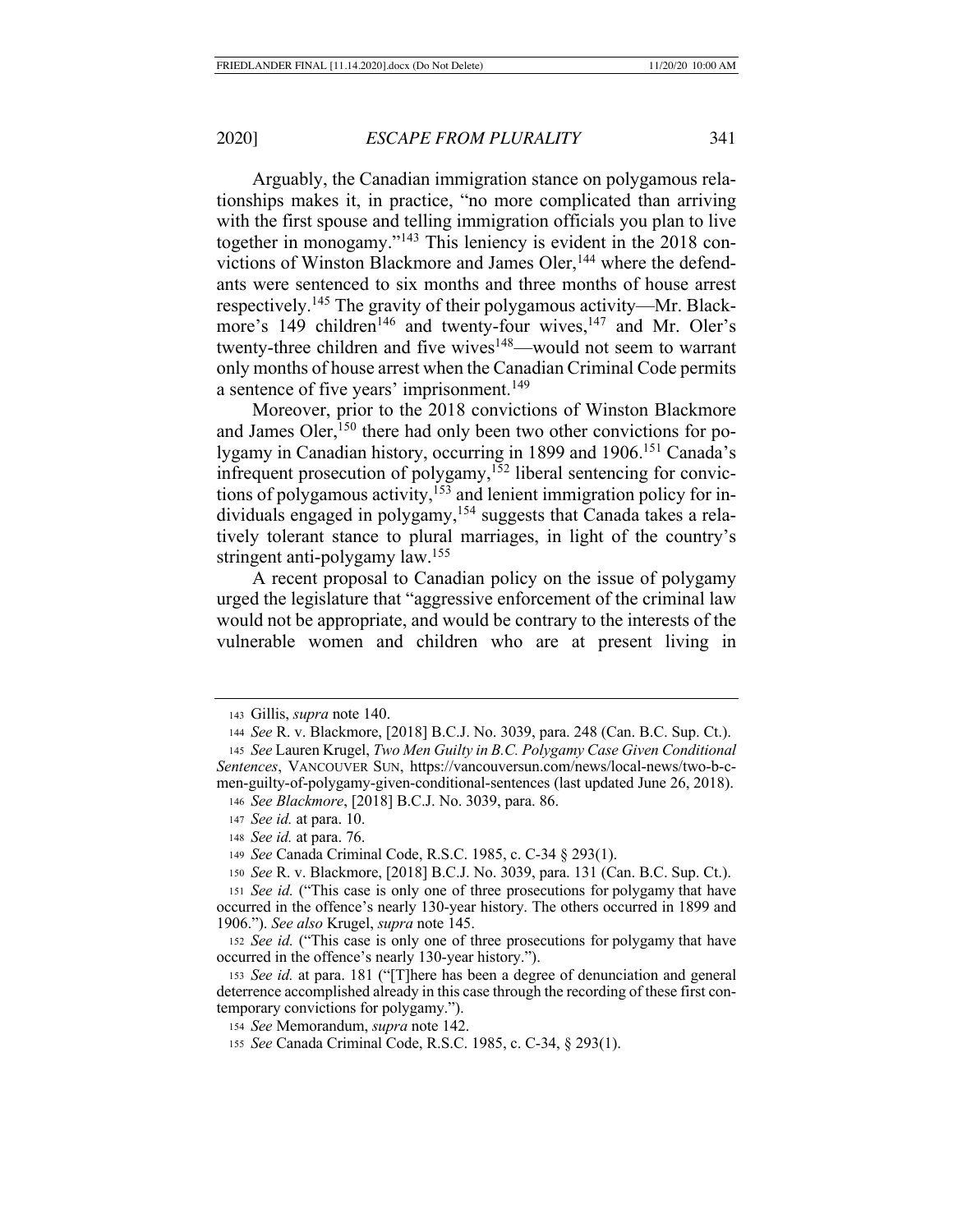polygamous families."156 Instead, it was recommended that "[p]rosecutions for polygamy should take place with sensitivity to the effect of enforcement of the law on children and vulnerable women."157 Moreover, the proposal advised that it would be constitutionally permissible for the Canadian Government to recognize the polygamous marriages of immigrants as valid, but only if such marriages were valid in the jurisdiction where they were contracted.<sup>158</sup>

As a basis for the recommendation of marital recognition, the proposal looks to a law of Canada's second largest province, Ontario, 159 which arguably has a more lenient stance on polygamy than the country of Canada does as a whole.160 Ontario's Family Law Act provides that courts may determine the "equitable settlement of affairs of the spouses upon the breakdown of a partnership . . . including the equitable sharing by parents of responsibility for their children."161 Included in the Act's definition of "spouse" is a "marriage that is *actually or potentially polygamous*, if it was celebrated in a jurisdiction whose system of law recognizes it as valid."<sup>162</sup>

An equal protection argument can be made that recognizing a polygamous marriage as valid for only Canadian immigrants would deny Canadian polygamists—and immigrants whose plural marriages were not legal in their country of origin—from equal treatment relating to property, child custody, and spousal support.<sup>163</sup> However, the proposal asserts that:

these differences in treatment are constitutionally and politically justified on the ground that this is consistent with principles of private international law about establishing the validity of a marriage, and it is a fair resolution to the problems inherent in international difference in marriage laws. It is also necessary to protect vulnerable women and children who relied on the laws of the jurisdiction where the polygamous marriage was performed  $\dots$ <sup>164</sup>

<sup>156</sup> *See* Campbell, *supra* note 15, at 35.

<sup>157</sup> *Id*. at 42.

<sup>158</sup> *See id.* at 43.

<sup>159</sup> *See About Ontario*, ONTARIO.CA, https://www.ontario.ca/page/about-ontario (last updated Mar. 7, 2019).

<sup>160</sup> *See* Campbell, *supra* note 15, at 35.

<sup>161</sup> Family Law Act, R.S.O. 1990, c. F.3 (Can.) (last amended 2020).

<sup>162</sup> *Id*. §1(2) (emphasis added).

<sup>163</sup> *See* Campbell, *supra* note 15, at 43.

<sup>164</sup> *Id.* at 43.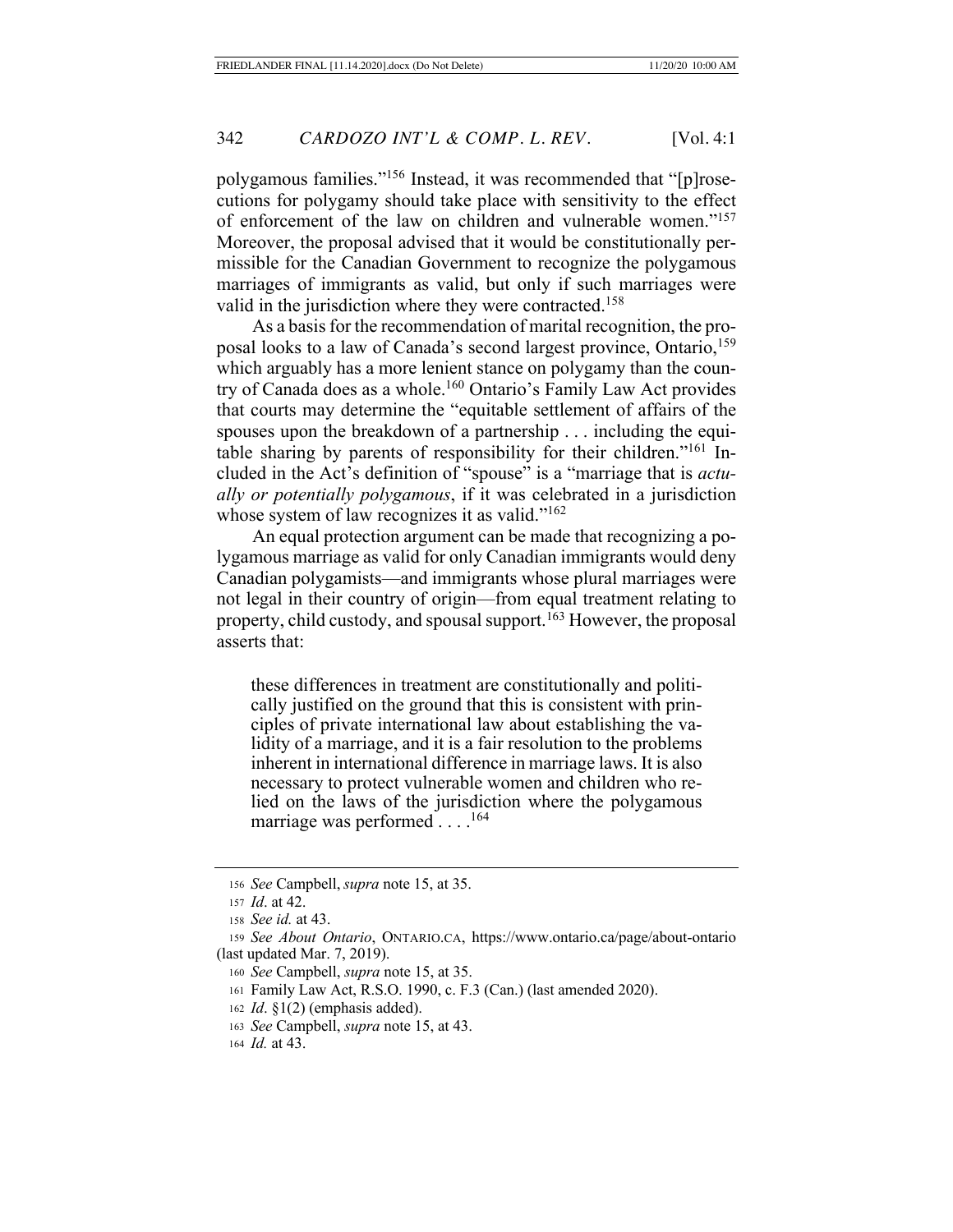Moreover, "if a dependent wife in a polygamous relationship were to claim spousal support or property relief, there would be good arguments for granting relief . . . in a Canadian court," potentially increasing protections to women and children exiting polygamous marriages and communities within Canada.165

The United States has no such law protecting spouses and children to a polygamous union, be it an immigrant or a United Statesborn citizen, and a plural wife often feels that it is "extremely difficult to leave her marriage."166 If a polygamous marriage does end in the United States, "the wives' legal status is murky at best, with little case law to guide decisions on marital property or benefits."<sup>167</sup> As this note recommends for the United States to adopt a similar policy to polygamous unions as that of Canada and Ontario, it is necessary to examine the current divorce system in place in the United States, the legal rights which ensue once a divorce is granted, and the best interest of the child standard utilized to determine custodial arrangements upon the dissolution of a marriage.

## IV. RECONCILING POLYGAMY AND THE BEST INTEREST OF THE CHILD STANDARD

#### *A. Monogamous Divorce: Equitable Distribution*

When parties to a traditional, monogamous marriage seek to dissolve their legally recognized union through a divorce decree, a court will assert jurisdiction to determine the following three aspects of marriage: (1) the status of the marriage; (2) the financial aspects of the marriage;<sup>168</sup> and (3) the custodial determinations as to the children of such marriage.<sup>169</sup> While these three facets incidental to the legal dissolution of a marriage are able to be determined independent from one

<sup>165</sup> *Id.* at 35.

<sup>166</sup> Maura Irene Strassberg, *Distinguishing Polygamy and Polyamory Under Criminal Law*, *in* FAMILIES –BEYOND THE NUCLEAR IDEAL 160, 161 (Daniela Cutas & Sarah Chan eds., 2012).

<sup>167</sup> Bernstein, *supra* note 50.

<sup>168</sup> *See* Vanderbilt v. Vanderbilt, 354 U.S. 416, 418 (1957).

<sup>169</sup> *See* 28 U.S.C.S. § 1738A(c) (LEXIS through Pub. L. No. 116-91) ("A child custody or visitation determination made by a court of a State is consistent with the provisions of this section only if  $- (1)$  such court has jurisdiction under the law of such State; and (2) one of the following conditions is met: (A) such State (i) is the home State of the child on the date of the commencement of the proceeding . . . .").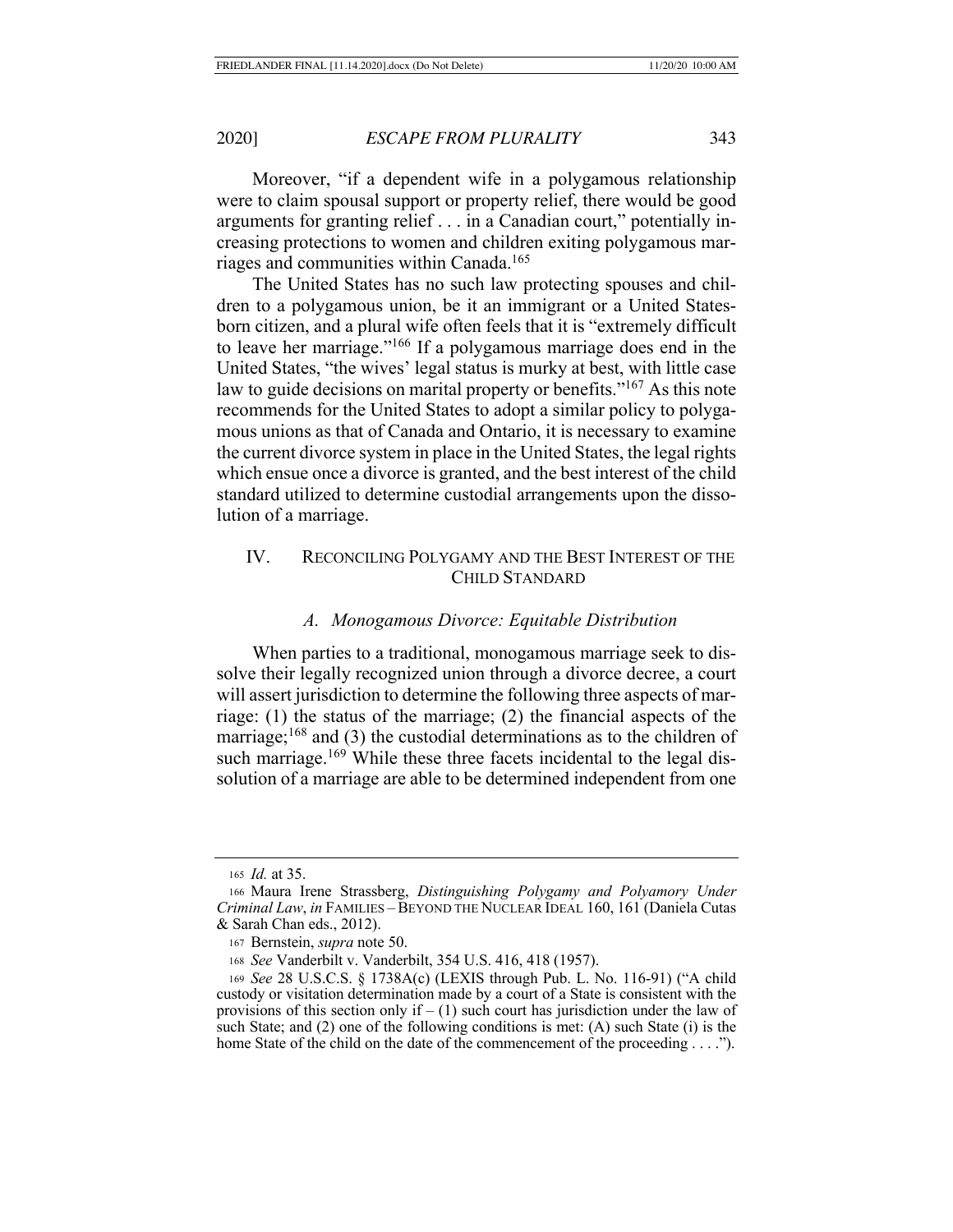another by different jurisdictions,<sup>170</sup> a concept known as divisible divorce,171 such determinations do have an impact on the outcome of the other aspects in practice.

For example, the majority of jurisdictions require a greater child support payment from a non-custodial parent as compared to the custodial parent, who is presumed to already be spending their support obligation by operation of custodial care.<sup>172</sup> Although child support is a basic legal obligation of all parents, "paramount to all other financial obligations," the amount of child support depends on a variety of factors including, but not limited to, financial resources and custodial awards.173 Thus, the financial and custodial aspects of a divorce are inextricably intertwined when there is a child to the marriage.

Moreover, until the 1960s, divorce in the United States was entirely premised upon the concept of moral wrongdoing, wherein a divorce would only be granted on the limited—fault-based grounds—of adultery, desertion, or cruelty.174 However, divorce law reform in California during the 1960s,175 along with the high divorce rate in the country at that time,176 provided the impetus for the national adoption of no-fault grounds for divorce.177 As such, a spouse no longer needed to prove fault to obtain a divorce—rather, only that there had been an

<sup>171</sup> *See* Pawley v. Pawley, 46 So. 2d 464, 472 (Fla. 1950) ("As we use and understand the term 'divisible divorce' it is a vocable which was invented in recognition of the fact that a divorce, strictly speaking, is a dissolution of the marital status and may or may not extinguish all of the [marital] obligations . . . .").

<sup>172</sup> *See* OFFICE OF CHILD SUPPORT ENF'T (OCSE), U.S. DEP'T OF HEALTH & HUMAN SERVS., ESSENTIALS FOR ATTORNEYS IN CHILD ENFORCEMENT 151-52 (3d ed. 2002) [hereinafter OCSE] ("The person with custody of the child is presumed to be contributing his or her proportionate share of the total [child] support obligation  $\ldots$ .").

<sup>173</sup> *See* Little v. Little, 975 P.2d 108, 111 (Ariz. 1999).

174 SANFORD N. KATZ, FAMILY LAW IN AMERICA 78 (2d ed. 2015).

<sup>175</sup> *Id.* at 94 (explaining that California implemented no-fault divorce grounds in 1969).

<sup>176</sup> *See* W. Bradford Wilcox, *The Evolution of Divorce*, NAT'L AFFAIRS, https://www.nationalaffairs.com/publications/detail/the-evolution-of-divorce (last visited Jan. 7, 2020) (explaining that in the 1950s, less than twenty percent of marriages ended in divorce, raising to fifty percent by the 1970s).

<sup>177</sup> *See* KATZ, *supra* note 174, at 94 ("Although only a few states have entirely abolished fault as a basis for divorce, by 2001 all fifty states had included some type of no-fault provision in their divorce laws.").

<sup>170</sup> *See Vanderbilt*, 354 U.S. at 419 (holding that although Nevada had jurisdiction to determine that the status of the marriage was dissolved, New York, not Nevada, had personal jurisdiction over the wife to determine the financial aspects of the divorce—including spousal support—thus demonstrating the concept of divisible divorce).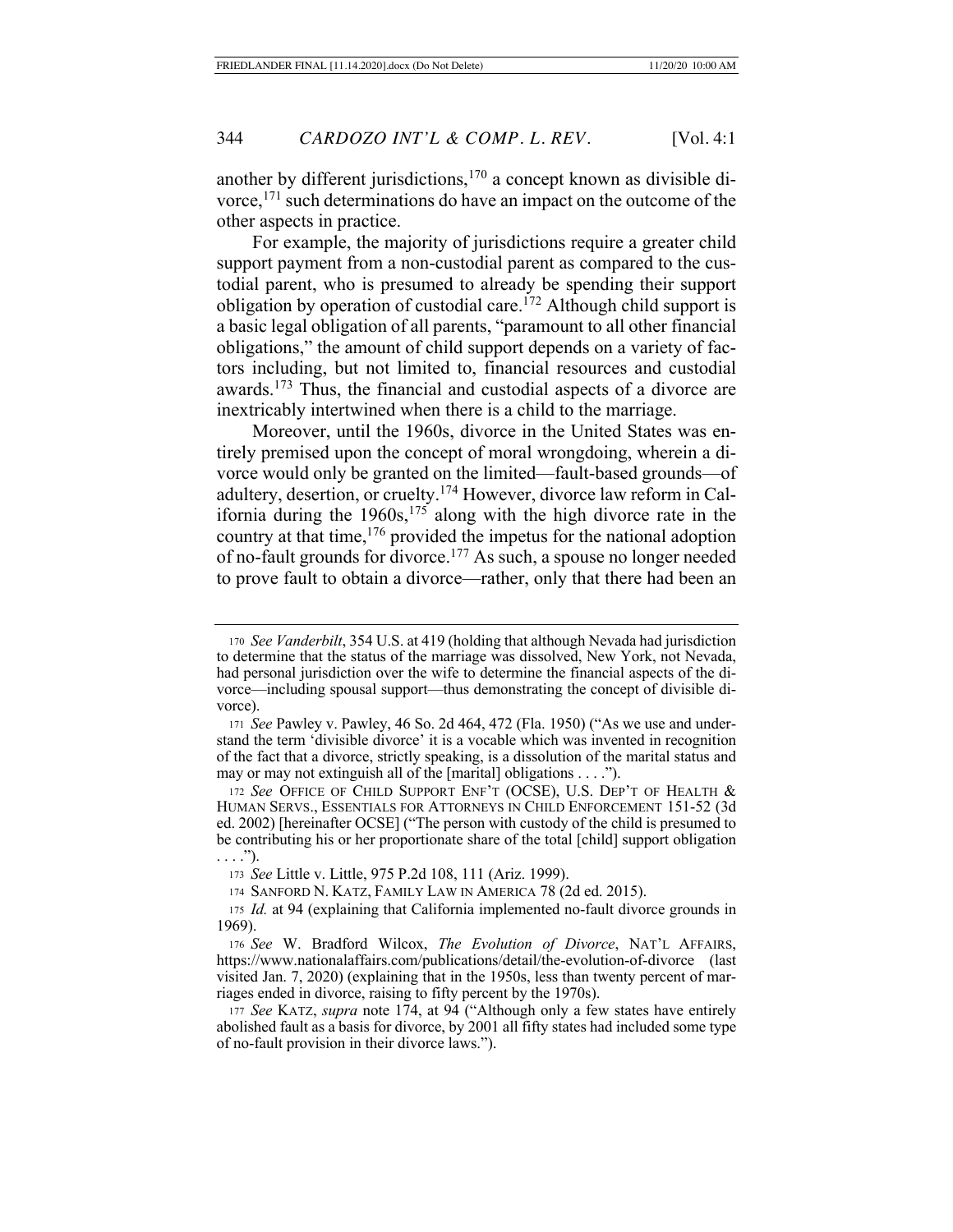irreconcilable breakdown of the marriage.178 Accordingly, the focus of courts moved from fault to finances.<sup>179</sup> "With the inclusion of nofault divorce in American law, the emphasis in a divorce case has shifted from determining and proving fault grounds for divorce to tabulating and dividing marital assets."180

The majority of jurisdictions in the United States divide marital assets—including money, property, stocks, pensions, and debts—in accordance with a system of equitable distribution.<sup>181</sup> Equitable distribution does not look to which party to the marriage held title to the asset in their name, but rather looks—through a lens of equity—to the contributions each spouse made to acquiring that asset, be it professional or even marital labor.<sup>182</sup>

The advent of equitable distribution has led to a decrease in alimony awards which operate as a form of spousal support and maintenance.183 Historically, women have adopted the role of the homemaker and relied on their husbands for financial security.184 As such, alimony was urged as a way to avoid a divorced woman from relying on public welfare funds and "becoming a public charge."<sup>185</sup> However, alimony still remains a benefit available to divorcing, monogamous spouses, calculated "based on a balance between the husband's ability to pay and the wife's needs."186

Accordingly, the marital union provides a sense of financial security upon divorce. Even if one spouse does not have an income, household caretaking functions are considered to enhance the earning capacity of the other, and therefore are deemed a marital contribution

<sup>178</sup> *See* CAL. FAM. CODE § 2310 (Deering 2019) ("Dissolution of the marriage or legal separation of the parties may be based on  $\dots$  (a) Irreconcilable differences, which have caused the irremediable breakdown of the marriage.").

<sup>179</sup> *See* Marsha Garrison, *What's Fair in Divorce Property Distribution: Crossnational Perspectives from Survey Evidence*, 72 LA. L. REV. 57, 57 (2011) ("Since the advent of no-fault divorce in the 1960s and 1970s, both divorce litigation and negotiation have focused predominantly on the distribution of property and debt.").

<sup>180</sup> KATZ, *supra* note 174, at 98.

<sup>181</sup> *See* KATZ, *supra* note 174, at 99.

<sup>182</sup> *See* Innerbichler v. Innerbichler, 132 Md. App. 207, 225 (Md. Ct. Spec. App. 2000) (holding that where separate property, such as a company, appreciates in value during marriage due to the titled spouse's active management, the asset's appreciation is divisible upon divorce). *See also* KATZ, *supra* note 174, at 99-100.

<sup>183</sup> *See* KATZ, *supra* note 174, at 106 (noting that lifetime alimony is less commonly award today than in the past).

<sup>184</sup> *See id.*

<sup>185</sup> *See, e.g.,* Rule v. Rule, 402 P.3d 153, 157 (Utah Ct. App. 2017) (citing Jensen v. Jensen, 197 P.3d 117, 120 (Utah Ct. App. 2008)).

<sup>186</sup> KATZ, *supra* note 174, at 105.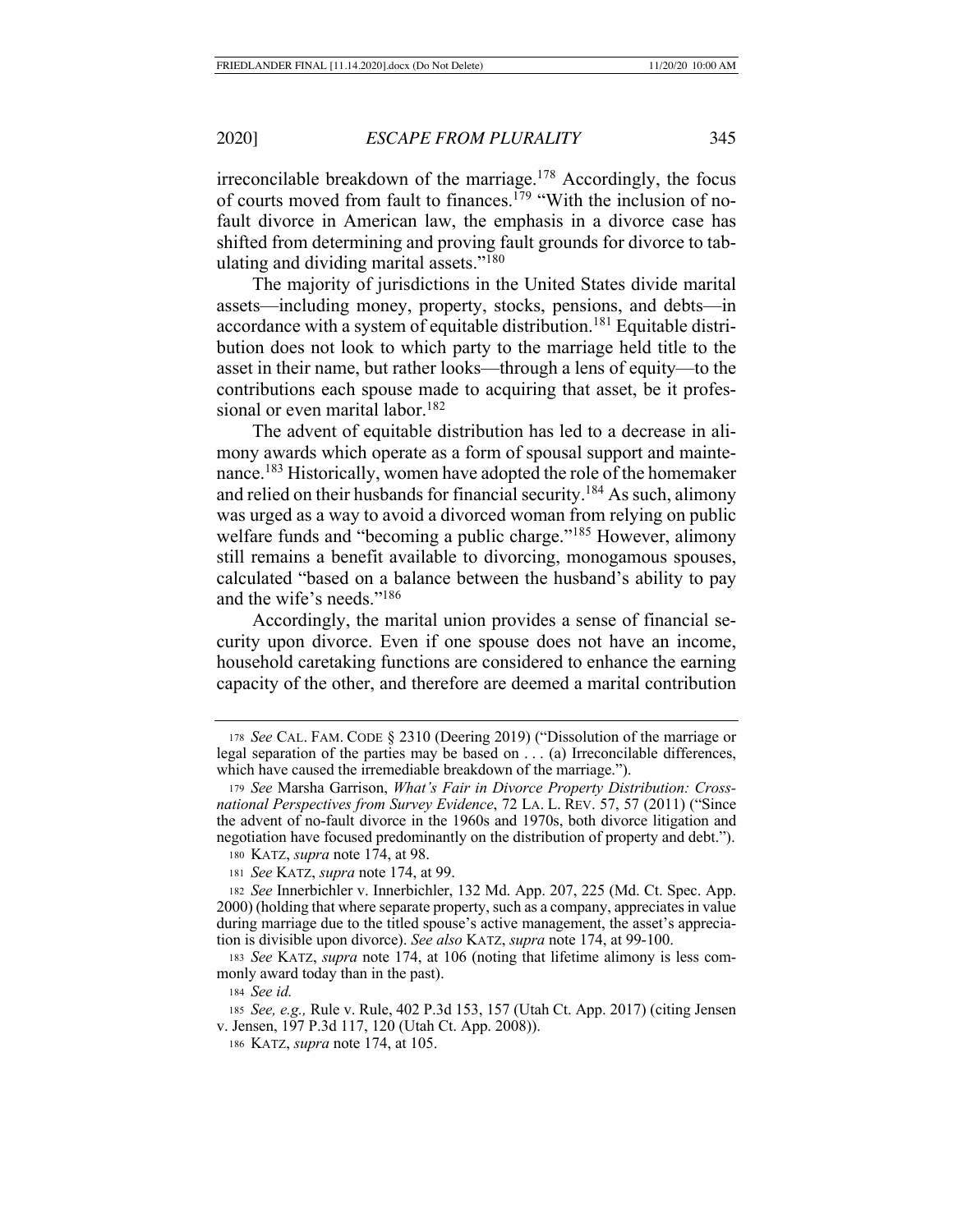warranting equitable distribution or alimony.<sup>187</sup> Absent a marital union, neither equitable distribution of assets nor alimony is available upon separation without a contractual agreement to such effect.<sup>188</sup>

#### *B. Monogamous Divorce: Custody and Best Interest of the Child*

With respect to child custody arrangements, the concept of divisible divorce appears to suggest that custody determinations are made independent of financial decisions. However, as aforementioned, not only will child support obligations be influenced by an award of child custody, $189$  but the determination of which parent is best suited to be the custodial parent also has the potential of being impacted by financial considerations.190

Prior to the 1970s, child custody determinations were made in accordance with the subjective, "best interests of the child" standard, a standard which has been criticized for its ambiguity, lending itself to judicial discretion.<sup>191</sup> In an attempt to curb unfettered judicial discretion with respect to the best interest of the child standard, the Uniform Marriage and Divorce Act (UMDA) directs a court to consider certain enumerated factors, including the wishes of the child and his or her parents, the child's relationship with his or her parents and siblings, and the stability of the possible custodial homes.<sup>192</sup> The UMDA additionally states that courts "shall not consider the conduct of a proposed custodian that does not affect his [or her] relationship to the child."193

However, the UMDA is only a model statute and, as seen in *Hollon v. Hollon*, the UMDA's enumerated factors are not regarded as dispositive.<sup>194</sup> Rather, courts often look to the additional factors of: (1) a parent's capacity to provide primary caretaking functions; (2) a

<sup>187</sup> *See Innerbichler*, 132 Md. App. at 223-24 (placing emphasis on the fact that the wife had served as the primary caretaker to ultimately conclude that the appreciation in the husband's company was subject to equitable division).

<sup>188</sup> *See, e.g.*, O'Reilly-Morshead v. O'Reilly-Morshead, 50 Misc. 3d 402, 416 (Sup. Ct. Monroe Cty. 2015) ("Equitable distribution of property . . . is only permitted in New York if the parties are married . . . .").

<sup>189</sup> OCSE, *supra* note 172, at 151-52.

<sup>190</sup> *See* Thomas J. Reidy et al., *Child Custody Decisions: A Survey of Judges*, 23 FAM. L. Q. 75, 84 (1989) (finding that of criteria used to determine if joint or sole custody is appropriate, judges rated parental economic stability as a 4.57 on a 9.0 scale, 9.0 being an "extremely important" consideration in a custody determination).

<sup>191</sup> *See* KATZ, *supra* note 174, at 114-15 ("The standard has no uniform definition, and its application was both contextual and case specific.").

<sup>192</sup> *See* Unif. Marriage & Divorce Act § 402 (1973).

<sup>193</sup> *See id.*

<sup>194</sup> *See* Hollon v. Hollon, 784 So. 2d 943, 946 (Miss. 2001).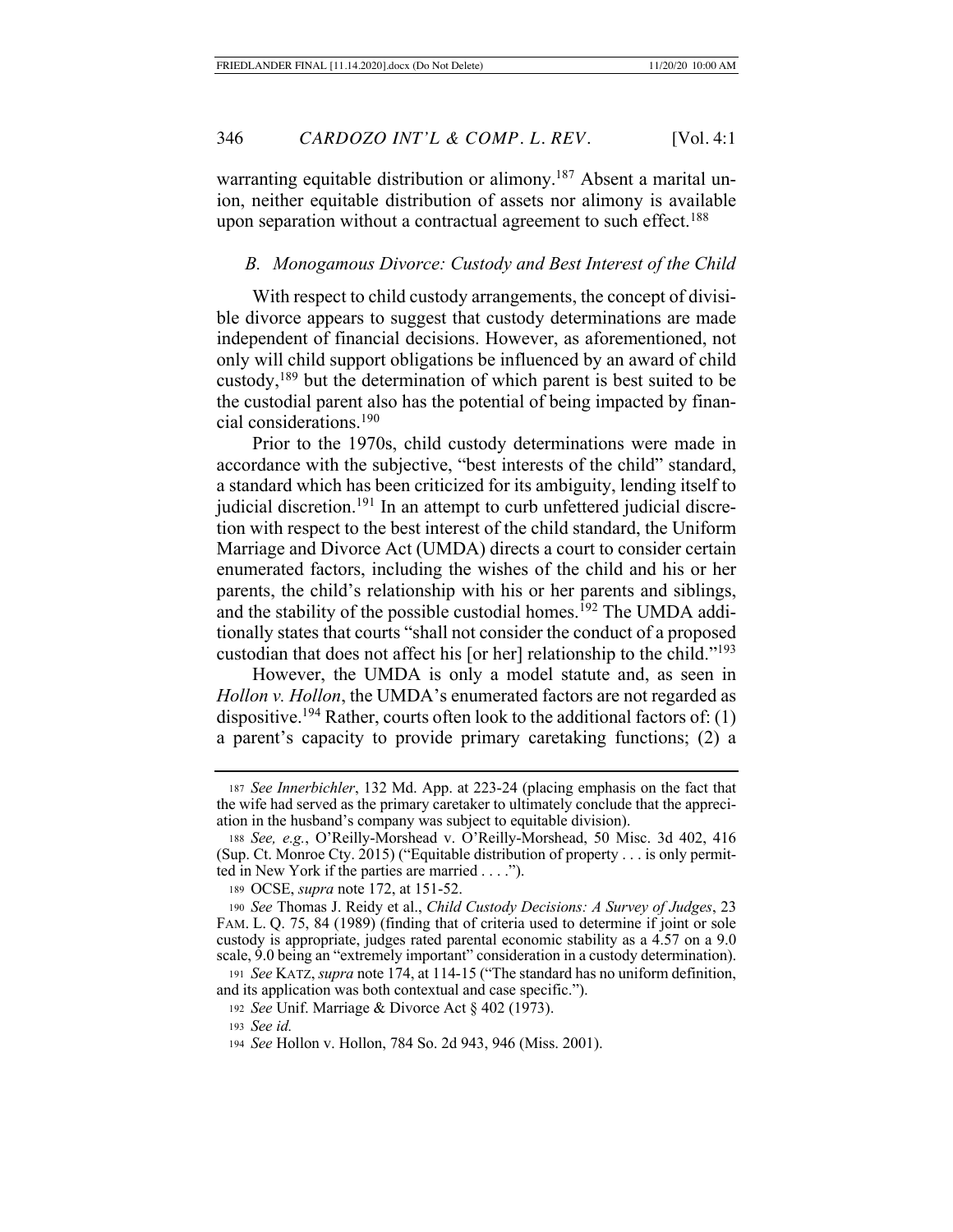parent's employment responsibilities which may limit their availability to provide child care; and (3) the stability of a parent's home and employment.<sup>195</sup> While empirical research has found that parental finances are taken into account in the best interest of the child determination, the nature of the parent-child relationship and previous caretaking functions are deemed significantly more important to a judicial determination of custody.196 It has even been suggested that wealth should not be given significant weight in such a determination.<sup>197</sup> Nevertheless, evidence-based research demonstrates that income and financial assets are taken into consideration.<sup>198</sup>

However, in an effort to avoid unfettered judicial discretion, some jurisdictions have turned to "presumptions" to guide child custody determinations.199 In such jurisdictions, commonly utilized is the "primary caretaker" presumption,<sup>200</sup> whereby primary physical custody is awarded to the parent who, prior to separation, had taken responsibility for nurturing duties, such as feeding, bathing, disciplining, and educating the child.201 While the primary caretaker presumption eliminates arbitrary application of the numerous factors considered in a strict "best interests of the child" analysis—placing the greatest weight instead on which parent had performed primary caretaking

<sup>197</sup> *See* Carolyn J. Frantz, Note, *Eliminating Consideration of Parental Wealth in Post-Divorce Child Custody Disputes*, 99 MICH. L. REV. 216, 230 (2000) ("Courts ... tend to give too much weight to the wealth comparison [of parents], .... [and] rely too heavily on financial factors in relation to more important intangible factors.").

<sup>198</sup> *See* Reidy et al., *supra* note 190, at 84.

<sup>199</sup> *See, e.g.*, Garska v. McCoy, 167 W. Va. 59, 69-70 (W. Va. 1981) (utilizing the most common of the presumptions—the "primary caretaker" presumption—to grant custody to the parent who was acting as the child's primary caretaker prior to separation); *see also* PRINCIPLES OF THE LAW OF FAMILY DISSOLUTION: ANALYSIS AND RECOMMENDATIONS § 2.08 (AM. LAW. INST. 2002) (advocating for the use of the approximation rule wherein the court is directed to presume that the child's best interest is served if custodial responsibility is allocated in accordance with the amount of time each parent had previously spent performing caretaking functions).

<sup>200</sup> *See* Paul L. Smith, *The Primary Caretaker Presumption: Have We Been Presuming Too Much?*, 75 IND. L.J. 731, 734 (2000) ("[T]he primary caretaker presumption continues to be one factor that many states use when making a best interest of the child custody determination . . . .").

<sup>201</sup> *See Garska*, 167 W. Va. at 69-70.

<sup>195</sup> *See id.* at 947.

<sup>196</sup> *See* Reidy et al., *supra* note 190, at 84 (finding that judges consider the quality of the parent-child relationship and each parent's previous caretaking responsibilities to be significantly more important than parental economic stability but, that judges nevertheless do consider wealth in the ultimate determination of a custody arrangement).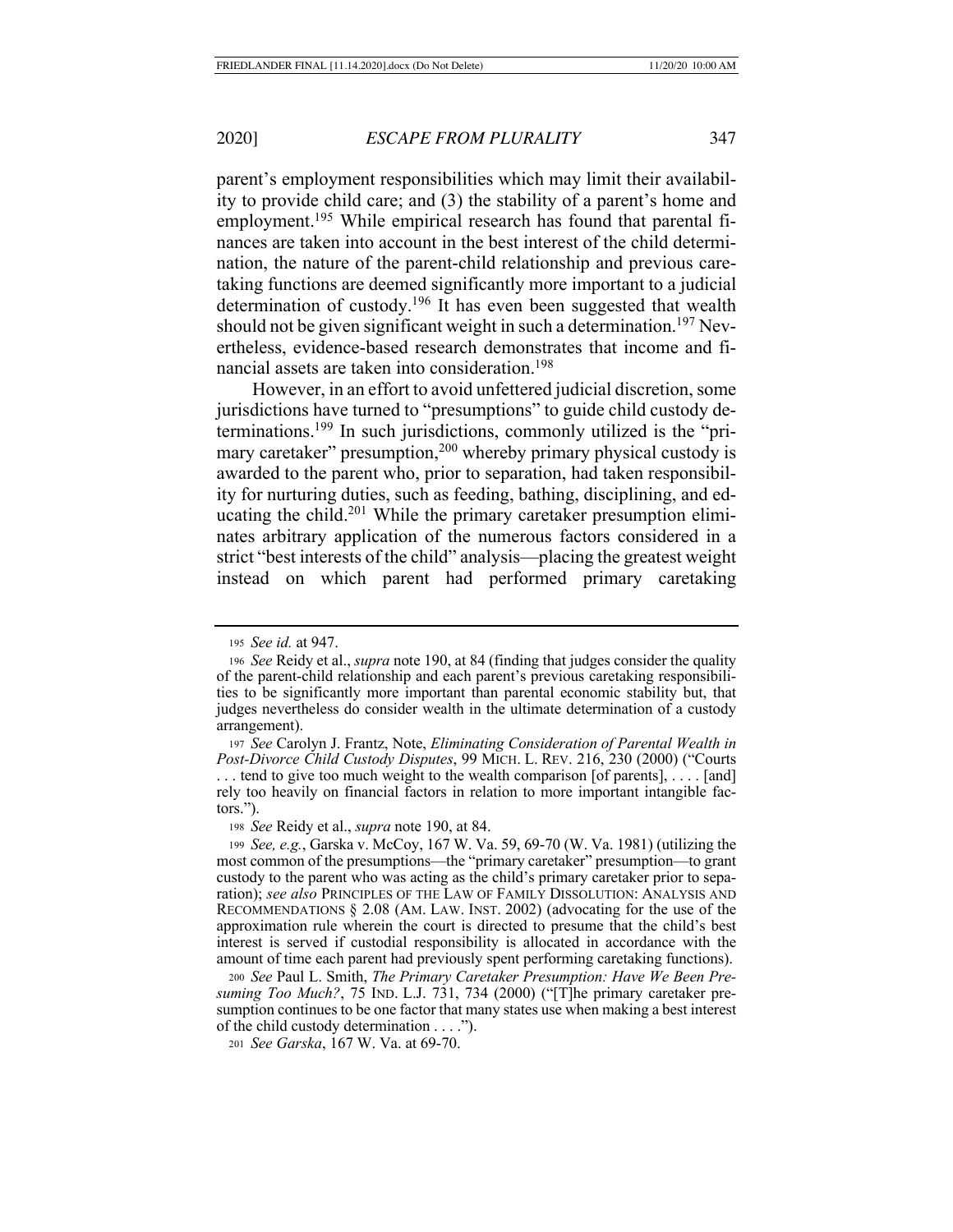functions—the outcome of the presumption, in practice, tends to favor mothers.202

Although not gender-biased on its face, the primary caretaker presumption has been argued by many legal commentators to favor "mothers [who] are much more likely than fathers to be deemed the primary caretakers of their children during marriage."203 Thus, just as equitable distribution recognizes the value in caretaking responsibilities and allocates assets accordingly,204 the primary caretaker presumption similarly awards custody on such a basis; typically, the award goes to the mother.<sup>205</sup>

While proscribing rights to untitled spouses for purposes of asset distribution, or requiring consideration of a myriad of factors or presumptions for purposes of custody determinations, may benefit one spouse to the detriment of the other, the ultimate judicial goal is to mitigate harm to spouses and their children upon the dissolution of a marriage.<sup>206</sup> As such, divorce laws in the United States offer "protection [to] an economically vulnerable spouse from great financial hardship at the end of marriage" in accordance with principles of equity.<sup>207</sup> However, the legal mechanisms allowing for such equity upon divorce only operate with respect to two-person marital unions, and do not extend to polygamous marriages.

# *C. Departure from Polygamy: A Wife's Precarious Financial Position*

As aforementioned, *Obergefell v. Hodges* has created the possibility that plural marriages can be legally recognized, considering that the traditional marital framework—as between one man and one woman—has been abandoned.208 However, *Obergefell* has been cited

<sup>208</sup> *See* Obergefell v. Hodges, 135 S. Ct. 2584, 2584 (2015) (holding that the fundamental right to marry extends to same-sex couples).

<sup>202</sup> Smith, *supra* note 200, at 740.

<sup>203</sup> *Id.*

<sup>204</sup> Johnathan L. Kranz, Note, *Sharing the Spotlight: Equitable Distribution of the Right of Publicity,* 13 CARDOZO ARTS & ENT. L.J. 917, 930-32 (1995).

<sup>205</sup> *See* Smith, *supra* note 200, at 740 ("Women have always had to sacrifice career goals to raise their children, and the primary caretaker presumption recognizes this, and rewards women for this sacrifice.").

<sup>206</sup> *See* Unif. Marriage & Divorce Act § 102(3) (1973) ("This Act shall be liberally construed and applied to promote its underlying purposes, which [include] . . . mitigat[ing] the potential harm to the spouses and their children caused by the process of legal dissolution of marriage.").

<sup>207</sup> Gail Frommer Brod, *Premarital Agreements and Gender Justice*, 6 YALE J.L. & FEMINISM 229, 233 (1994).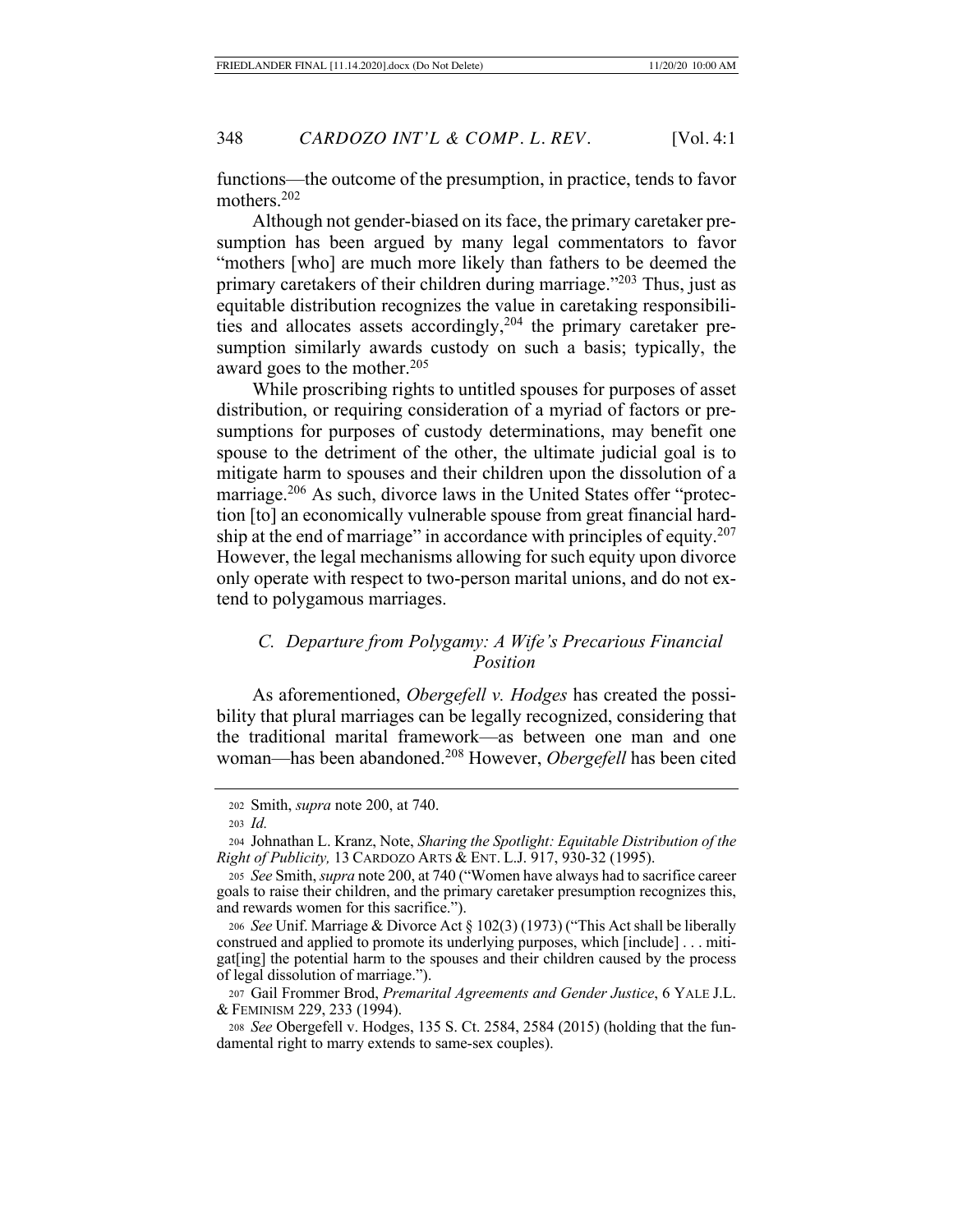as a case to support the proposition that those who decline to be lawfully wed, when having the ability to do so, cannot enjoy the rights and benefits concomitant to the marital institution which they chose not to partake in.209 By deeming marriage a fundamental right, the marital institution has strengthened, thereby increasing the disparity with respect to the rights available upon divorce for a lawfully married couple, as compared to those whose marriages are illicit.<sup>210</sup>

For example, as held in *Whitney v. Whitney*, "plural marriages . . . are void and wholly ineffectual to create a marital status or any of the legal incidents that usually flow therefrom as between the parties."211 *Whitney* illustrates the principle that due to an illicit, plural union, neither alimony nor equitable distribution rights to property will be awarded by a court upon dissolution of the polygamous marriage, absent a contractual agreement to such effect. $212$ 

In dissent to the majority opinion in *Whitney v. Whitney*, Justice Thomas L. Gibson reasoned that it was an injustice to deny the mother—and the "innocent children"—the benefit of the state's divorce statute, wherein "provision [could otherwise have been] made for the care and maintenance of the minor children, and [for] the division of property."213 Whereas the court could have utilized traditional divorce remedies to allocate marital assets in accordance with principles of equity, Justice Gibson asserted that the *Whitney* majority instead chose to inequitably allow the polygamous husband to "escape the legal responsibility that would attach to him if his marriage had been contracted . . . legally and in good faith."<sup>214</sup>

However, nearly eighty years after Justice Gibson's equity-based, dissenting argument in 1942, equitable distribution upon divorce still remains unavailable for individuals leaving a polygamous marriage. In the United States, "a second or third wife [has] no legal protection for her financial contributions,"215 and is unable to rely on the concept

<sup>210</sup> *See id.*

<sup>213</sup> *Id.* at 365 (Gibson, J., dissenting).

<sup>209</sup> *See* Blumenthal v. Brewer, 69 N.E.3d 834, 858 (Ill. 2016) (explaining that *Obergefell v. Hodges* strengthened the institution of marriage and, as such, the institution's benefits are only available to those who are lawfully wed).

<sup>211</sup> Whitney v. Whitney, 134 P.2d 357, 360 (Okla. 1942).

<sup>212</sup> *See id.* at 360-61 (holding that a dissolved polygamous marriage does not permit the court to grant alimony or interests in property as it would in a monogamous divorce proceeding but, if the parties have contracted to settle their property rights, the contract can be enforced by the courts).

<sup>214</sup> *Id.*

<sup>215</sup> Casey E. Faucon, *Marriage Outlaws: Regulating Polygamy in America*, 22 DUKE J. GENDER L. & POL'Y 1, 26 (2014).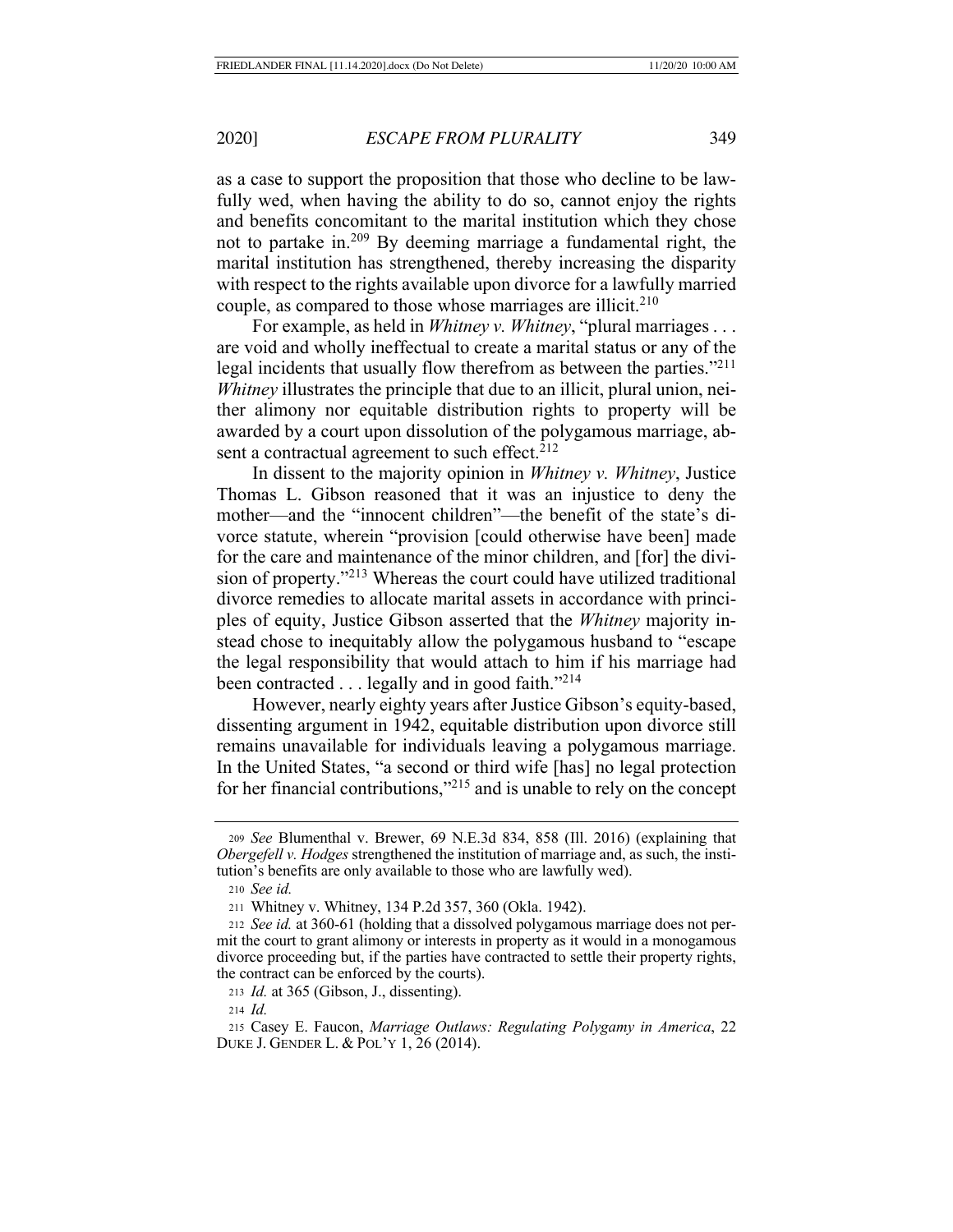of equitable distribution, "left without any legal rights to marital property."216

The economic position of women in polygamous communities, especially upon their departure from the plural union, is often deleterious.217 "A substantial amount of research suggests that polygamy deprives women of economic resources, and of the ability to earn income independently of their husbands" while in the plural marriage.218 A study of a polygamist community in the Gaza Strip found that more senior wives strictly performed caretaking functions within the home, rather than obtaining outside employment, and that only forty percent of more junior wives were gainfully employed.219 In Canada, researchers have found that polygamous women are unlikely to be economically independent and "bear a limited ability to acquire economic resources" due to a lack of education and employment background.<sup>220</sup>

In FLDS communities within the United States, polygamist wives similarly tend to forgo formal education and are instead urged to focus on learning the skills necessary to become "dutiful wives and nurturing mothers."221 In fact, an FLDS school, the Alta Academy, only provides up to an eighth-grade education as that was all the FLDS leader and "prophet"—Warren Jeffs—believed was necessary.222 In a speech to the FLDS Church, Warren Jeffs preached that "[s]chool is not your top priority. It is your preparation to be filled with the hold of God. That is the most important labor you have individually and in your family."223

However, a polygamist husband's salary alone is often insufficient to support his multiple wives and children,<sup>224</sup> as FLDS members'

<sup>218</sup> *Id.* at 15.

<sup>219</sup> *See id.*

<sup>223</sup> *Id.*

<sup>216</sup> *Id.*

<sup>217</sup> *See* Campbell, *supra* note 15, at 17 ("[W]hile some literature suggests that polygamy can be economically beneficial for women, it more often leads to deleterious economic effects for them.").

<sup>220</sup> *Id.* at 16 ("[S]enior wives experienced significantly greater economic problems than did junior wives . . . [and] generally had less formal education, and a greater number of children.").

<sup>221</sup> Eve D'Onofrio, *Child Brides, Inegalitarianism, and the Fundamentalist Polygamous Family in the United States*, 19 INT'L J.L. POL'Y & FAM. 373, 377 (2005).

<sup>222</sup> *See* PROPHET'S PREY, *supra* note 39 (explaining that even if a child was given an eighth-grade education, they were taught a skewed and censored curriculum; children were taught, for example, only about former LDS and FLDS leaders in a course called "priesthood history" and were not taught about United States' history).

<sup>224</sup> *See* D'Onofrio, *supra* note 221, at 380.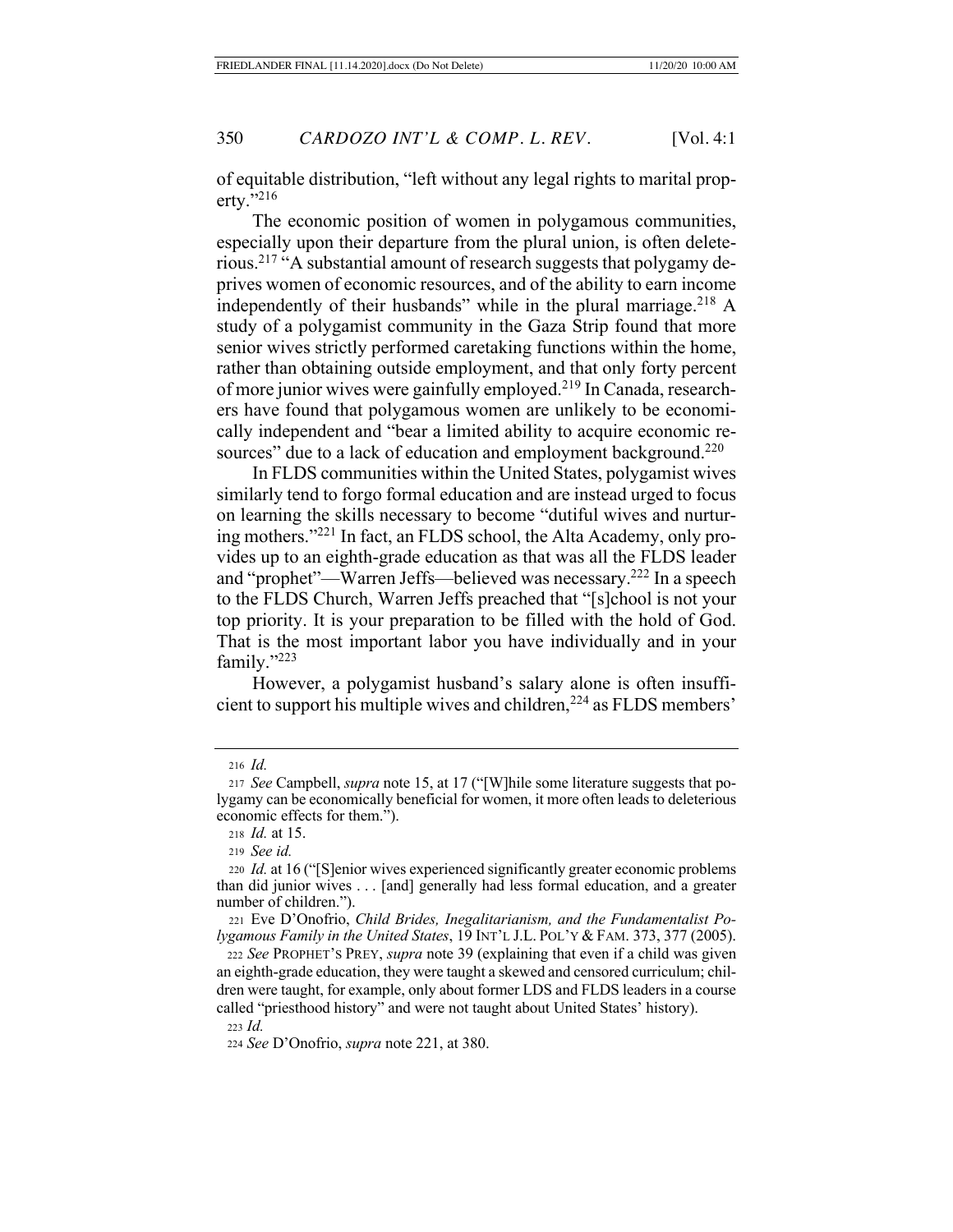salaries are turned over, in large part, to the Church.<sup>225</sup> As such, "plural" wives may file welfare claims *as single mothers* in need of child support" in order to provide sufficient income for her polygamist family.226 Not only may a plural wife face the perils of poverty but, out of fear of legal prosecution, a polygamous wife may decline to record her husband as her child's father, thus relieving him of the child support or custody obligation that attaches to the parental status if she decides to leave.<sup>227</sup>

Moreover, within the Mormon Fundamentalist community, the salary of a plural wife who does work is turned over to her husband, who then redistributes the funds among all of his wives, based on their number of children or general needs.<sup>228</sup> As such, even if a polygamist wife does have outside employment, the earnings she has accumulated will not likely be available to her if she decides to depart from the plural marriage. While a new wife may benefit from the emotional and financial stability ensuing from the marital arrangement, "another wife is worse off for having to share the resources available to her."229 Thus, with access to financial assets being diminished with each additional child and wife brought into the union, in conjunction with the fact that polygamous women often do not accrue their own wealth through employment, a polygamous wife's ability to support herself upon divorce is dubious at best.<sup>230</sup>

Not only is a polygamous wife denied financial compensation for her marital, caretaking contribution—although highly considered by courts with respect to two-person unions for purposes of equitable distribution<sup>231</sup>—but spousal support is a benefit similarly unavailable.<sup>232</sup> Thus, the fact that monogamous divorce laws deny access to the

<sup>225</sup> *See* PROPHET'S PREY, *supra* note 39.

<sup>226</sup> Campbell, *supra* note 15, at 16 (emphasis added).

<sup>227</sup> *See* Michael Scott Moore, *Big Love Soaking the State*, PACIFIC STANDARD, https://psmag.com/news/big-love-soaking-the-state-16044 (last updated May 3, 2017) (explaining how Mormon Fundamentalists are able to obtain child support through the United States' welfare system, as their children are often deemed fatherless by law).

<sup>228</sup> *See* D'Onofrio, *supra* note 221, at 380.

<sup>229</sup> Shayna M. Sigman, *Everything Lawyers Know about Polygamy is Wrong*, 16 CORNELL J. OF L. & PUB. POL'Y 101, 165 (2006).

<sup>230</sup> *See* Campbell, *supra* note 15, at 18 ("[W]omen who live as plural wives . . . have few or no economic resources. If they leave, they might not have the skills necessary to earn an income outside their community.").

<sup>231</sup> *See* Innerbichler v. Innerbichler, 132 Md. App. 207, 225 (Md. Ct. Spec. App. 2000).

<sup>232</sup> *See* D'Onofrio, *supra* note 221, at 377, 381.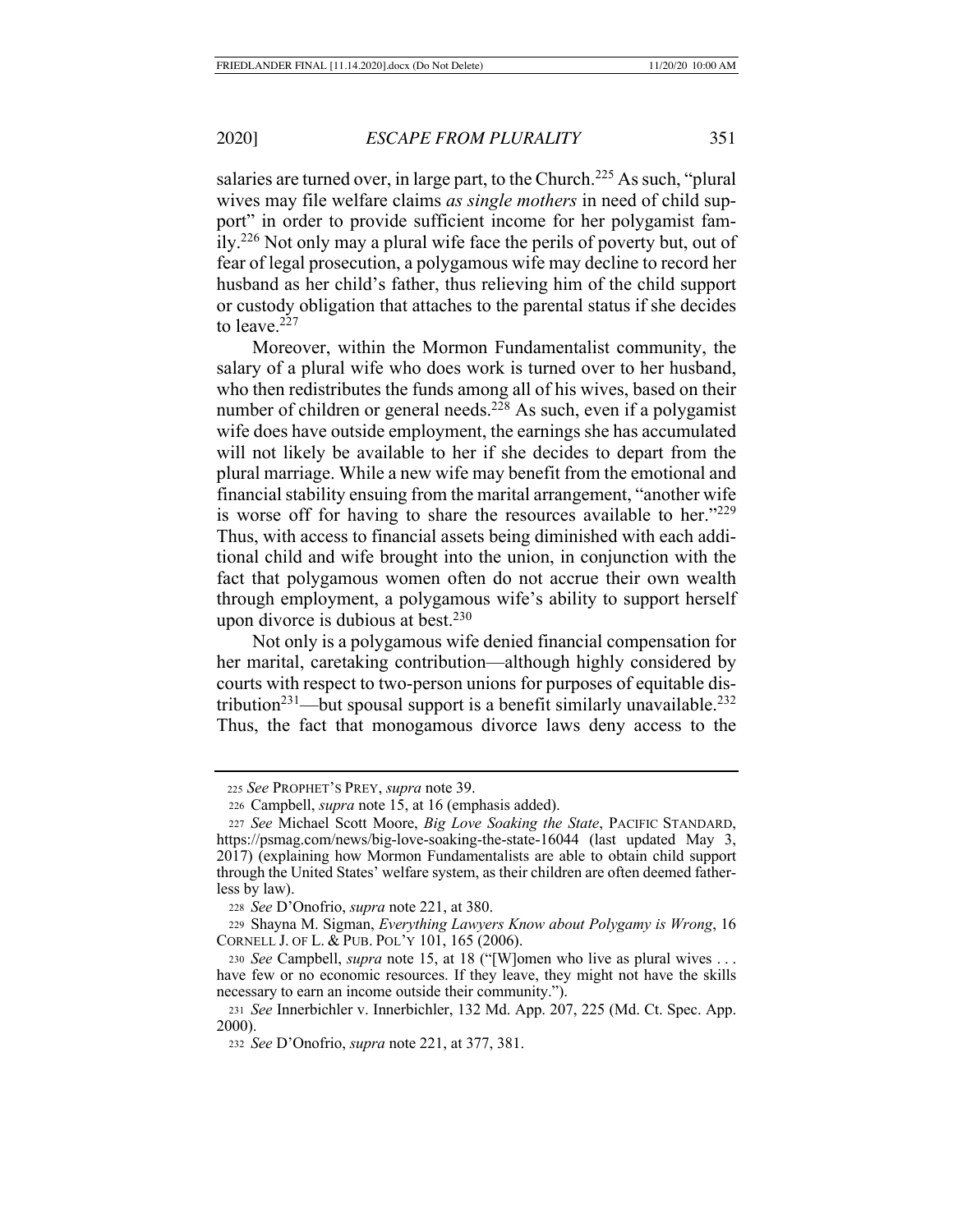benefits of spousal support and equitable distribution only serves to worsen a polygamous wife's financial position upon separation, as compared to women leaving a legally recognized, two-person marital union.233

## *D. Polygamy, Custody, and the Best Interest of the Child*

Whether a jurisdiction looks to certain enumerated factors similar to those proposed by the UMDA, $^{234}$  or opts to apply a presumption, such as the primary caretaker presumption, $235$  judges ultimately consider the relationships between parents and children in making custody determinations.<sup>236</sup> Unlike a traditional, two-person marital union, children raised in a polygamous family "receive a divided share of their father's attention" as they must compete with not only multiple children, but also multiple wives.<sup>237</sup>

Studies have found that within polygamous families in the FLDS community, fathers tend to have less affectionate and more distant relationships with their children as compared to fathers in a traditional monogamous relationship.238 Moreover, the United Nations' Committee on the Rights of the Child reported that a polygamous father typically leaves the responsibility of childcare with the child's mother.<sup>239</sup> Based on the foregoing, both a strict best interests of child analysis, and a presumption that it is in the best interests of the child to remain with their primary caretaker, would likely bestow custody upon the child's mother.240

<sup>233</sup> *See* Campbell, *supra* note 15, at 15 (explaining that researchers have found that women in polygamous marriages "were more economically marginalized than their monogamous counterparts.").

<sup>234</sup> *See* Unif. Marriage & Divorce Act § 402 (1973).

<sup>235</sup> *See* Smith, *supra* note 200, at 740.

<sup>236</sup> *See* Reidy et al., *supra* note 190, at 83-85.

<sup>237</sup> Neel Burton, *The Pros and Cons of Polygamy*, PSYCHOLOGY TODAY, https://www.psychologytoday.com/us/blog/hide-and-seek/201801/the-pros-andcons-polygamy (last updated Apr. 25, 2020).

<sup>238</sup> ALTMAN &GINAT,*supra* note 32, at 432 ("In several families, children showed a blend of awe, respect, and deference toward their father, but we observed little warmth and informality or over displays of affection between children and their fathers.").

<sup>239</sup> *See* Rep. of the Comm. on the Rights of the Child, ¶ 173, U.N. Doc. CRC/C/8/Add.43 (June 26, 2001) ("Polygamy also limits parental responsibility for child. The polygamous father mostly leaves the responsibility with the respective mothers.").

 <sup>240</sup> *See, e.g.*, PROPHET'S PREY*, supra* note 39 (explaining that Charlene Jeffs, the first and only legal wife of the current FLDS leader Lyle Jeffs, filed for divorce,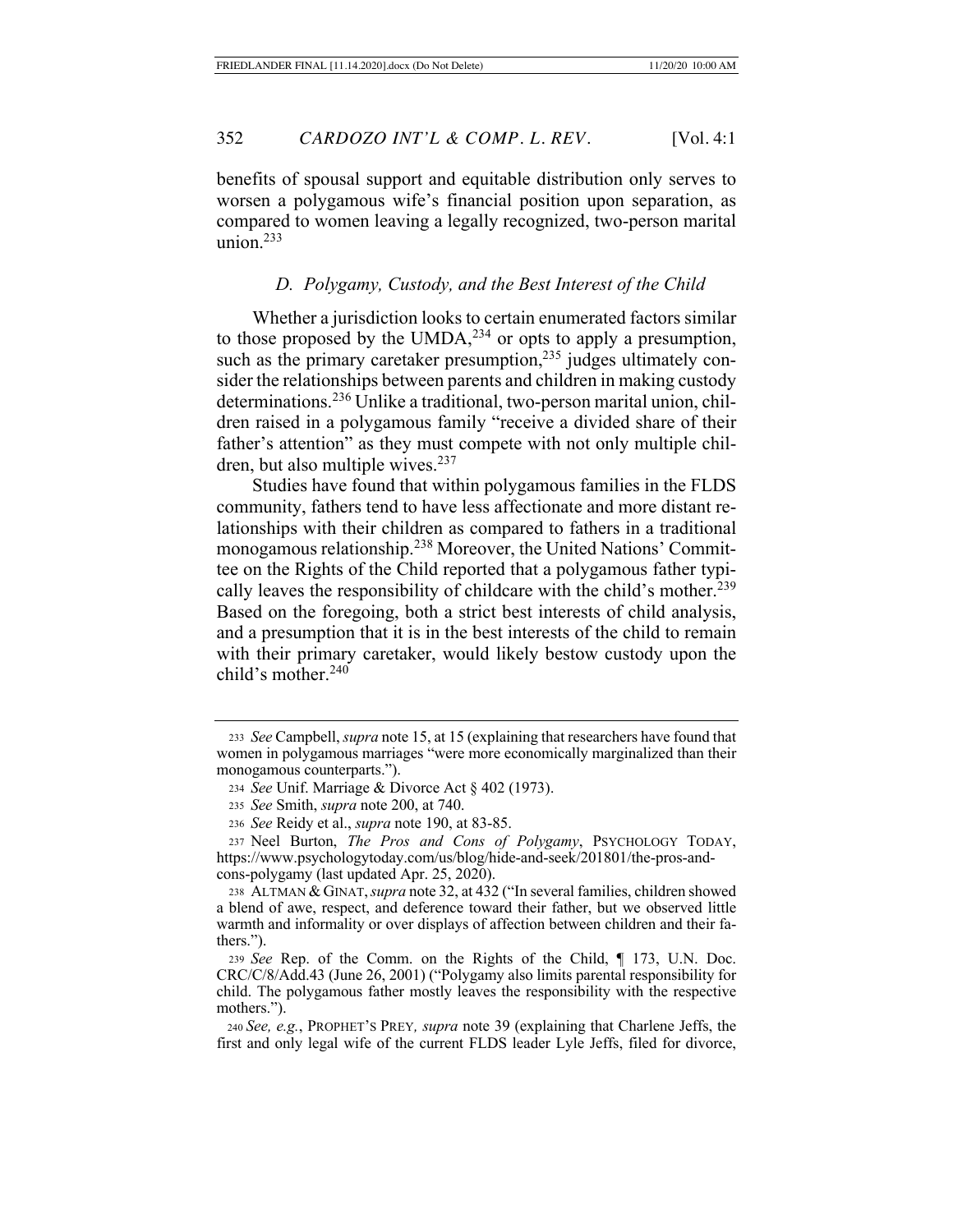Moreover, an additional aspect of the best interests of the child analysis in the United States concerns the child's connection to the environment and the community in which they were raised.<sup>241</sup> A similar consideration is given to child custody determinations in Canada. However, in the case of *Blackmore v. Blackmore*, the British Columbia Supreme Court held that it was in a child's best interest to leave the FLDS polygamous community—granting custody to the departing mother—despite the children having been raised within the FLDS community since their birth.<sup>242</sup> Of the factual evidence taken into account for purposes of the best interest of the child custody determination was that children were denied a proper education within the FLDS community, where it was rare for a child to obtain more than an eighthgrade education.243

The fact that the children, over whom the *Blackmore v. Blackmore* custody dispute concerned, would likely "face ostracism by the FLDS Church community, which may well have a negative impact on the children" did not alter the ultimate judicial decision that the children's best interests would be served by granting their mother custody. $244$ 

Although two cases decided in 2006 in the United States held that parental custodial rights could not be denied solely due to the practice of polygamy,245 or solely because a parent has indoctrinated their child with religious belief in a polygamous lifestyle,  $246$  where the court finds that a child suffers harm as a result of such a practice, the parent will be denied custodial rights.247

<sup>244</sup> *Id.*

<sup>245</sup> *See* State v. Holm, 2006 UT 31, 137 P.3d 726, 776 (2006).

<sup>246</sup> *See* Shepp v. Shepp, 906 Pa. 691, 1165, 1174 (Pa. 2006) (holding that a parent cannot be denied custody of a child due to their belief in, and teaching of, polygamy alone absent evidence that, as a result, the child faces grave harm).

citing the molestation of young girls as a reason for her departure. Charlene Jeffs was granted custody of two of her ten children, as the eight she was not granted custody to were over the age of eighteen and had authority to determine whether they would remain within the FLDS Church).

<sup>241</sup> *See* KATZ, *supra* note 174, at 121.

<sup>242</sup> *See* Blackmore v. Blackmore, 2007 CarswellBC 2893, para. 19 (Can. B.C.) (WL).

<sup>243</sup> *See id.* at para. 15-21.

<sup>247</sup> *See* Ben Winslow, *FLDS Custody Case Official Ends in Texas, Alleged "Bride" Dropped From Court Oversight*, KSL.COM (July 23, 2009, 4:28 PM), https://www.ksl.com/article/7270444/flds-custody-case-officially-ends-in-texas-alleged-bride-dropped-from-court-oversight ("The order, signed Thursday by 51st District Judge Barbara Walther, places the girl in the custody of her aunt.").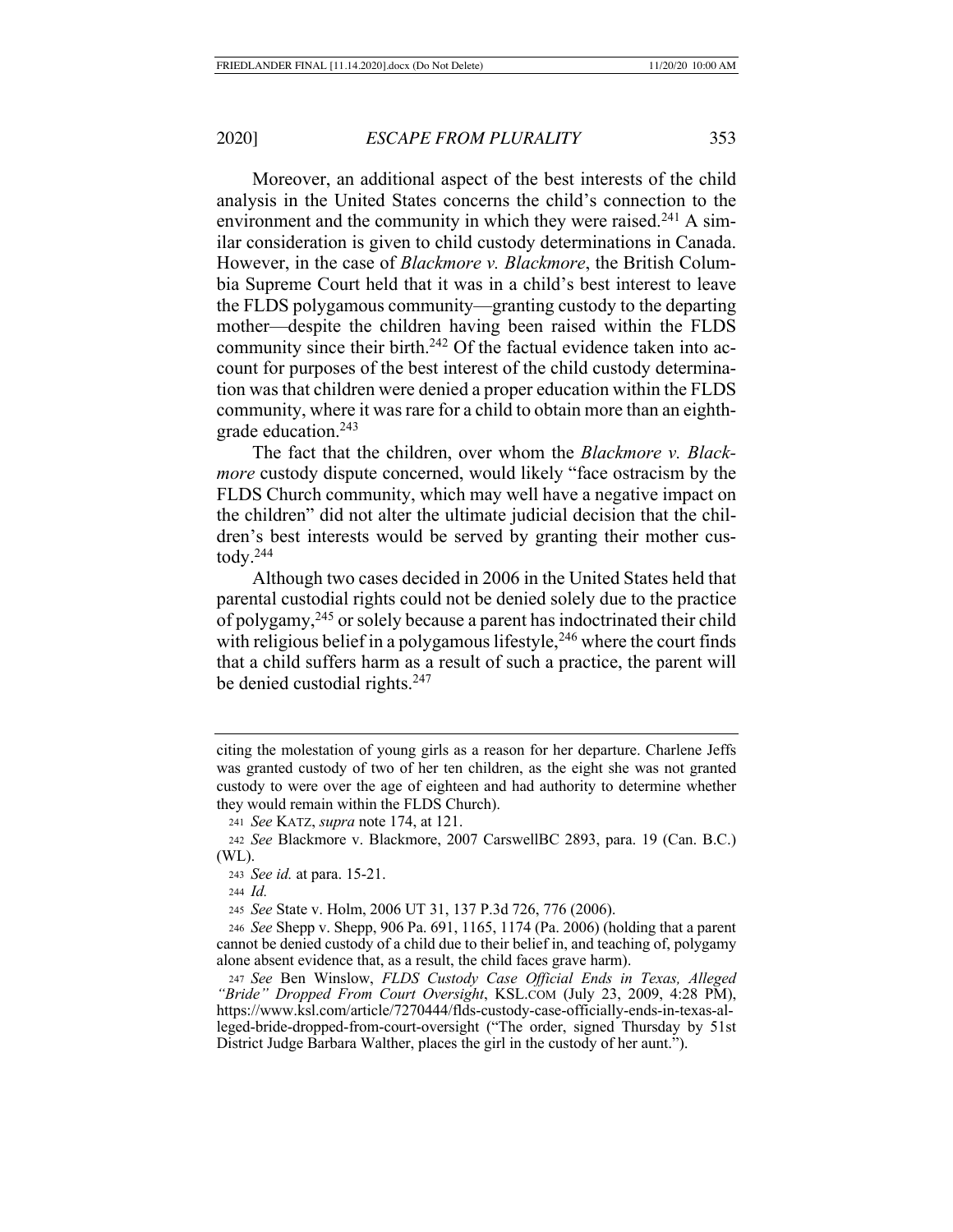For example, after leaving a FLDS community along the border of Utah and Arizona, two mothers were granted custody of their children against opposition from the father, community leader, and "prophet," Warren Jeffs.<sup>248</sup> Despite the children's initial struggles of assimilating into non-polygamist society, and despite the ostracism from the FLDS community which the women and children faced upon their separation from the plural marriage, the courts held that it was in the best interests of the children to grant custody to the departing mothers.249 The numerous accounts of child molestation and child labor within the FLDS Church provide strong evidence that harm to a child as a result of a polygamous lifestyle can—and should—be found.250 As such, the "best interest of the child analysis" is more likely to weigh in favor of a parent who decides to depart from polygamy.

# V. WHAT CAN BE DONE TO ENSURE THAT THE BEST INTEREST OF THE CHILD IS PROMOTED IN POLYGAMOUS SITUATIONS?

The United States has created a complex web of laws intended to protect divorcing spouses from economic harm as a result of the breakdown of their marriage.251 The country also has a judicial policy of protecting against inequality which could result from undue influence and inequality of bargaining power.<sup>252</sup> However, when it comes to polygamy, the same judicial and legislative mechanisms are not in place

<sup>248</sup> *See* Harris et al., *supra* note 18. *See also* PROPHET'S PREY, *supra* note 39 (explaining that Warren Jeffs considered himself to be the "prophet" of the FLDS Church, as did the congregants, his wives, and his many children).

<sup>249</sup> *See id.* ("A judge awarded her legal custody of all four children [and] . . . [she] is determined to savor every little sign of a brighter future with them.").

<sup>250</sup> *See* PROPHET'S PREY*, supra* note 39 (recounting Warren Jeffs' molestation of numerous children, including his nephew, Thomas Jeffs, and his twelve-year-old wife, Merrianne Jessop. In addition to the countless accusations of Warren Jeffs' and other male figureheads' sexual relations with minors, the FLDS Church has been accused of violating child labor laws. For example, Warren Jeffs had ordered schools to close for a week period in 2012 so that children could harvest pecans; a subsidiary company of the FLDS Church, Paragon, was fined approximately two million dollars for violating child labor laws as a result of this incident).

<sup>251</sup> *See* Higdon, *supra* note 17, at 81 (explaining that judicial regulation of divorce is "designed and structured primarily to permit the state to oversee the process" of divorce in order to protect spouses from financial harm).

<sup>252</sup> *See* RESTATEMENT (SECOND) OF CONTRACTS § 177(1)-(2) (AM. LAW. INST. 2019).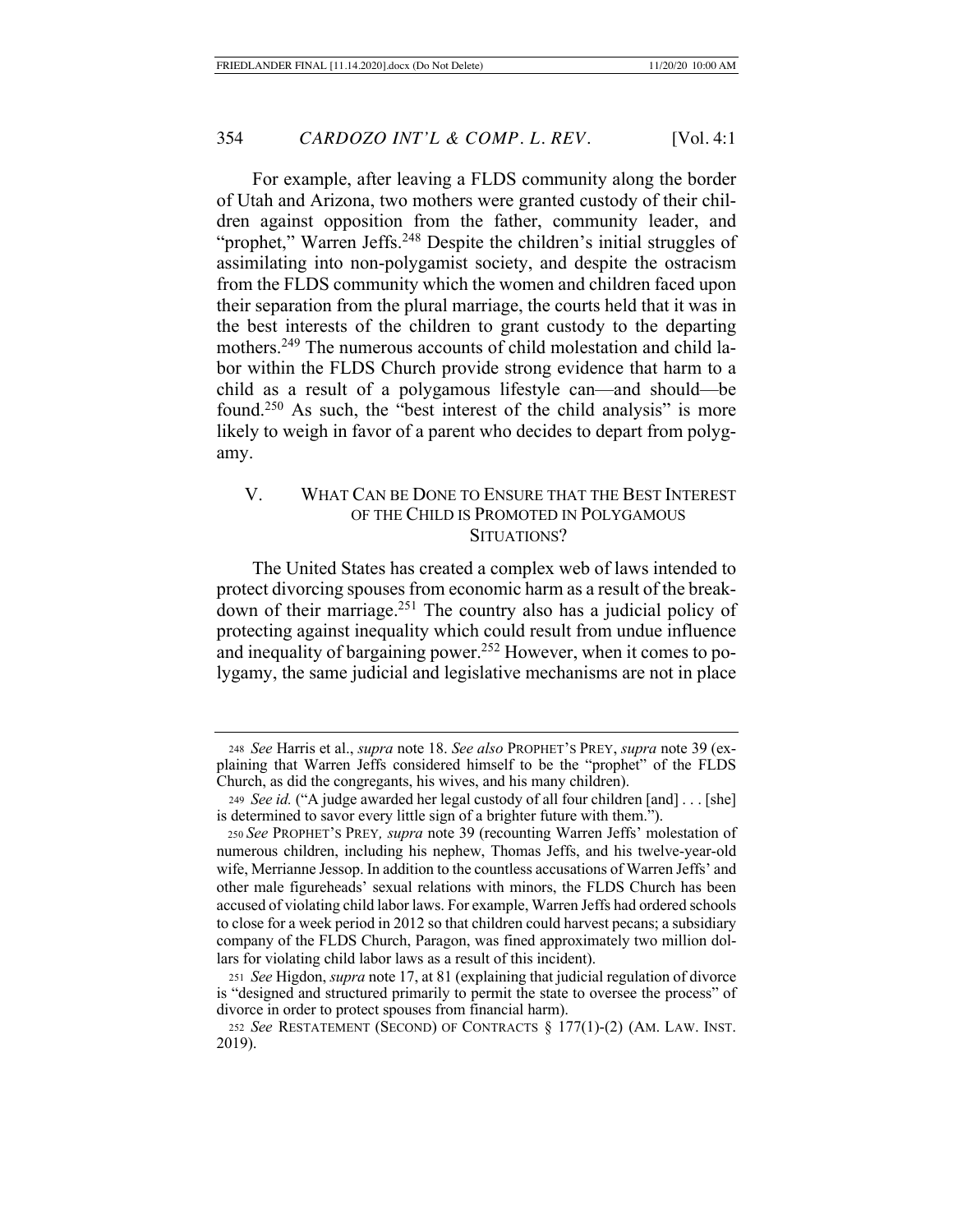to ameliorate the financial harm that a woman may face as against her leader-like spouse upon her departure from the plural marriage.<sup>253</sup>

As expressed in a general recommendation issued by the U.N. Committee on the Elimination of Discrimination against Women in 2013, "polygamous marriage contravenes a woman's right to equality with men, and can have such serious emotional and financial consequences for her and her dependants [sic] that such marriages ought to be discouraged and prohibited."<sup>254</sup> Worse yet, is that the United States does not provide a judicial mechanism to lessen the potential deleterious financial consequences for a former polygamous wife and her children upon her departure from the plural marriage.255

As seen in the case of *R. v. Blackmore*, the husband often takes on the role of leader, holding "a great deal of authority and control . . . rendering others, particularly women, powerless."256 Moreover, "[o]nly familiar with communal living, obstacles to leaving the community [which former wives faced] included having no credit, no place to go, limited supports, limited education, and no money."257 It takes a brave woman to leave a marriage but, it takes an even braver woman to leave a marriage where there is no legal protection—financial or otherwise—assisting her in the support of not only herself, but also her children.

If the United States has declared polygamy to be an "offence against society,"258 why do the country's laws have the effect of punishing a woman who has decided to respect the institution of marriage and decrease the prevalence of the illicit marriage? Moreover, if the "best interest of the child" standard, utilized in cases of marital

<sup>253</sup> *See* ALTMAN & GINAT, *supra* note 32, at 3 (explaining that women were encouraged to marry religious leaders).

<sup>254</sup> Committee on the Elimination of Discrimination Against Women, General Recommendation on Article 16: Economic Consequences of Marriage, Family Relations, and their Dissolution, para. 27, U.N. Doc. CEDAW/C/GC/29/2013, https://www2.ohchr.org/english/bodies/cedaw/docs/comments/CEDAW-C-52-WP-1\_en.pdf. *See also* United Nations Convention on the Elimination of All Forms of Discrimination Against Women, Sept. 3, 1981, 1249 U.N.T.S. 13, https://treaties.un.org/Pages/ViewDetails.aspx?src=TREATY&mtdsg\_no=IV-

<sup>8&</sup>amp;chapter=4&lang=en (explaining that of the treaty's 189 parties, the United States, while a signatory, has not ratified it).

<sup>255</sup> *See, e.g.,* Whitney v. Whitney, 134 P.2d 357, 360 (Okla. 1942).

<sup>256</sup> *See* R. v. Blackmore, [2018] B.C.J. No. 3039, para. 54 (Can. B.C. Sup. Ct.). <sup>257</sup> *Id*. at para. 56.

<sup>258</sup> Reynolds v. United States, 98 U.S. 145, 165 (1878).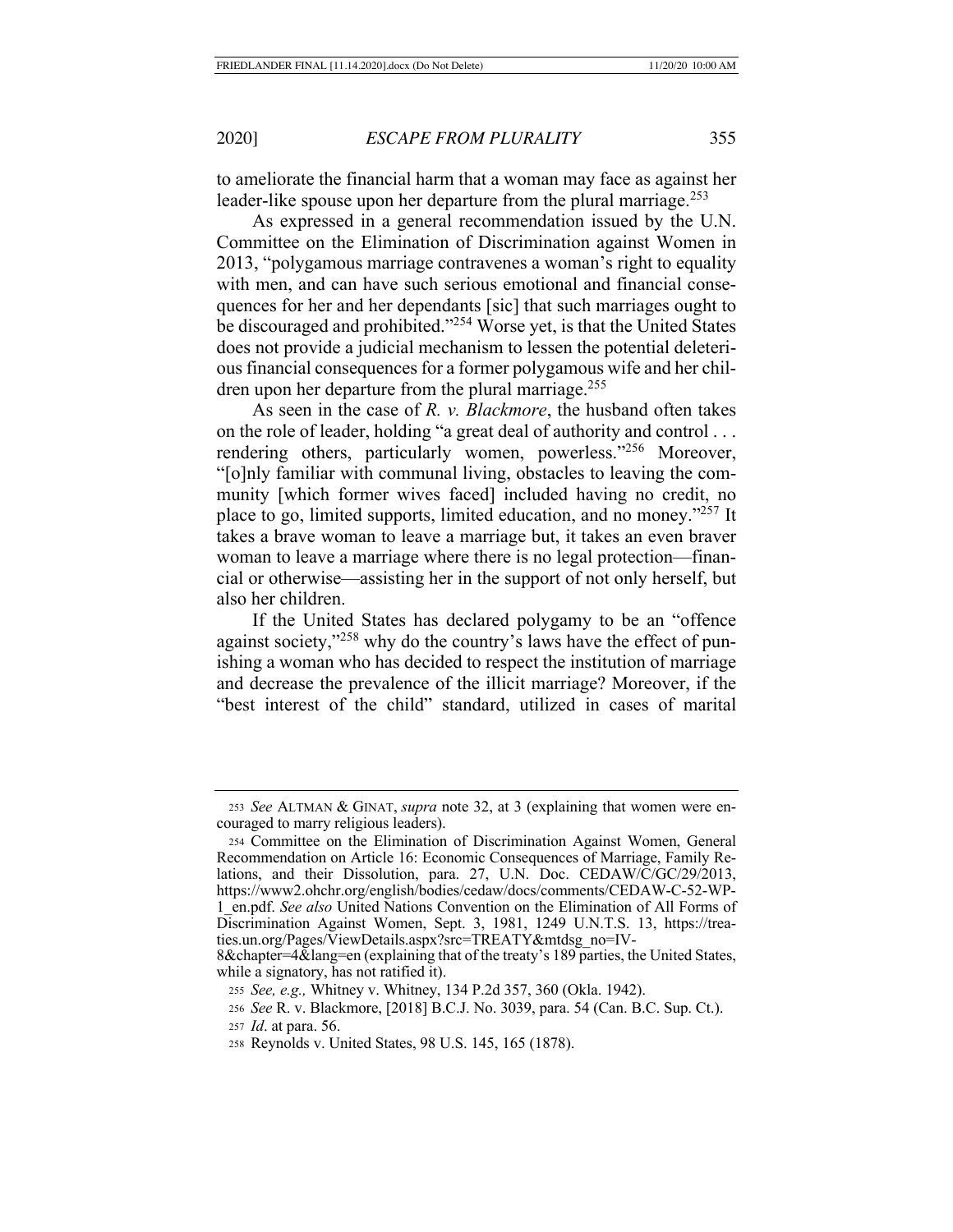dissolution throughout the United States,<sup>259</sup> is likely to award custody to a mother escaping a plural marriage, rather than a father who remains in a polygamist community,260 how can the best interest of the child truly be accounted for if equitable distribution, spousal support, and child support are not available? Equitable distribution and alimony awards have historically been viewed as a judicial tool to avoid divorcing spouses from becoming a "public charge."<sup>261</sup> Denying such judicial remedies to polygamous spouses not only can result in poverty but, can similarly deny a child any semblance of a custodial situation which facilitates their best interest.

"You can't undo what you have done with these young girls, but are you willing to do something to help the people [of the FLDS Church] further?"262 To this question at his trial, Warren Jeffs invoked his Fifth Amendment Right.<sup>263</sup> When asked in court if he "felt any remorse" for the "heinous crimes against children," Warren Jeffs again invoked his Fifth Amendment Right.264 "Today there are an estimated 10,000 FLDS members under the control of Warren Jeffs" despite the fact that he is serving a lifetime jail sentence in a Texas prison.<sup>265</sup> "Lyle Jeffs continues to rule the FLDS followers on behalf of his brother, Warren. [Warren's] power and control over the people is stronger than ever."266 Accordingly, more must be done to protect those escaping plurality in the United States, and it will take legislative and judicial action to do so.

If the best interest of a child is truly desired to be protected, and the incidence of plural marriages throughout the country is to be lessened, the United States should enact a law similar to Ontario's Family Law Act which permits a court to determine the "equitable settlement of affairs of the spouses upon the breakdown of a partnership . . . including the equitable sharing by parents of responsibility for their children."<sup>267</sup> As aforementioned, the Act's definition of "spouse"

<sup>259</sup> *See* Child Welfare Information Gateway, *Determining the Best Interests of the Child*, CHILDWELFARE.GOV 1, 2 (Mar. 2016), https://www.childwelfare.gov/pub-PDFs/best\_interest.pdf#page=1&view=Introduction.

<sup>260</sup> *See* Harris et al., *supra* note 18.

<sup>261</sup> *See, e.g.,* Rule v. Rule, 402 P.3d 153, 157 (Utah Ct. App. 2017).

 <sup>262</sup> PROPHET'S PREY*, supra* note 39.

 <sup>263</sup> *See id.*

 <sup>264</sup> *Id.*

 <sup>265</sup> *See id.*

 <sup>266</sup> *Id.*

<sup>267</sup> Family Law Act, R.S.O. 1990, c. F.3 (Can.) (last amended 2020).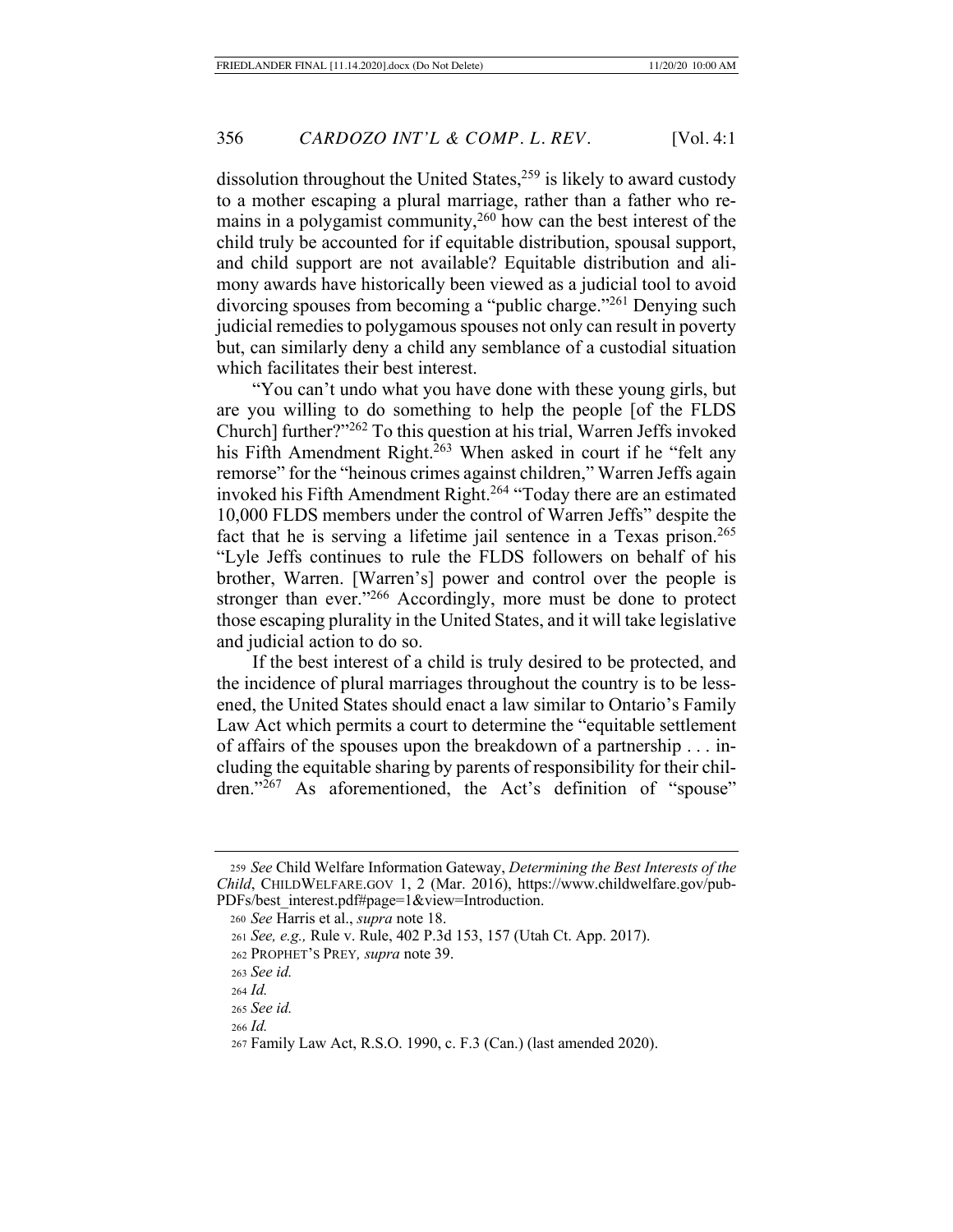"includes a marriage that is *actually or potentially polygamous*."268 Although the Act limits such relief to polygamous marriages that were "celebrated in a jurisdiction whose system of law recognizes it as valid,"269 Canada's lenient stance on polygamy has led to the possibility that such relief could extend to situations where the polygamous union was contracted illegally.<sup>270</sup>

Aside from religious and moral arguments that can be made to assert that recognition of a polygamous marriage is harmful to society, in our current cultural and legal system, "[p]olygamy is harmful precisely because it cannot survive within the United States without deliberate efforts to make it viable in a system geared from a demographic, economic, and sociological standpoint toward monogamy."<sup>271</sup> Ontario's Family Law Act,<sup>272</sup> accommodating polygamous spouses in the realm of those able to receive equitable distribution upon divorce, has done just that.

The United States would not need to declare polygamy lawful in order to protect departing spouses and their children.<sup>273</sup> Rather, by extending the equitable mechanisms available to divorcing monogamous spouses to divorcing polygamous spouses, financial harm can be alleviated, the best interest of the child can be promoted, and individuals in plural marriages may be more inclined to dissolve their illicit union.

It is true that division of assets upon the dissolution of a polygamous marriage would be complex, considering that there are multiple spouses who have contributed to the acquisition of marital assets in some way and for some period of time. However, legal scholars have proposed "conceptual innovations to the law [so that] plural marriage can be accommodated without doing violence to any of the basic principles of the marital property system."274

Moreover, the United States has already demonstrated an ability to accommodate polygamous spouses in the realm of asset division. In the case of *Estate of Bir*, the District Court of Appeal of California

<sup>271</sup> Sigman, *supra* note 229, at 167.

<sup>272</sup> Family Law Act, R.S.O. 1990, c. F.3 (Can.) (last amended 2020).

<sup>273</sup> *See* Canada Criminal Code, R.S.C. 1985, c. C-34, § 293 (declaring polygamy a crime in Canada).

<sup>274</sup> Klein, *supra* note 16, at 38 (suggesting, for example, that the income and assets of all spouses could be pooled and divided equally among all spouses—including the husband—as an extension of community property law).

<sup>268</sup> *Id*. § 1(2) (emphasis added).

<sup>269</sup> *Id*.

<sup>270</sup> Campbell, *supra* note 15, at 35 ("[I]f a dependent wife in a polygamous relationship were to claim spousal support or property relief, there would be good arguments for granting relief . . . in a Canadian court.").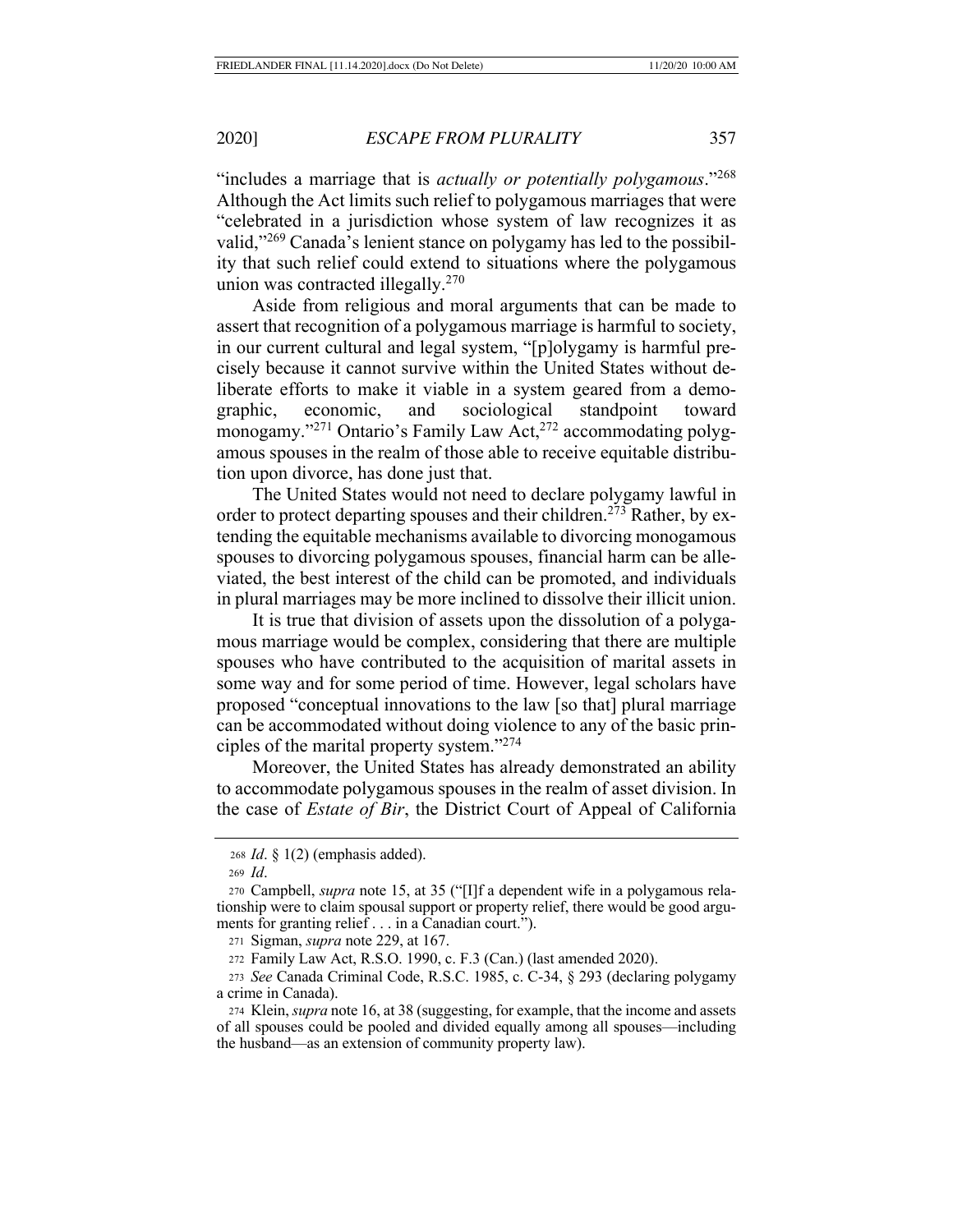held that California's laws against polygamous marriage did not prohibit two wives from inheriting equal shares of their *deceased* husband's estate.275 The court stated that "[w]here only the question of *decedent property* is involved, 'public policy' is not affected."<sup>276</sup> Although *Estate of Bir* concerned a situation where the polygamous marriage was lawfully contracted in India prior to immigration to Califor- $\text{nia}$ , $^{277}$  it sheds light on the fact that equitable division upon divorce, unlike intestate succession, is curtailed merely because of its challenge to the institution of marriage and the divorce rights which flow therefrom.

Further, recent case law has suggested that the United States is becoming more tolerant to unconventional family structures, especially where the best interest of the child is concerned. In the 2017 case of *Dawn M. v. Michael M.*, a New York court granted tri-custodial rights to two mothers and one father upon the dissolution of their family unit.<sup>278</sup> The court held that to deny custodial rights to any of the parties, all three of whom parented and raised the child together, "would have a devastating consequence to the child" and his best interests.279

Despite the "unconventional family dynamic . . . [of] raising [the child] with two mothers," the court found that the child's "best interests cry out of an assurance that he will be allowed to continue a relationship" with all three of his parents.<sup>280</sup> Although they parties did not hold themselves out as married in a polygamous union, *Dawn M. v. Michael M.* exemplifies that accommodations to divorce laws in the United States can be made to facilitate the best interests of the child, even if the norm of the nuclear family is challenged in the process.<sup>281</sup>

If polygamous women can succeed equally to their deceased husband's estate,282 and tri-custody can be granted upon dissolution of an

<sup>280</sup> *Id.* at 870-71.

<sup>275</sup> *See* Estate of Bir, 188 P.2d 499, 502 (Cal. Ct. App. 1948).

<sup>276</sup> *Id.* (emphasis added) (explaining that, unlike cases where a wife decides to leave a polygamous union, distribution rights to decedent property does not challenge the institution of marriage and does not raise public policy issues).

<sup>277</sup> *See id.* at 499.

<sup>278</sup> *See* Dawn M. v. Michael M., 55 Misc. 3d 865, 871 (Suffolk Cnty. Sup. Ct. 2017).

<sup>279</sup> *Id.*

<sup>281</sup> *See id.* at 871 ("No one told these three people to create this unique relationship. Nor did anyone tell defendant to conceive a child with his wife's best friend or to raise the child knowing two women as his mother.").

<sup>282</sup> *See* Estate of Bir, 188 P.2d 499, 502 (Cal. Dist. Ct. App. 1948).